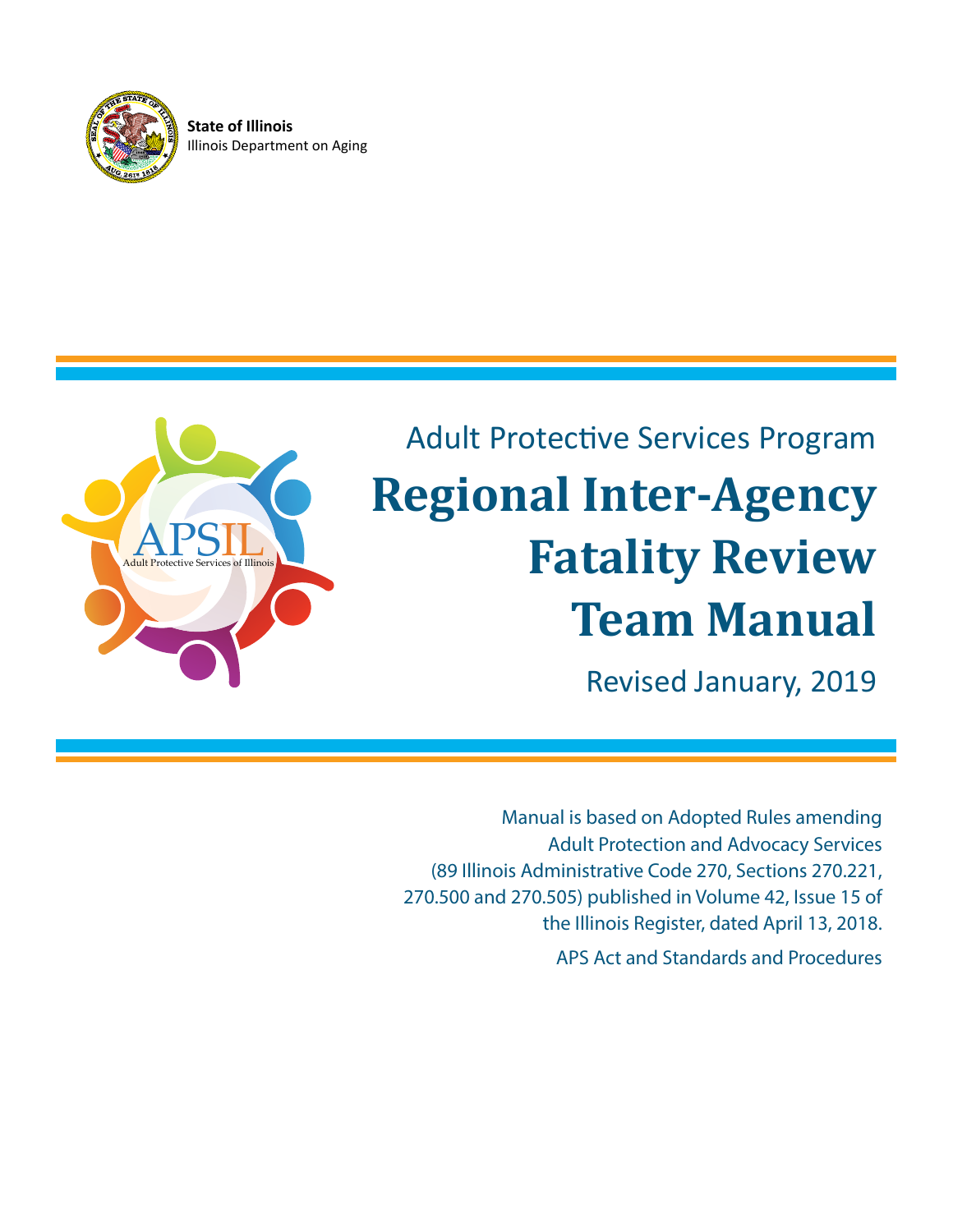# **INTRODUCTION**

Response to abuse of older adults and those with disabilities by social, health and legal systems lag behind responses to child abuse or domestic violence. Research indicates elder abuse hastens mortality and may directly cause death.

If we understand these parallels, what can be done? This question is being put to a wide variety of caring professionals throughout Illinois providing their time and expertise to Fatality Review Teams (FRT). FRTs foster examination of and improvement in responses of adult protective services, law enforcement, prosecutors, victim assistance providers, health care providers, and others to growing numbers of abuse.

The fruits of these labors are being seen. FRTs have raised awareness among professionals and, ultimately, the community about the seriousness and potential lethality of abuse against adults. The work encourages policymakers, program administrators and workers, and the public to question whether a death was caused by or related to abuse, and decide how to set protections and reforms in place to prevent similar deaths.

Another benefit of participation is that many FRT members bring high levels of knowledge and expertise to discussions. Team members, thus, have an opportunity to educate each other on complex issues.

Data generated by FRTs may also prove invaluable. It can be used to educate the public about deathly outcome of abuse and help identify patterns known as lethality factors – of both perpetrators and victims.

Working together, professionals have a better window into "big picture" issues that affect service delivery. As they identify gaps or breakdowns in systems, they may use their collective wisdom and professional credibility to advocate for improvements in state statutes; agency structures, procedures and/or leadership; funding; and heightened community awareness. The opportunity to act as effective change agents can be energizing for all team members.

### **HISTORY**

The Fatality Review Team concept was developed by the medical profession or the automobile industry, depending on the history one reads. Regardless of origin, the concept involves bringing together a group of professionals to improve the system that caused, contributed to, or failed to prevent deaths and thus, prevent similar deaths in the future.

According to a recent survey by the National Adult Protective Services Association and the National Center for Fatality Review and Prevention, there are seven state teams and 12 local teams throughout the country examining fatalities involving older adults and adults with disabilities.

In Illinois, the Kane County Elder Abuse Fatality Review Team began operating in 2005 and helped to pass Public Act 95-402 (effective 6-1-08) authorizing the statewide establishment of Elder Abuse Fatality Review Teams throughout Illinois.

Another significant event occurred July 1, 2013, when legislation by the Illinois General Assembly expanded the Elder Abuse and Neglect Program to encompass adults with disabilities aged 18-59 living in a domestic setting. Therefore, the program in Illinois was officially renamed the Adult Protective Services Program.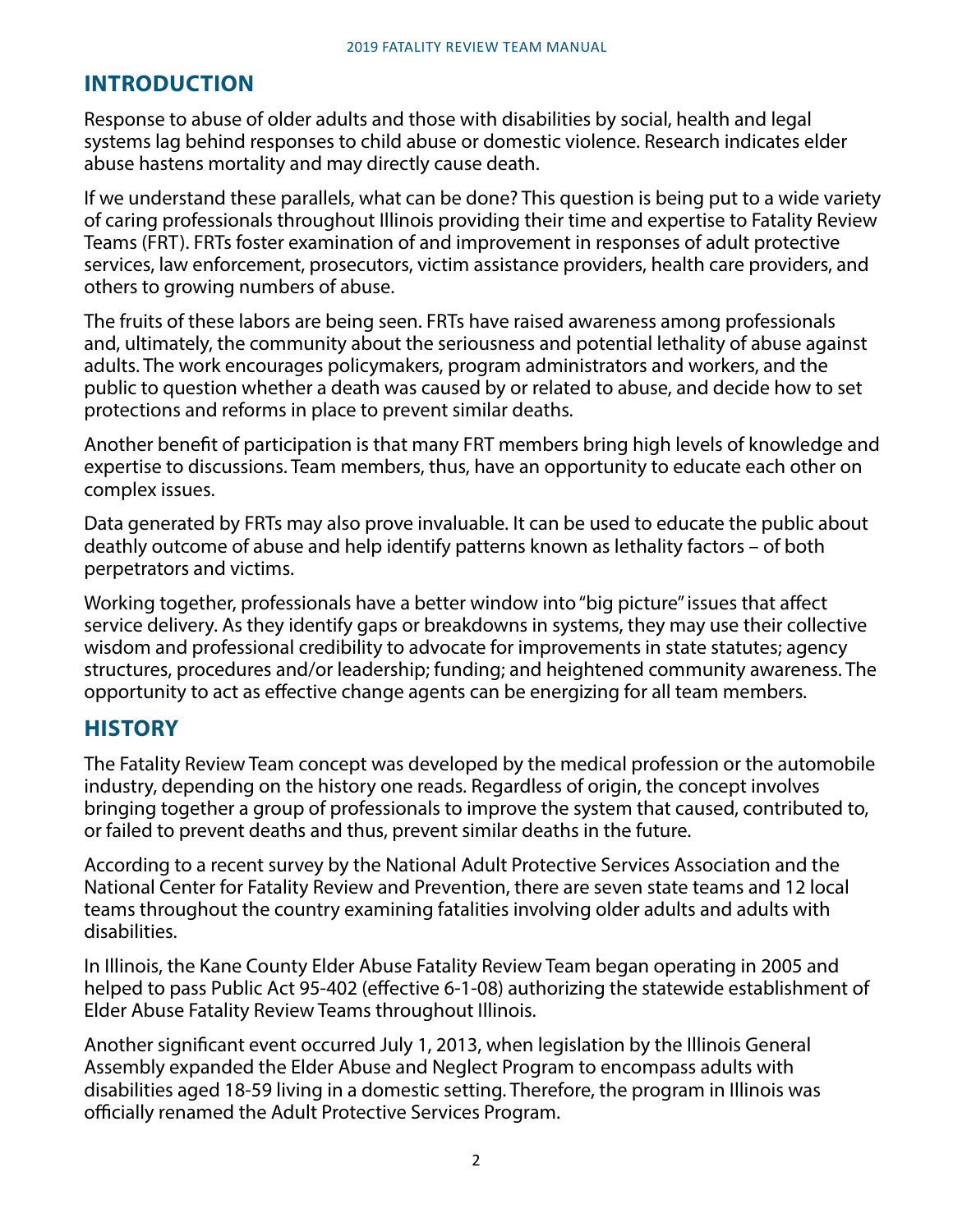Regional Interagency Fatality Review Teams (FRTs) were subsequently formed in each of the Department's Planning and Service Areas (PSA). PSAs 01, 02, 05, 06 and 07 formed in 2014. PSAs 03, 04, and 10 formed teams in 2015. In 2016, FRTs were established in PSA 12, covering the city of Chicago and PSA 13, covering Cook County outside Chicago. In addition, a Regional FRT was formed in PSA 05. In FY 2017, FRTs were formed in 08 and 09.

### **MISSION**

FRTs purpose in reviewing a death is to:

Assist local agencies in identifying and reviewing suspicious deaths of adult victims of alleged, suspected or substantiated abuse or neglect in domestic living situations;

Facilitate communication between officials responsible for autopsies and inquests and persons involved in reporting or investigating alleged or suspected cases of abuse, neglect or financial exploitation of at-risk adults and persons involved in providing services to at-risk adults;

Evaluate means by which the death might have been prevented; and

Report findings to the appropriate agencies and the FRT Advisory Council and make recommendations that may help to reduce the number of at-risk adult deaths caused by abuse and neglect and that may help to improve the investigations of deaths of at-risk adults and increase prosecutions, if appropriate.

# **COMPOSITION**

The IDoA Director, in consultation with the FRT Advisory Council, law enforcement, and other professionals who work in the fields of investigating, treating or preventing abuse or neglect of at-risk adults appoint members to a minimum of one FRT in each of the Department's PSAs.

The FRT is composed of representatives of entities and individuals including, but not limited to:

IDoA;

coroners/medical examiners;

State's Attorneys;

local police departments;

forensic units;

local health departments;

social service or health care agency that provides services to persons with mental illness;

social service or health care agency that provides services to persons with developmental disabilities;

local hospital, trauma center, or provider of emergency medicine;

providers of services for eligible adults in domestic living situations;

physician, psychiatrist, or other health care provider knowledgeable about abuse and neglect of at-risk adults.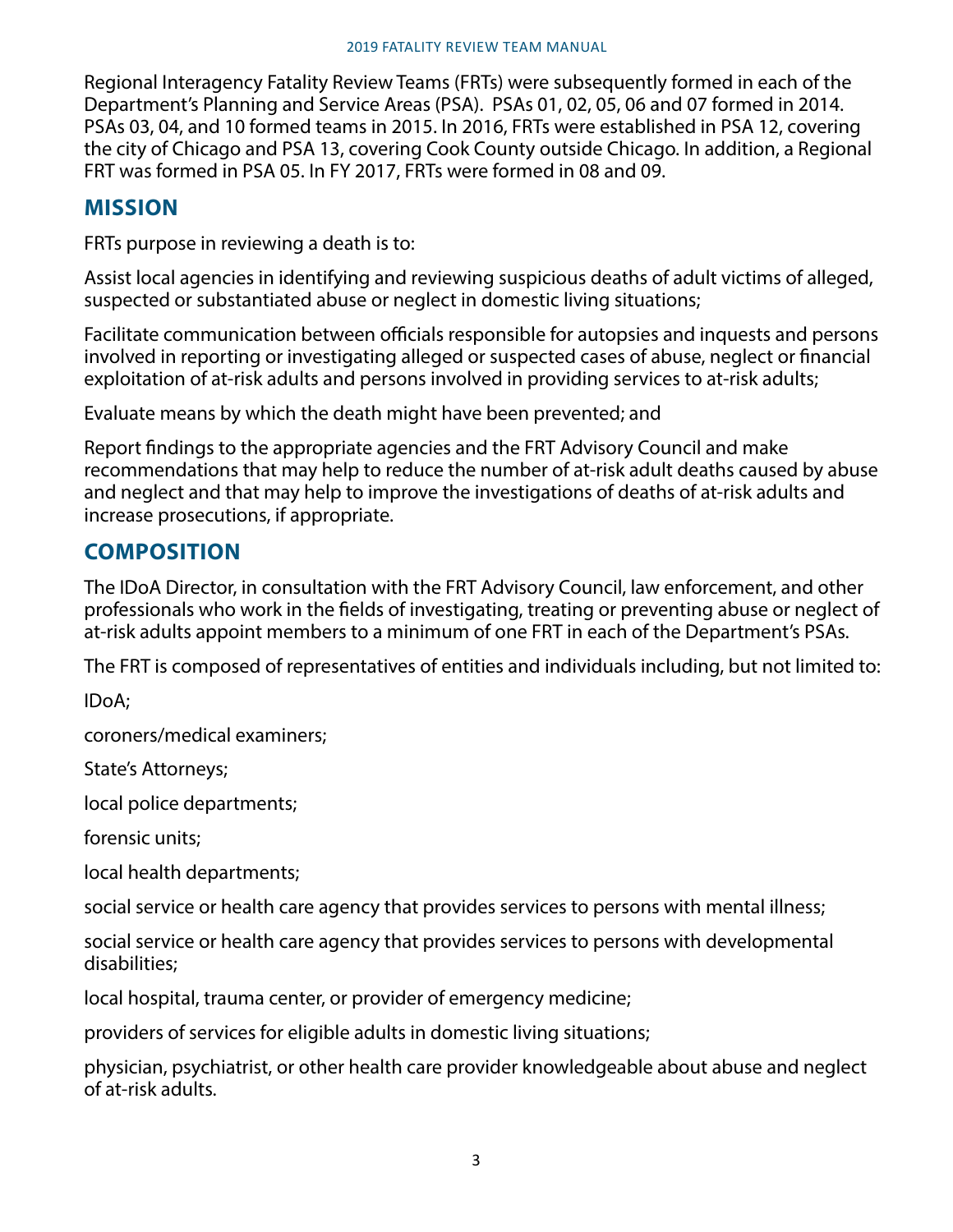# **TERMS**

Each member of the FRT is appointed for a two-year term and is automatically reappointed unless the Director and the member are notified at least 30 days before the term ends that the member is resigning or the Advisory Council will recommend another person. No member will be reappointed if his or her appointment would cause any conflict of interest. The IDoA Director may terminate the appointment of any member prior to the end of a term based on the recommendation of the Chairperson for good cause, which includes unjustified absences, failure to meet responsibilities, or failure to maintain professionalism. Members serve at his or her own expense. Licensed professionals must be in good standing within their profession.

# **CHAIRPERSON AND VICE-CHAIRPERSON**

FRTs select from its members a Chairperson and Vice-chairperson. These positions are for two-year terms, and they may be selected to serve subsequent terms. The Chairperson will preside at all meetings of the FRT and make reports as required. In the event of the Chairperson's inability to act, the Vice-chairperson will act in his or her stead.

# **DESIGNATED COORDINATOR**

Responsibilities:

Serve as the recorder and keeper of meeting minutes;

Collect and disseminate relevant case review materials to members;

Oversee the collection and disposition of case review materials upon completion of the review;

Collect and submit information from case reviews to the statewide database using the data collection form;

Keep records of all correspondence, findings and recommendations of the FRT; and

Delegate various responsibilities to available staff members designated by participating agencies;

# **MEMBERS**

Each FRT member is responsible for providing insight, advice and information about resources based on their professional expertise.

FRT members may bring trainees to a meeting with prior approval of the Chairperson and FRT.

Law enforcement, coroners or medical examiners will be responsible for providing records associated with the cases discussed within their jurisdiction.

Each team members shall attend, at minimum, 50 percent of the meetings in a year to maintain membership.

# **VACANCIES**

Appointments to fill unexpired vacancies will be made in the same manner as original appointments. The FRT may declare a vacancy for a member when a member resigns, no longer resides in the State of Illinois, fails to maintain a professional position or has become incapacitated and rendered incapable. A vacancy will be filled as soon as practicable.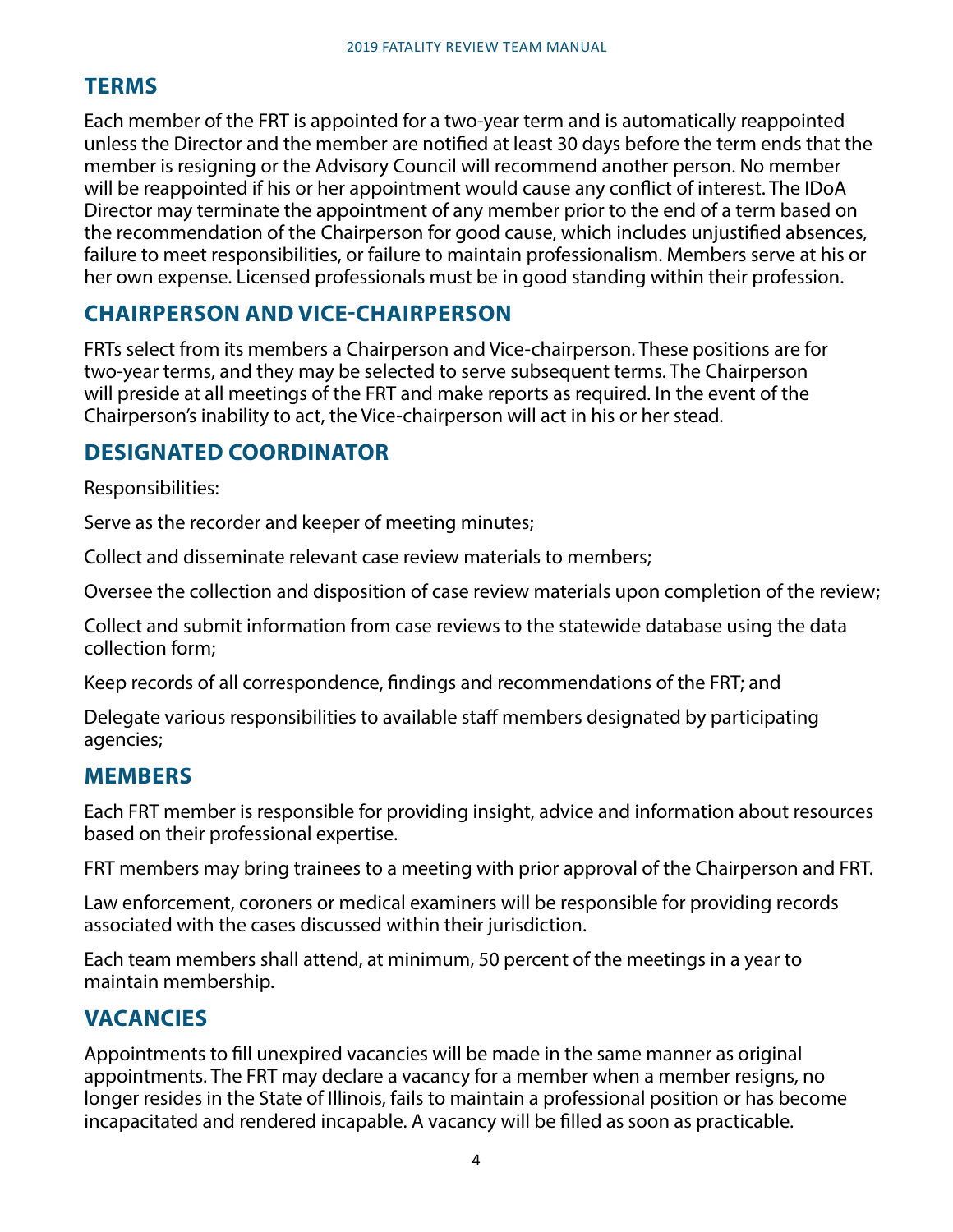# **MEETINGS**

The FRT meets no less than four times a year to discuss cases for review. An agenda is developed in coordination with IDoA and the Chairperson. Meetings take place at locations, dates and times determined by the Chairperson after consultation with members.

It is the responsibility of the Chairperson to give notices of the locations, dates and time of meetings to each member and to the Director at least 30 days prior to each meeting.

A majority of the currently appointed and serving Team members constitute a quorum. A vacancy does not impair the right of the quorum to perform its duties. FRTs follow Robert's Rules of Order.

A majority of the FRT may allow a member to attend meetings by video or audio in accordance with the Open Meetings Act, provided adequate equipment can reasonably be made available and is audible to all other members.

Meetings of the FRTs may be closed to the public under the Open Meetings Act.

FRT members need to complete the Office of the Attorney General's Open Meetings Act on-line training. A copy of the certificate of completion should be provided to the FRT Designated Coordinator and kept on file.

# **CASES**

Cases are reviewed that occur while the deceased was residing in a domestic living situation within the FRT's PSA that:

involve blunt force trauma or an undetermined manner or suspicious cause of death;

are requested by the deceased's physician or emergency room physician;

are referred by a health care provider, coroner or medical examiner, State's Attorney's office or law enforcement agency;

constitute an open or closed case from an APS agency, a law enforcement agency, a State's Attorney's office, or the Department of Human Services' Office of Inspector General relating to alleged or suspected abuse, neglect or financial exploitation, or

occurs while the deceased was residing in a domestic living situation.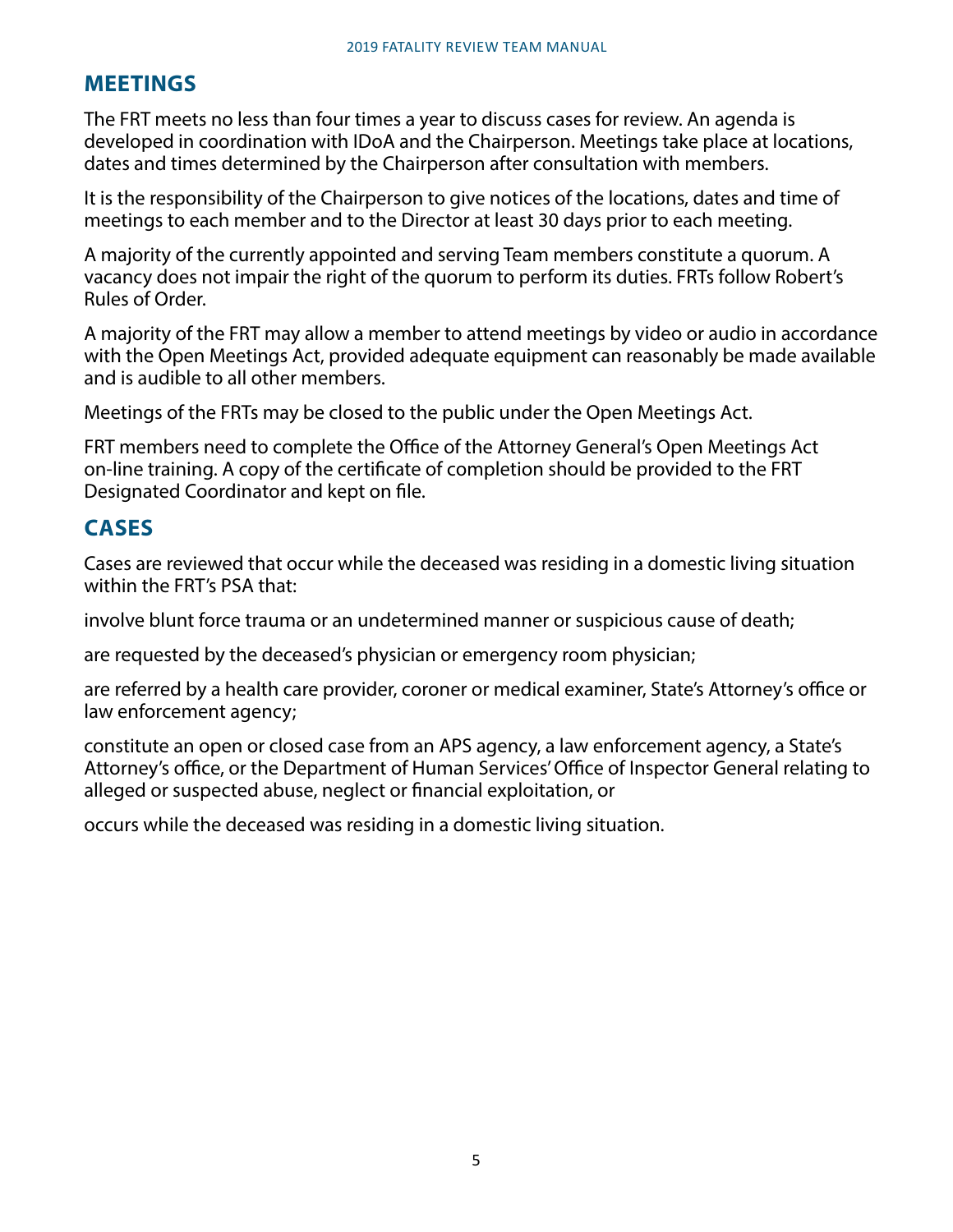# **CONFIDENTIALITY**

Members of the FRT are not subject to examination, in any civil or criminal proceeding, concerning information presented to members or opinions formed by members based on that information. Records maintained by the FRT are exempt from release under the Freedom of Information Act. Any document shared within the FRT relating to a case is not admissible as evidence in any proceeding, except for use by a State's Attorney's office in prosecuting a criminal case and those would only be subject to discovery or subpoena.

Release of confidential communication between domestic violence advocates and domestic violence victim will follow the Illinois Domestic Violence Act of 1986, which allows for the waiver of privilege afforded to guardians, executors or administrators of the estate of the victim.

A coroner's or medical examiner's office may share with the FRT medical records made available to the office in connection with a death investigation.

Members have no individual liability in an action based upon a disciplinary proceeding or other activity performed in good faith as a member of the FRT.

# **RECOMMENDATIONS**

An FRTs recommendation in relation to a case discussed or reviewed, including a recommendation concerning an investigation or prosecution, may be disclosed upon the completion of its review and at the discretion of a majority of members who reviewed the case.

# **DATA COLLECTION AND ANALYSIS**

Data on actual cases collected by the FRT is forwarded to IDoA for aggregation and analysis, including but not limited to, victim demographics; perpetrator demographics; descriptions of the victim's relationship with the perpetrators; cause of death; aggravating and other contributing risk factors for abuse, neglect or financial exploitation; the outcome of investigations; referral recommendations; and the final dispositions in criminal prosecutions. This information will be used to create an annual report, develop education, prevention, prosecution, or other strategies designed to improve the coordination of services for at-risk adults and their families.

# **FATALITY REVIEW TEAM ADVISORY COUNCIL**

The Fatality Review Team Advisory Council is the coordinating and oversight body for the activities of Regional Interagency Fatality Review Teams in Illinois.

The IDoA Director solicits information about individuals interested in being named as a member to serve on the Council from each of the FRTs.

# **COUNCIL TERMS**

Each member will be appointed for a three-year term and are eligible for reappointment upon the expiration of the term. Members will be automatically reappointed unless the IDoA Director and the member are notified at least 30 days before the term ends that the respective FRT will recommend another person or a resignation is received from the member. All successive appointments are for a term of three years. No member will be reappointed if his or her reappointment would cause any conflict of interest. Members serve at their own expense. All licensed professionals are to be in good standing within their professions.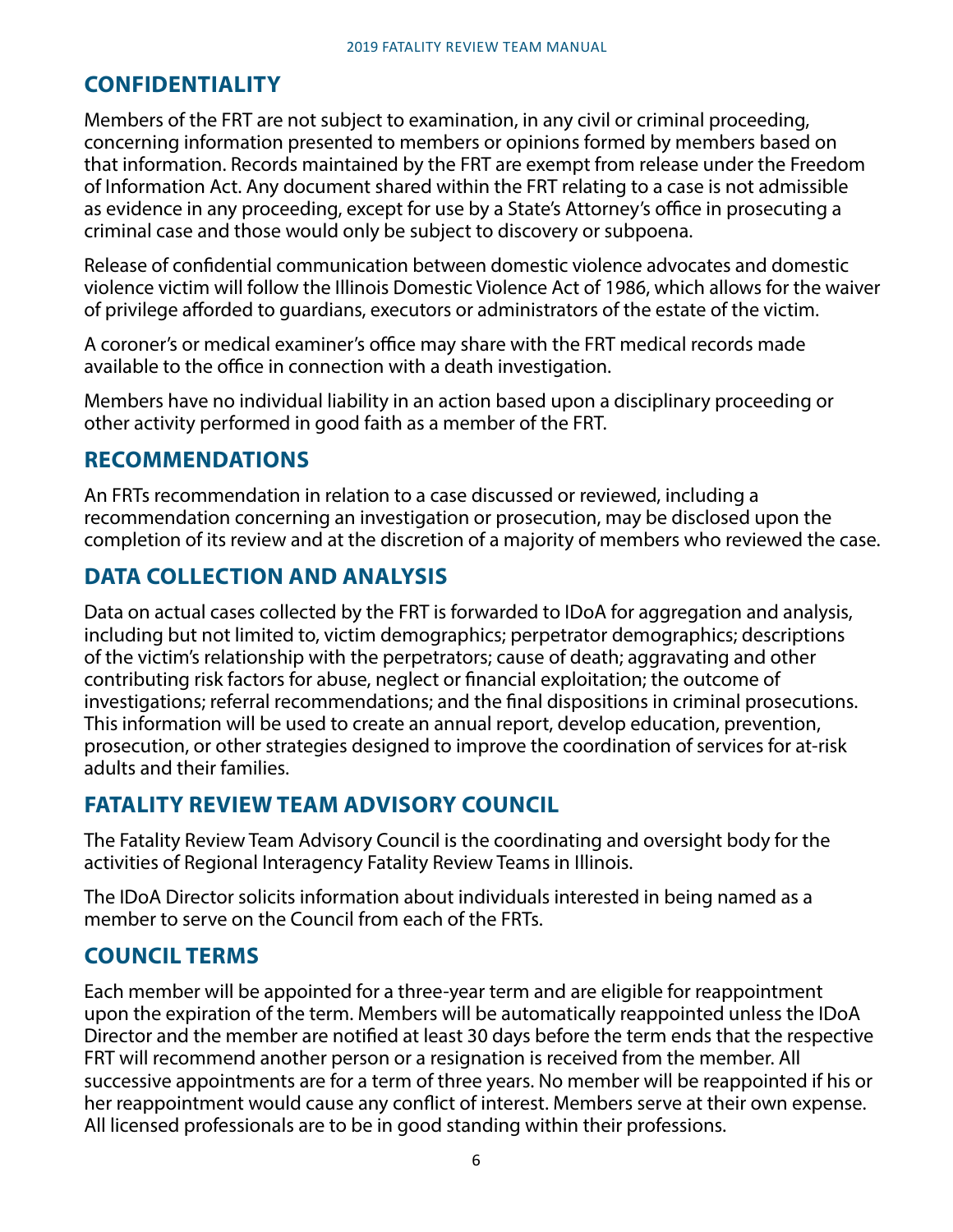# **CHAIRPERSON AND VICE-CHAIRPERSON**

The Council selects from its members a Chairperson and a Vice-chairperson. Each position is for a two-year term, and they may be selected to serve additional terms. They will preside at all meetings of the Council, and make reports on behalf of the Council. In the event of the Chairperson's inability to act, the Vice-chairperson will act in his or her stead.

## **VACANCIES**

Appointments to fill unexpired vacancies will be made in the same manner as original appointments. The Council may declare a vacancy for a member when it determines that a member has resigned, no longer resides within the state of Illinois, failed to maintain a professional position or has become incapacitated and incapable of serving or performing duties as a member. A vacancy will be filled as soon as is practicable.

# **EX-OFFICIO MEMBERS**

The IDoA Director may also appoint ex-officio members deemed necessary to the Council, including an IDoA staff member, to maintain records, prepare notices and agendas for each meeting, provide technical assistance, and otherwise assist in carrying out the administrative functions of the Council.

### **MEETINGS**

The Council shall meet at least four times during the calendar year. An agenda is developed in coordination with IDoA and the Chairperson.

Meetings take place at locations, dates and times determined by the Chairperson and the Council after consultation with members of the Council and the IDoA Director or designated Department staff member.

It is the responsibility of the IDoA staff member, at the direction of the Chairperson, to give notices of the locations, dates and time of meetings to each member of the Council and to the IDoA Director at lease 30 days prior to each meeting.

A majority of the currently appointed and serving Council members will constitute a quorum. A vacancy will not impair the right of a quorum to perform all duties of the Council. Deliberations of the Council and its subcommittees will be governed by Robert's Rules of Order.

A majority of the Council may allow a member to attend any meeting by video or audio conference in accordance with the Open Meetings Act provided adequate equipment can reasonably be made available and that participation is audible to all other members.

Meetings of the Council may be closed to the public under the Open Meetings Act.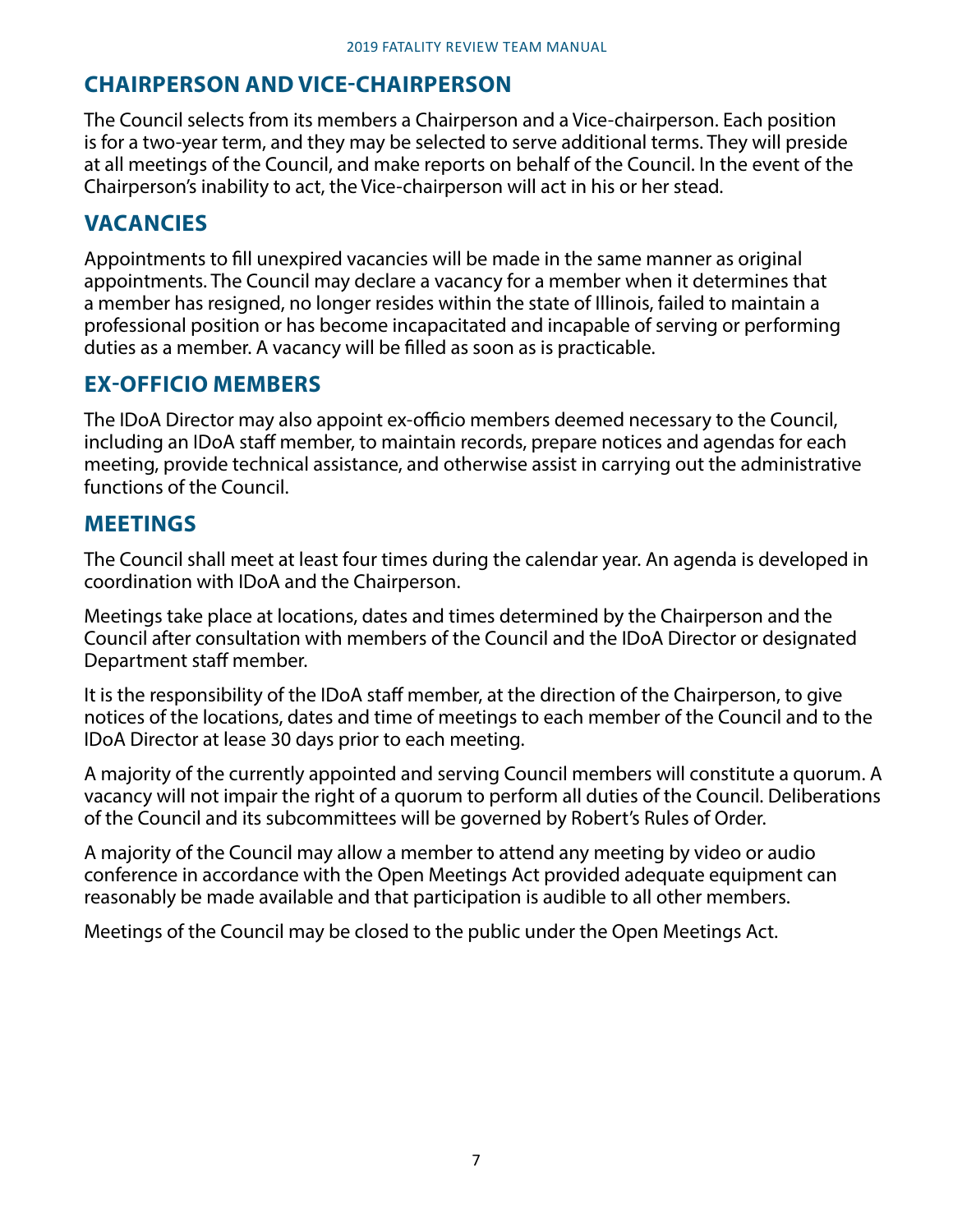# **DUTIES**

Duties of the Council include:

- serve as the voice of FRTs in Illinois:
- oversee FRTs to ensure that work is coordinated and in compliance with State statutes and operating protocols;
- ensure data, results, findings and recommendations of the FRT are adequately used in a timely manner to make necessary changes to policies, procedures and State statutes to protect at-risk adults;
- collaborate with IDoA to develop any legislation needed to prevent unnecessary deaths of at-risk adults;
- ensure that Teams use standardized processes to convey data, findings and recommendations in a usable format;
- serve as a link with the Teams throughout the country and participate in national fatality review team activities;
- provide Teams with the most current information and practices concerning at-risk adult death review and related topics;
- perform any other functions necessary to enhance the capability of the Teams to reduce and prevent at-risk adult fatalities;
- all papers, issues, recommendations, reports and meeting memoranda are advisory only. The IDoA Director, or designee, will make a written response/report, as requested, regarding issues before the Council.

### **CONFIDENTIALITY**

Members of the Council are not subject to examination, in any civil or criminal proceeding, concerning information presented to members of the Council or opinions formed by members of the Council based on that information. A person may, however, be examined concerning information provided to the Council.

Records and information provided to the Council, and records maintained by the Council, are except from release under the Freedom of Information Act.

Members of the Council have no individual liability in an action based upon a disciplinary proceeding or other activity performed in good faith as a member of the Council.

The State, through the State Employee Indemnification Act, holds harmless members of the Council for all their acts arising from their service, except those involving willful or wanton misconduct.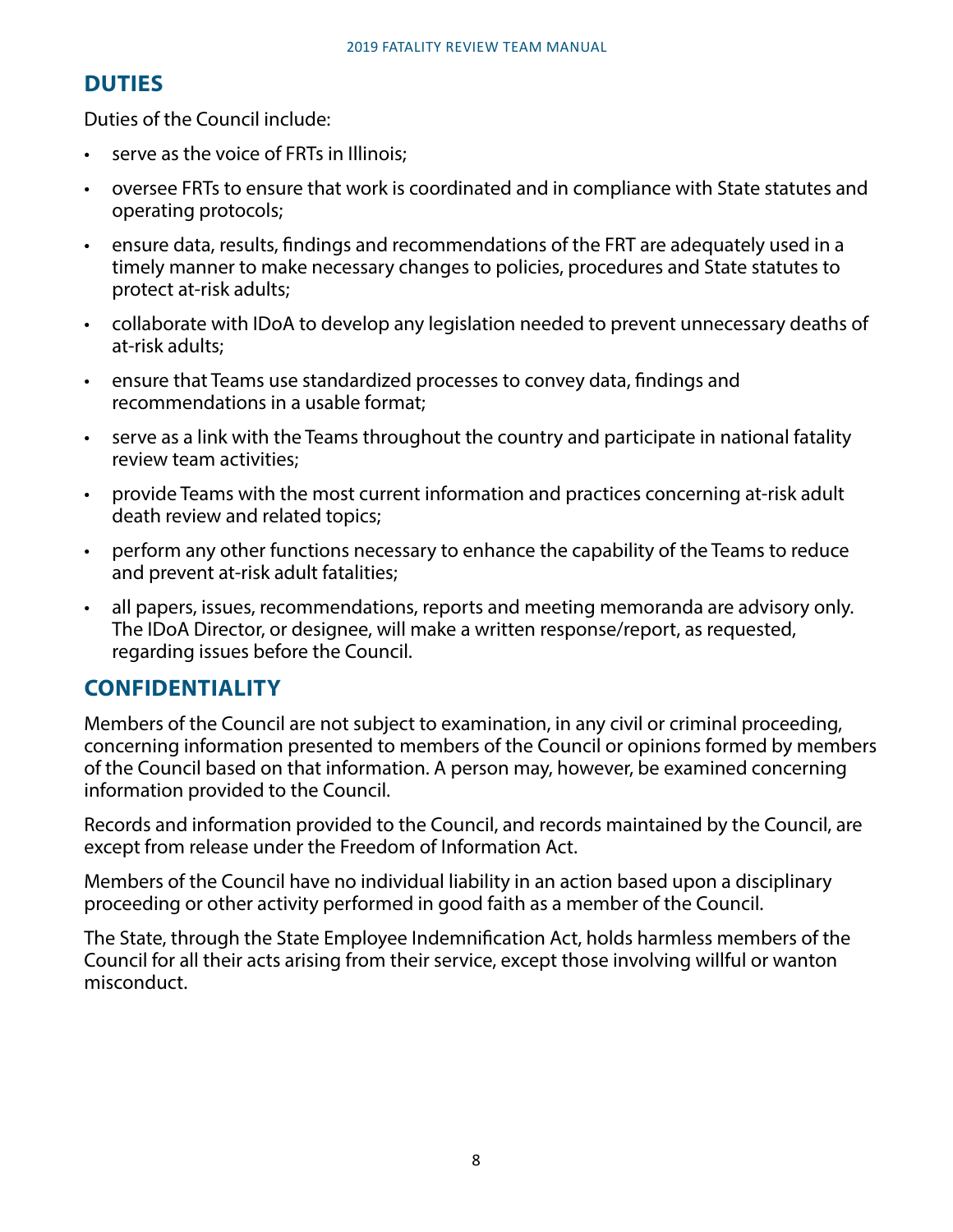# **DATA**

The Council may prepare an annual report, in consultation with IDoA, using aggregate data gathered by and recommendations from the Teams to develop education, prevention, prosecution or other strategies designed to improve coordination of services for at-risk adults and their families.

IDoA, in consultation with coroners, medical examiners and law enforcement agencies, shall use aggregate data gathered by, and recommendations from, the Council to create an annual report, as well as develop education, prevention, prosecution, or other strategies designed to improve the coordination of services for at-risk adults and their families.

Council members need to complete the Office of the Attorney General's Open Meetings Act on-line training. A copy of the certificate of completion should be provided to the designated Department staff member and kept on file.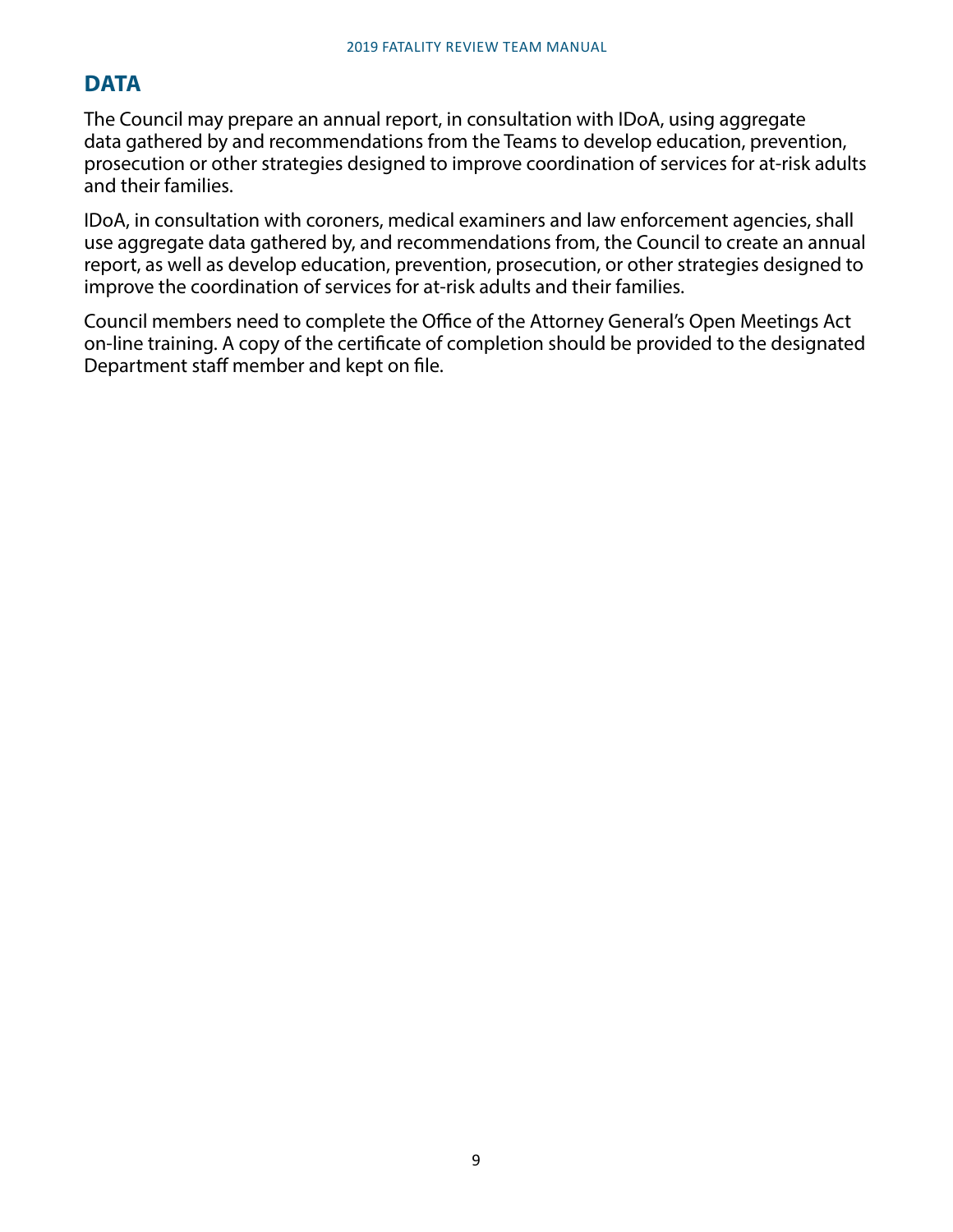### **TITLE 89: SOCIAL SERVICES CHAPTER II: DEPARTMENT ON AGING PART 270 ADULT PROTECTION AND ADVOCACY SERVICES**

### **SUBPART F: FATALITY REVIEW TEAMS**

[Section 270.500 Fatality Review Team Advisory Council](http://www.ilga.gov/commission/jcar/admincode/089/089002700F05000R.html) [Section 270.505 Regional Interagency Fatality Review Teams](http://www.ilga.gov/commission/jcar/admincode/089/089002700F05050R.html)

### **TITLE 89: SOCIAL SERVICES CHAPTER II: DEPARTMENT ON AGING PART 270 ADULT PROTECTION AND ADVOCACY SERVICES SECTION 270.500 FATALITY REVIEW TEAM ADVISORY COUNCIL**

### **Section 270.500 Fatality Review Team Advisory Council**

- a) *The Fatality Review Team Advisory Council* (Council) is the *coordinating and oversight body for* the *activities* of Regional Interagency Fatality *Review Teams* (Teams) *in Illinois*. [320 ILCS 20/15(c-5)]
- b) Composition
	- 1) The Director of the Department on Aging will solicit information about individuals interested in being named as a member to serve on the Council from each of the Teams.
		- A) Each member will be appointed for a 3-year term and will be eligible for reappointment upon the expiration of the term.
		- B) Appointments to fill unexpired vacancies will be made in the same manner as original appointments. The Council may declare a vacancy for a member when it determines that a member has resigned, no longer resides within the State of Illinois, failed to maintain the professional position outlined in subsection (b)(1), or has become incapacitated and rendered incapable of serving or performing duties as a member. A vacancy will be filled as soon as practicable.
		- C) Members of the Council will be automatically reappointed unless the Director and the member are notified at least 30 days before the term ends that the respective Team will recommend another person or a resignation is received from the member. All successive appointments will be for a term of 3 years. No member will be reappointed if his or her reappointment would cause any conflict of interest.
		- D) The Director may terminate the appointment of any member prior to the end of a term based on the recommendation of the Chairperson for good cause, which includes, but is not limited to, unjustified absences, failure to meet Council responsibilities, or failure to maintain the professional position outlined in subsection (b)(1).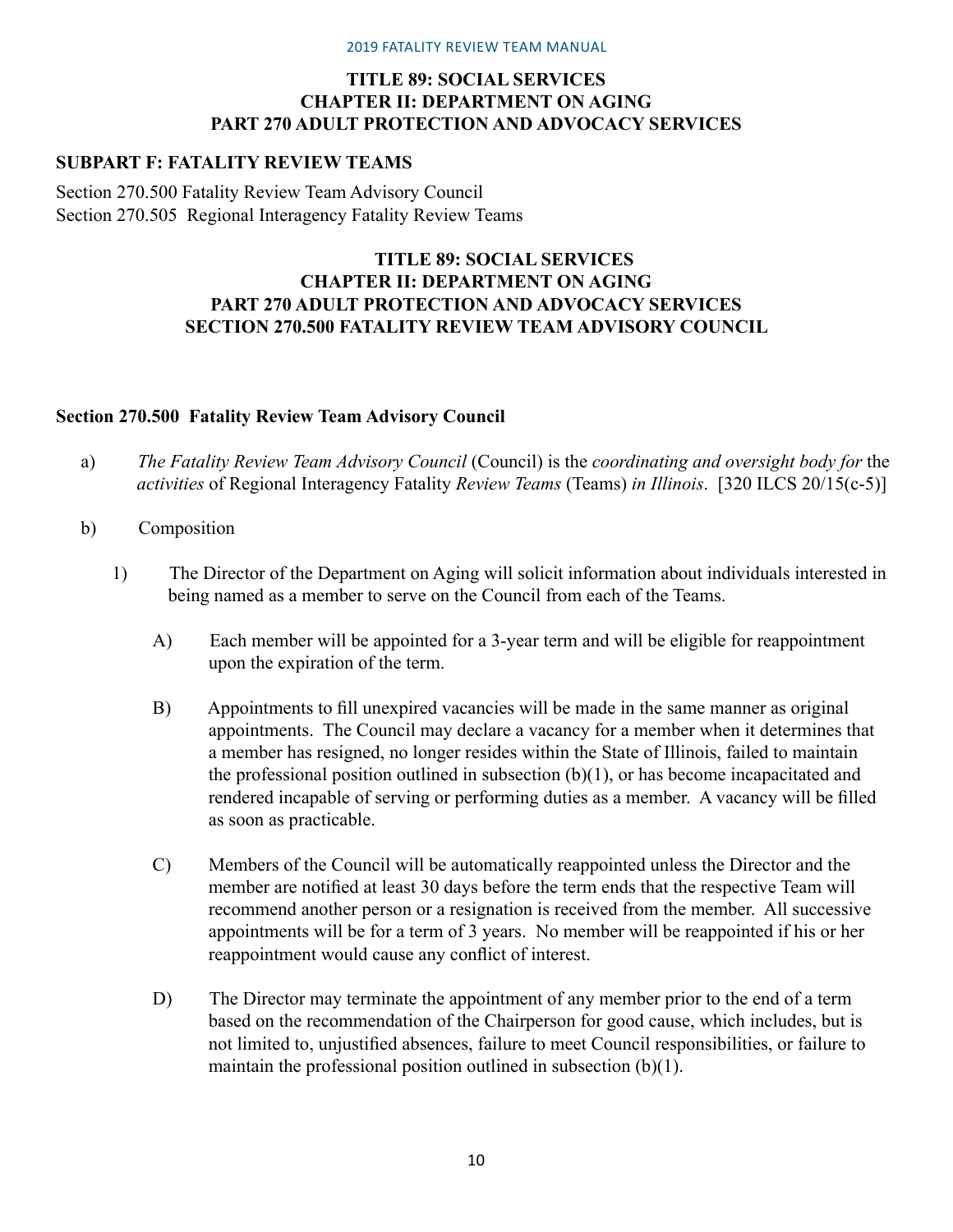- 2) *The Council shall select from its members a Chairperson and a Vice-chairperson.*
	- A) Each position will be for a 2-year term.
	- B) *The Chairperson and Vice-chairperson may be selected to serve additional, subsequent terms.*
	- C) The Chairperson of the Council will perform the duties ordinarily ascribed to this position, preside at all meetings of the Council, and make reports on behalf of the Council as may be required.
	- D) In the event of the Chairperson's inability to act, the Vice-chairperson will act in his or her stead.
- 3) *The Director may also appoint any ex-officio members deemed necessary to this Council*, including a staff member of the Department to maintain records, prepare notices and agendas for each meeting, provide technical assistance, and otherwise assist in carrying out the administrative functions of the Council.  $[320$  ILCS  $20/15(c-5)]$
- 4) A member will serve at his or her own expense and is to abide by all applicable ethics laws. All licensed professionals are to be in good standing within their profession.

### c) Meetings

- 1) *The Council shall meet at least 4 times during each calendar year.* [320 ILCS 20/15(c-5)]
- 2) An agenda of scheduled business for deliberation will be developed in coordination with the Department and the Chairperson.
- 3) The meetings will take place at locations, dates and times determined by the Chairperson of the Council after consultation with members of the Council and the Director or the designated Department staff member.
- 4) It will be the responsibility of the designated Department staff member, at the direction of the Chairperson, to give notices of the locations, dates and time of meetings to each member of the Council and to the Director at least 30 days prior to each meeting.
- 5) A majority of the currently appointed and serving Council members will constitute a quorum. A vacancy in the membership of the Council will not impair the right of a quorum to perform all of the duties of the Council. All deliberations of the Council and its subcommittees will be governed by Robert's Rules of Order.
- 6) A majority of the Council may allow a member to attend any meeting by video or audio conference in accordance with the Open Meetings Act [5 ILCS 120], provided adequate equipment can reasonably be made available and that participation is audible to all other members.
- 7) *Meetings of the Council may be closed to the public under the Open Meetings Act.* [320 ILCS  $20/15(d-5)$ ]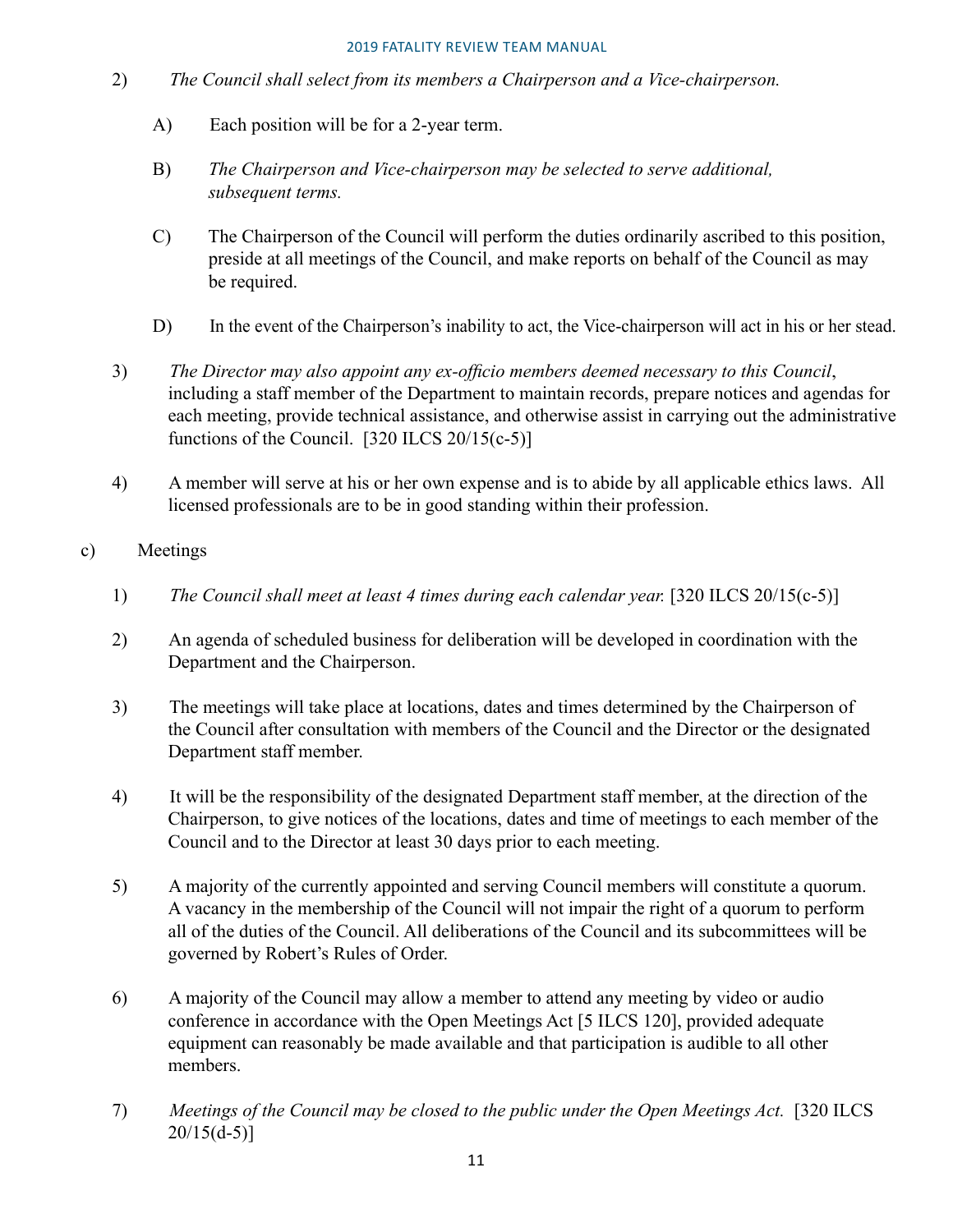### d) Duties

- 1) *The Council has, but is not limited to, the following duties:*
	- A) *serve as the voice of* the *Teams in Illinois.*
	- B) *oversee the Teams in order to ensure that work is coordinated and in compliance with State statutes and operating protocols.*
	- C) *ensure that the data, results, findings and recommendations of the Teams are adequately used in a timely manner to make any necessary changes to the policies, procedures and State statutes in order to protect at-risk adults.*
	- D) *collaborate with the Department in order to develop any legislation needed to prevent unnecessary deaths of at-risk adults.*
	- E) *ensure that* the Teams use standardized *processes in order to convey data, findings and recommendations in a usable format.*
	- F) *serve as a link with* the *Teams throughout the country and to participate in national* fatality *review team activities.*
	- G) *provide the Teams with the most current information and practices concerning at-risk adult death review and related topics.*
	- H) *perform any other functions necessary to enhance the capability of the Teams to reduce and prevent at-risk adult fatalities.* [320 ILCS 20/15(c-5)(1) through (8)]
- 2) Upon request by the Director, review the death of an at-risk adult that *occurs in a planning and service area where a Team has not yet been established*. [320 ILCS 20/15(c)]
- 3) All papers, issues, recommendations, reports and meeting memoranda will be advisory only. The Director, or designee, will make a written response/report, as requested, regarding issues before the Council.
- 4) The Director retains full decision making authority for the Adult Protective Services Program regarding any recommendations presented by the Council.
- e) Confidentiality
	- 1) *Members of the Council are not subject to examination, in any civil or criminal proceeding, concerning information presented to members of the Council or opinions formed by members of the Council based on that information. A person may, however, be examined concerning information provided to the Council.* [320 ILCS 20/15(d)]
	- 2) *Records and information provided to the Council, and records maintained by the Council, are exempt from release under the Freedom of Information Act* [5 ILCS 140]*.* [320 ILCS 20/15(d-5)]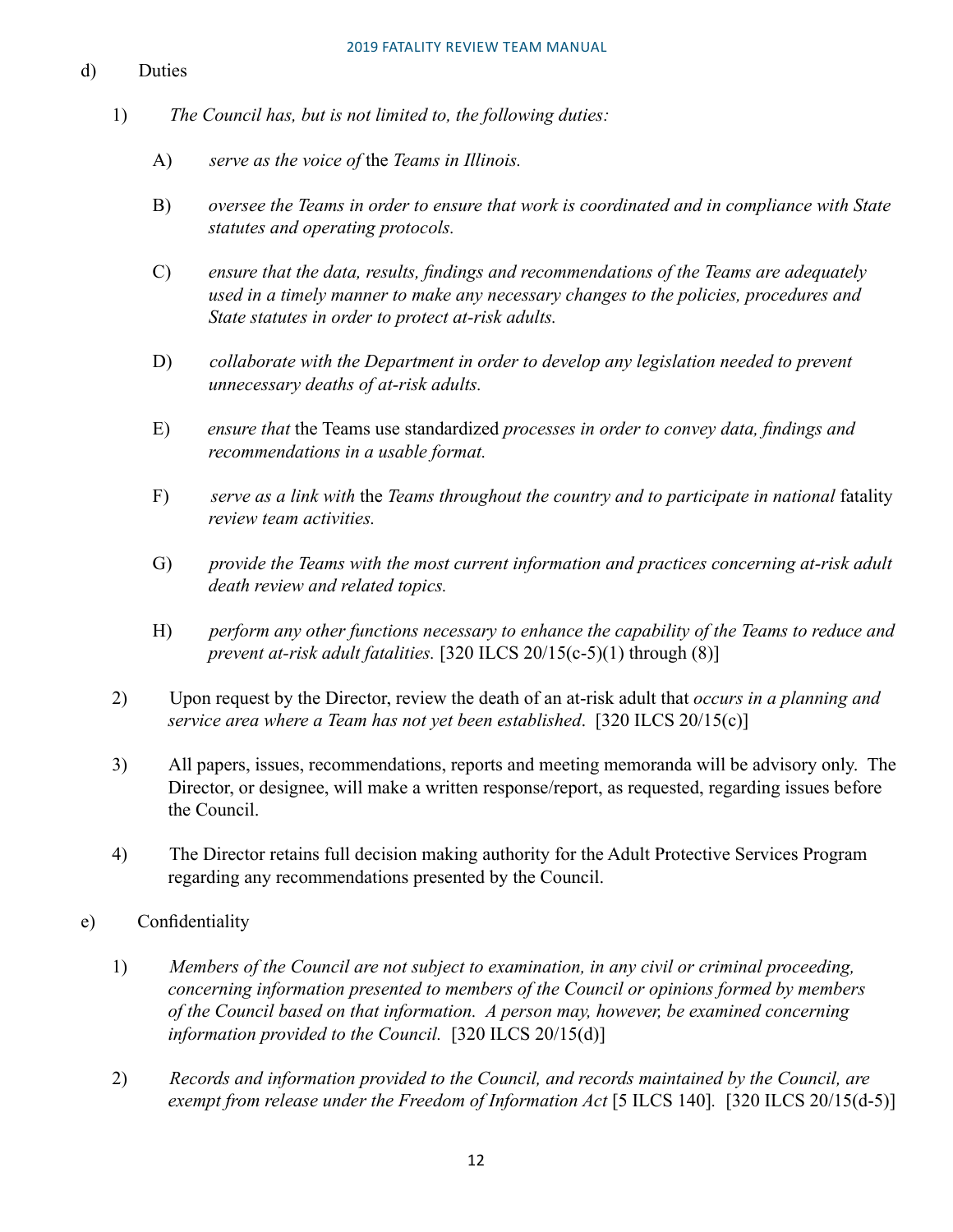### f) Use of Aggregate Data

- 1) *The Council may prepare an annual report, in consultation with the Department, using aggregate data gathered by* and recommendations from the *Teams to develop education, prevention, prosecution or other strategies designed to improve the coordination of services for at-risk adults and their families.* [320 ILCS 20/15(c-5)]
- 2) *The Department, in consultation with coroners, medical examiners and law enforcement agencies, shall use aggregate data gathered by, and recommendations from, the Council to create an annual report.*
- 3) *The Department, in consultation with coroners, medical examiners and law enforcement agencies, may use aggregate data gathered by, and recommendations from, the Council to develop education, prevention, prosecution, or other strategies designed to improve the coordination of services for at-risk adults and their families.* [320 ILCS 20/15(f)]
- g) Indemnification
	- 1) Members of the Council will have no individual liability in an action based upon a disciplinary proceeding or other activity performed in good faith as a member of the Council.
	- 2) *The State shall indemnify and hold harmless members of the Council for all their acts, omissions, decisions, or other conduct arising out of the scope of their service, except those involving willful or wanton misconduct.*
	- 3) *The method of providing indemnification shall be as provided in the State Employee Indemnification Act* [5 ILCS 350]. [320 ILCS 20/15(e-5)]

(Source: Added at 42 Ill. Reg. 6659, effective April 12, 2018)

### **TITLE 89: SOCIAL SERVICES CHAPTER II: DEPARTMENT ON AGING PART 270 ADULT PROTECTION AND ADVOCACY SERVICES SECTION 270.505 REGIONAL INTERAGENCY FATALITY REVIEW TEAMS**

### **Section 270.505 Regional Interagency Fatality Review Teams**

a) Establishment

*The Director, in consultation with the Council, law enforcement, and other professionals who work in the fields of investigating, treating or preventing abuse or neglect of at-risk adults shall appoint members to a minimum* o*f one Team in each of the Department's planning and service areas.* [320 ILCS 20/15(b)]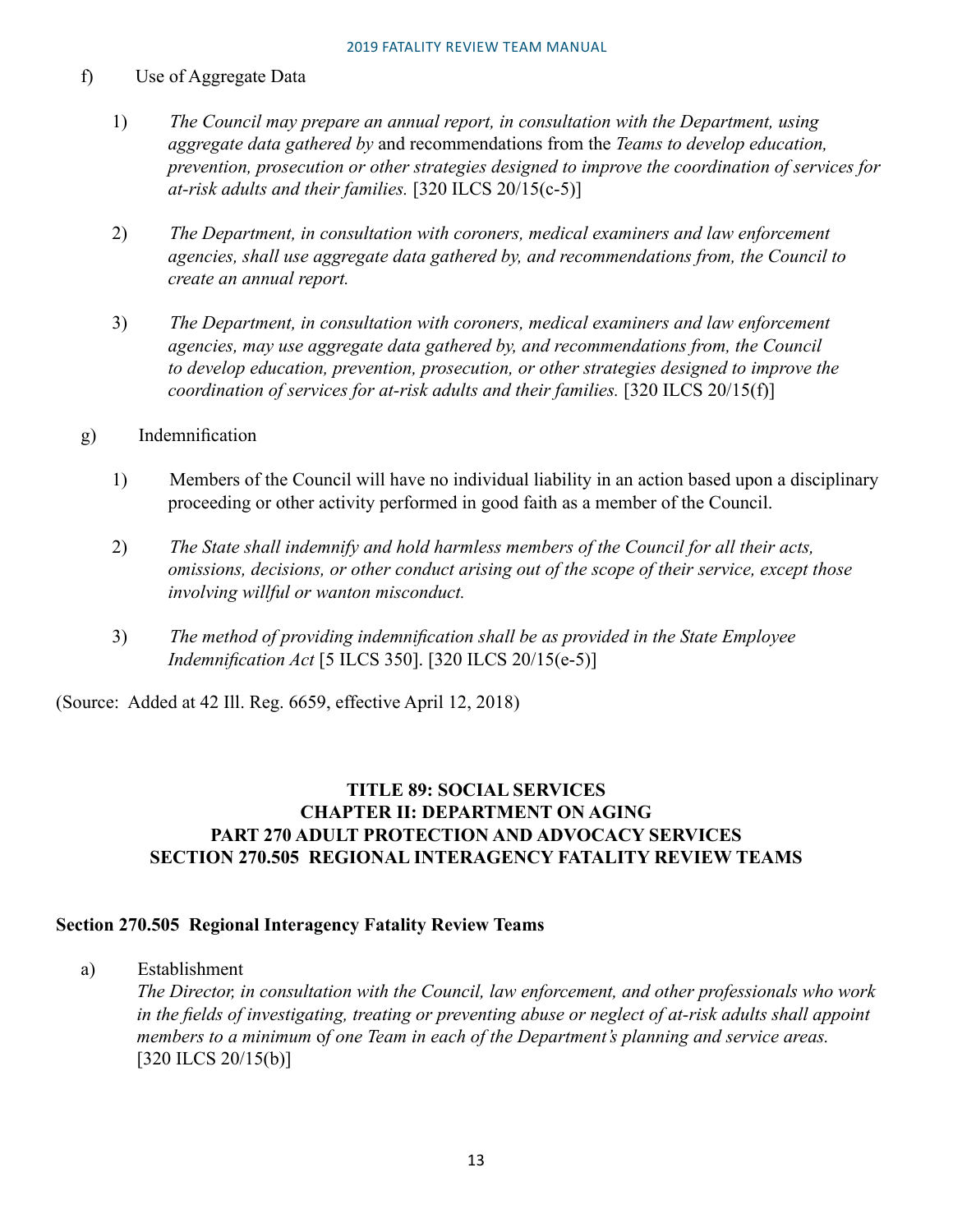### b) Composition

- 1) A Team *shall be composed of representatives of entities and individuals including, but not limited to:* 
	- A) *the Department on Aging;*
	- B) *coroners or medical examiners (or both);*
	- C) *State's Attorneys;*
	- D) *local police departments;*
	- E) *forensic units;*
	- F) *local health departments;*
	- G) *a social service or health care agency that provides services to persons with mental illness, in a program whose accreditation to provide such services is recognized by the Division of Mental Health within the Department of Human Services;*
	- H) *a social service or health care agency that provides services to persons with developmental disabilities, in a program whose accreditation to provide such services is recognized by the Division of Developmental Disabilities within the Department of Human Services;*
	- I) *a local hospital, trauma center, or provider of emergency medicine;*
	- J) *providers of services for eligible adults in domestic living situations; and*
	- K) *a physician, psychiatrist, or other health care provider knowledgeable about abuse and neglect of at-risk adults.* [320 ILCS 20/15(b-5)]
- 2) *Each member of a Team shall be appointed for a 2-year term and shall be eligible for reappointment upon the expiration of the term.* [320 ILCS 20/15(b)]
- 3) Appointments to fill unexpired vacancies will be made in the same manner as original appointments. A Team may declare a vacancy for a member when it determines that a member has resigned, no longer resides within the State of Illinois, failed to maintain the professional position outlined in subsection (b)(1), or has become incapacitated and rendered incapable of serving or performing duties as a member. A vacancy will be filled as soon as practicable.
- 4) Members of the Team will be automatically reappointed unless the Director and the member are notified at least 30 days before the term ends that the Council will recommend another person or a resignation is received from the member. All successive appointments will be for a term of 2 years. No member will be reappointed if his or her reappointment would cause any conflict of interest.
- 5) The Director may terminate the appointment of any member prior to the end of a term based on the recommendation of the Chairperson for good cause, which includes, but is not limited to, unjustified absences, failure to meet Team responsibilities, or failure to maintain the professional position outlined in subsection (b)(1).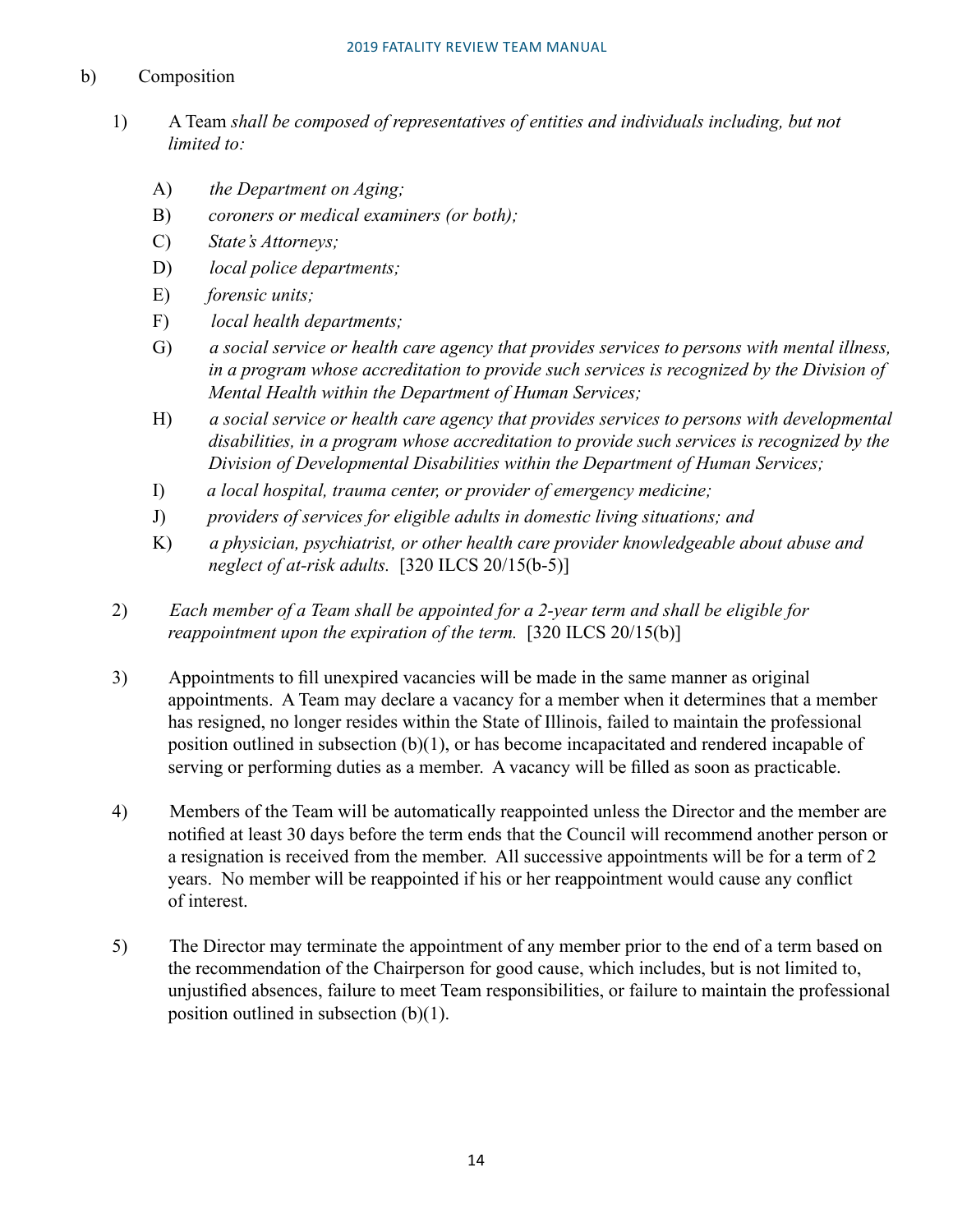- 6) The Team will select from its members a Chairperson and a Vice-chairperson.
	- A) Each position will be for a 2-year term.
	- B) The Chairperson and Vice-chairperson may be selected to serve additional, subsequent terms.
	- C) The Chairperson of the Team will perform the duties ordinarily ascribed to this position, preside at all meetings of the Team, and make reports on behalf of the Team as may be required.
	- D) In the event of the Chairperson's inability to act, the Vice-chairperson will act in his or her stead.
- 7) A member will serve at his or her own expense and is to abide by all applicable ethics laws. All licensed professionals are to be in good standing within their profession.
- c) Meetings
	- 1) *A Team shall meet not less than 4 times a year to discuss cases for its possible review.* [320 ILCS 20/15(c)]
	- 2) An agenda of scheduled business for deliberation will be developed in coordination with the Department and the Chairperson.
	- 3) The meetings will take place at locations, dates and times determined by the Chairperson of the Team after consultation with members of the Team.
	- 4) It will be the responsibility of the Chairperson to give notices of the locations, dates and time of meetings to each member of the Team and to the Director at least 30 days prior to each meeting.
	- 5) A majority of the currently appointed and serving Team members will constitute a quorum. A vacancy in the membership of the Team will not impair the right of a quorum to perform all of the duties of the Team. All deliberations of the Team and its subcommittees will be governed by Robert's Rules of Order.
	- 6) A majority of the Team may allow a member to attend any meeting by video or audio conference in accordance with the Open Meetings Act, provided adequate equipment can reasonably be made available and that participation is audible to all other members.
	- 7) *Meetings of the Teams may be closed to the public under the Open Meetings Act.* [320 ILCS  $20/15(d-5)$ ]
- d) Review of Cases
	- 1) *Each Team, with the advice and consent of the Department, shall establish criteria to be used in discussing cases of alleged, suspected or substantiated abuse or neglect for review and shall conduct its activities in accordance with any applicable policies and procedures established by the Department* for the allocation of time and resources of the Team for investigating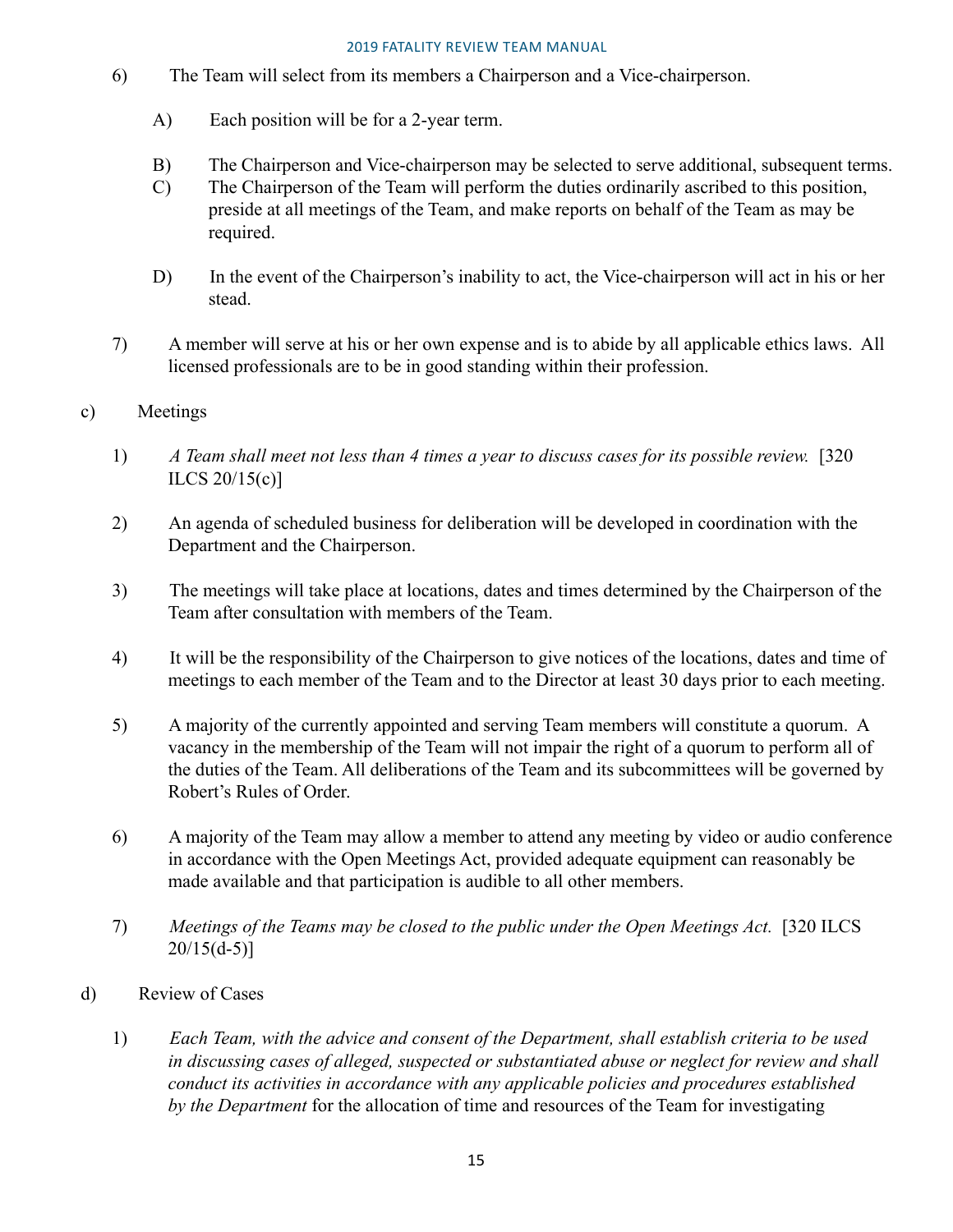cases; recordkeeping relating to the outcome of investigations and referral recommendations; maintaining confidential communications and records; sharing information about cases with other offices for adult protective services, criminal investigation and prosecution, or courtordered discovery; and data aggregation, collection and analysis. [320 ILCS 20/15(c)]

- 2) *A Team's purpose in conducting review of at-risk adult deaths is:*
	- A) to *assist local agencies in identifying and reviewing suspicious deaths of adult victims of alleged, suspected or substantiated abuse or neglect in domestic living situations;*
	- B) *to facilitate communications between officials responsible for autopsies and inquests and persons involved in reporting or investigating alleged or suspected cases of abuse, neglect or financial exploitation of at-risk adults and persons involved in providing services to atrisk adults;*
	- C) *to evaluate means by which the death might have been prevented; and*
	- D) *to report its findings to the appropriate agencies and the Council and make recommendations that may help to reduce the number of at-risk adult deaths caused by abuse and neglect and that may help to improve the investigations of deaths of at-risk adults and increase prosecutions, if appropriate.* [320 ILCS 20/15(b)]
- 3) *A Team shall review cases of deaths of at-risk adults occurring in its planning and service area:*
	- A) *involving blunt force trauma or an undetermined manner or suspicious cause of death;*
	- B) *if requested by the deceased's attending physician or an emergency room physician;*
	- C) *upon referral by a health care provider;*
	- D) *upon referral by a coroner or medical examiner;*
	- E) c*onstituting an open or closed case from an adult protective services agency, law enforcement agency, or State's Attorney's office, or the Department of Human Services' Office of Inspector General that involves alleged or suspected abuse, neglect or financial exploitation; or*
	- F) *upon referral by a law enforcement agency or State's Attorney's office.*
- 4) *If such a death occurs in a planning and service area where a Team has not yet been established, the Director shall request that the Council or another Team review that death.*
- 5) *A team may also review deaths of at-risk adults if the alleged abuse or neglect occurred while the person was residing in a domestic living situation*. [320 ILCS 20/15(c)]
- 6) *In any instance* in which *a Team does not operate in accordance with established protocol, the Director, in consultation and cooperation with the Council, must take any necessary actions to bring the Team into compliance with the protocol.* [320 ILCS 20/15(c-5)]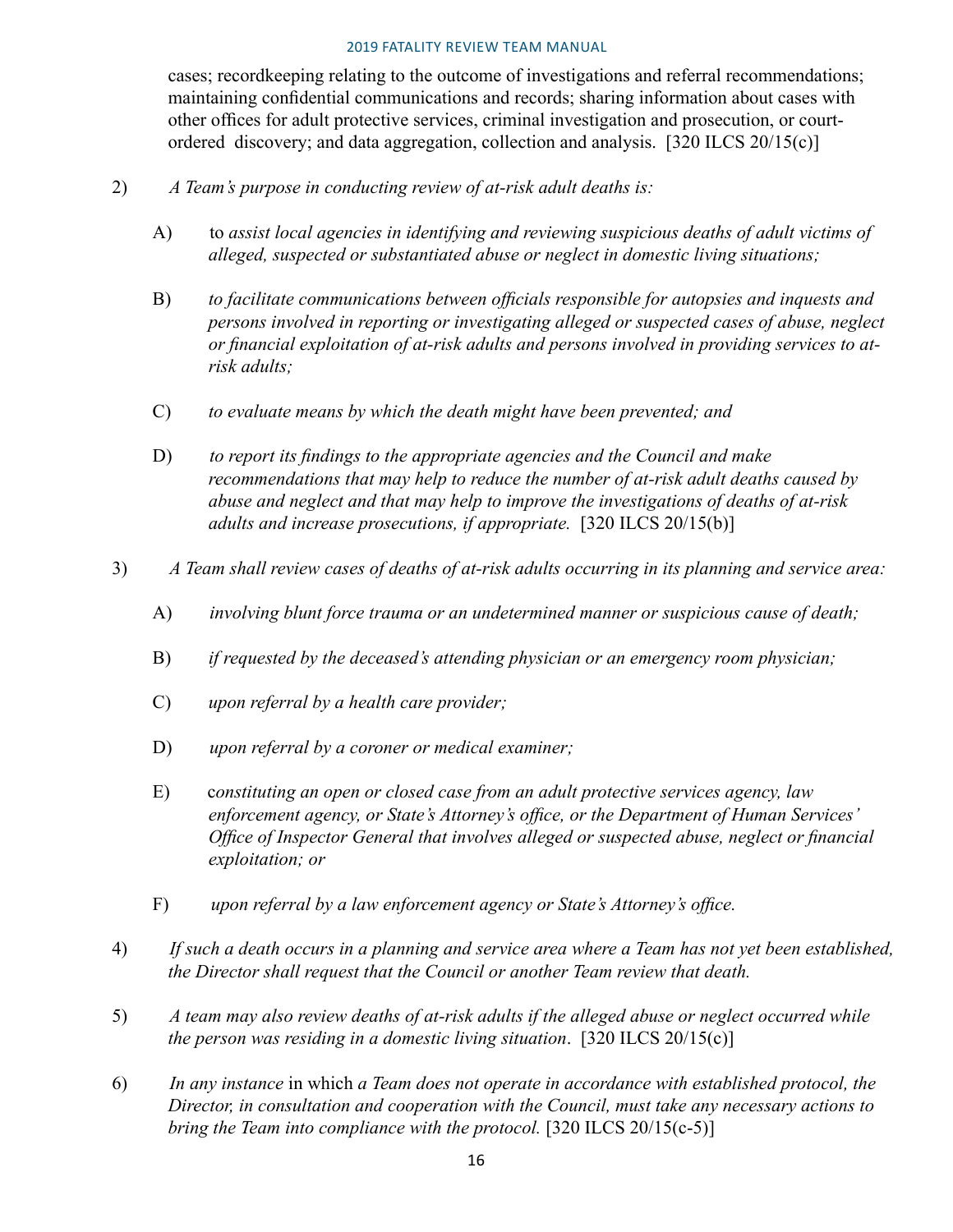### e) Confidentiality

- 1) *Members of a Team are not subject to examination, in any civil or criminal proceeding, concerning information presented to members of the Team or opinions formed by members of the Team based on that information. A person may, however, be examined concerning information provided to a Team.*
- 2) *Records and information provided to* the *Team, and records maintained by* the *Team, are exempt from release under the Freedom of Information Act*. [320 ILCS 20/15(d-5)]
- 3) *Any document or oral or written communication shared within or produced by the Team relating to a case discussed or reviewed by the Team is confidential and is not admissible as evidence in any civil or criminal proceeding, except for use by a State's Attorney's office in prosecuting a criminal case against a caregiver. Those records and information are, however, subject to discovery or subpoena, and are admissible as evidence, to the extent they are otherwise available to the public.*
- 4) *Any document or oral or written communication provided to a Team by an individual or entity, and created by that individual or entity solely for the use of the Team, is confidential, is not subject to disclosure to or discoverable by another party, and is not admissible as evidence in any civil or criminal proceeding, except for use by a State's Attorney's office in prosecuting a criminal case against a caregiver. Those records and information are, however, subject to discovery or subpoena, and are admissible as evidence, to the extent they are otherwise available to the public.*
- 5) *Each entity represented or individual represented on the* Team *may share with other members of the team information in the entity's or individual's possession concerning the decedent who is the subject of the review or concerning any person who was in contact with the decedent, as well as any other information deemed by the entity or individual to be pertinent to the review. Any such information shared by an entity or individual with other members of the Team is confidential. The intent of this* subsection (e)(5) *is to permit the disclosure to members of the Team of any information deemed confidential or privileged or prohibited from disclosure by any other provision of law.*
- 6) *Release of confidential communication between domestic violence advocates and a domestic violence victim shall follow* Section 227(d) *of the Illinois Domestic Violence Act of 1986*  [750 ILCS 60], which allows for the waiver of privilege afforded to guardians, executors or *administrators of the estate of the domestic violence victim. This provision relating to the release of confidential communication between domestic violence advocates and a domestic violence victim shall exclude adult protective service providers.*
- 7) *A coroner's or medical examiner's office may share with the Team medical records that have been made available to the coroner's or medical examiner's office in connection with that office's investigation of a death.* [320 ILCS 20/15(d)]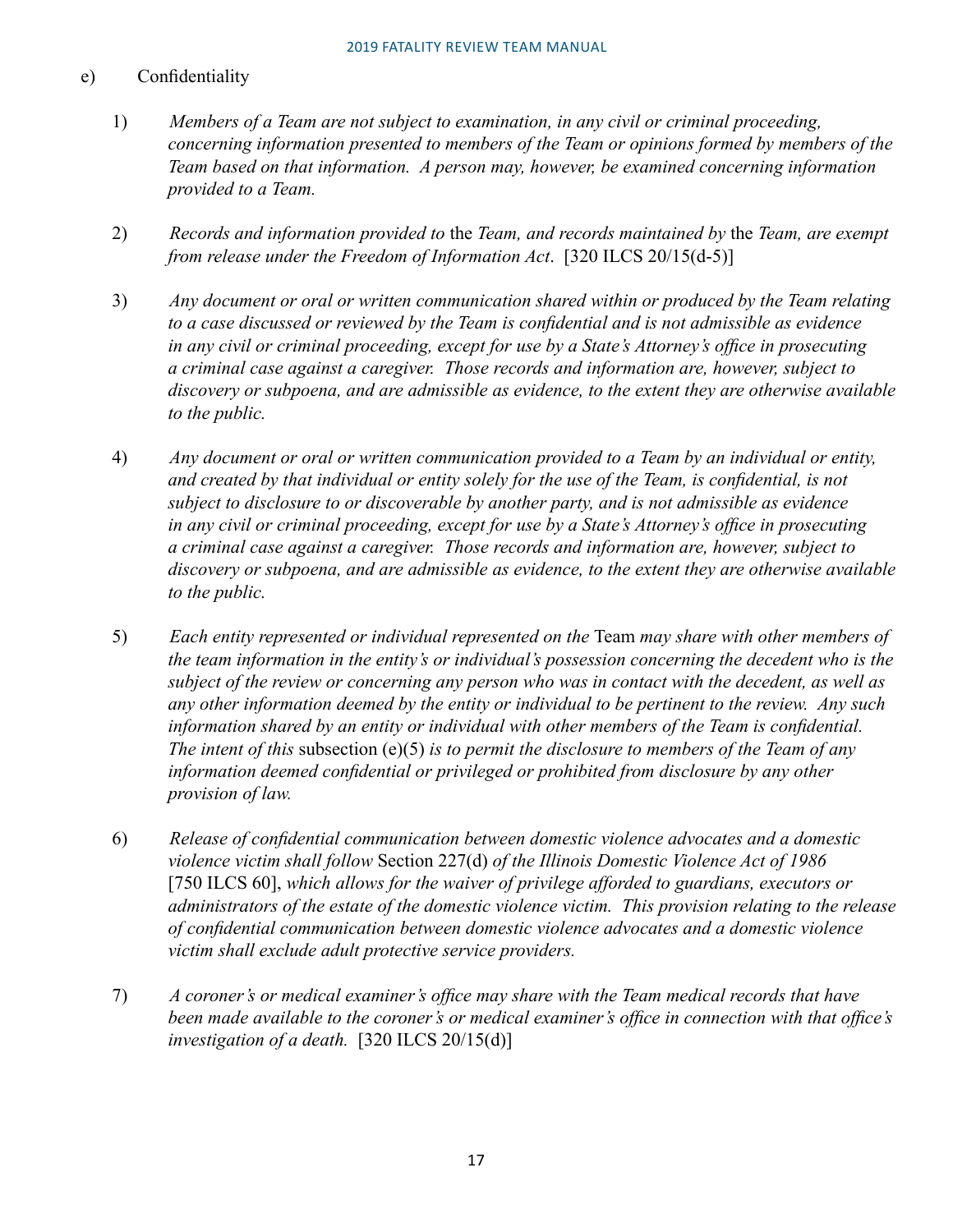### f) Recommendations and Referrals

*A Team's recommendation in relation to a case discussed or reviewed by the Team, including, but not limited to, a recommendation concerning an investigation or prosecution in relation to such a case, may be disclosed by the Team upon the completion of its review and at the discretion of a majority of its members who reviewed the case.* [320 ILCS 20/15(e)]

### g) Indemnification

- 1) Members of the Team will have no individual liability in an action based upon a disciplinary proceeding or other activity performed in good faith as a member of the Team.
- 2) *The State shall indemnify and hold harmless members of a Team for all their acts, omissions,*  decision or other conduct arising out of the scope of their service, except those involving willful *or wanton misconduct.*
- 3) *The method of providing indemnification shall be as provided in the State Employee Indemnification Act* [5 ILCS 350]. [320 ILCS 20/15(e-5)]
- h) Data Collection and Analysis
	- 1) Data on actual cases collected by the Teams will be forwarded to the Department for aggregation and analysis, including, but not limited to, victim demographics; perpetrator demographics; descriptions of the victim's relationship with the perpetrators; cause of death; aggravating and other contributing risk factors for abuse, neglect or financial exploitation; the outcome of investigations; referral recommendations; and the final dispositions in criminal prosecutions.
	- 2) *The Department, in consultation with coroners, medical examiners, and law enforcement agencies, shall use aggregate data gathered by and recommendations from the Teams to create an annual report.*
	- 3) *The Department, in consultation with coroners, medical examiners, and law enforcement agencies, may use aggregate data gathered by and recommendations from the Teams to develop education, prevention, prosecution, or other strategies designed to improve the coordination of services for at-risk adults and their families.*
	- 4) *The Department or other State or county agency, in consultation with coroners, medical examiners, and law enforcement agencies, may use aggregated data gathered by the Teams to create a database of at-risk individuals.* [320 ILCS 20/15(f)]

(Source: Added at 42 Ill. Reg. 6659, effective April 12, 2018)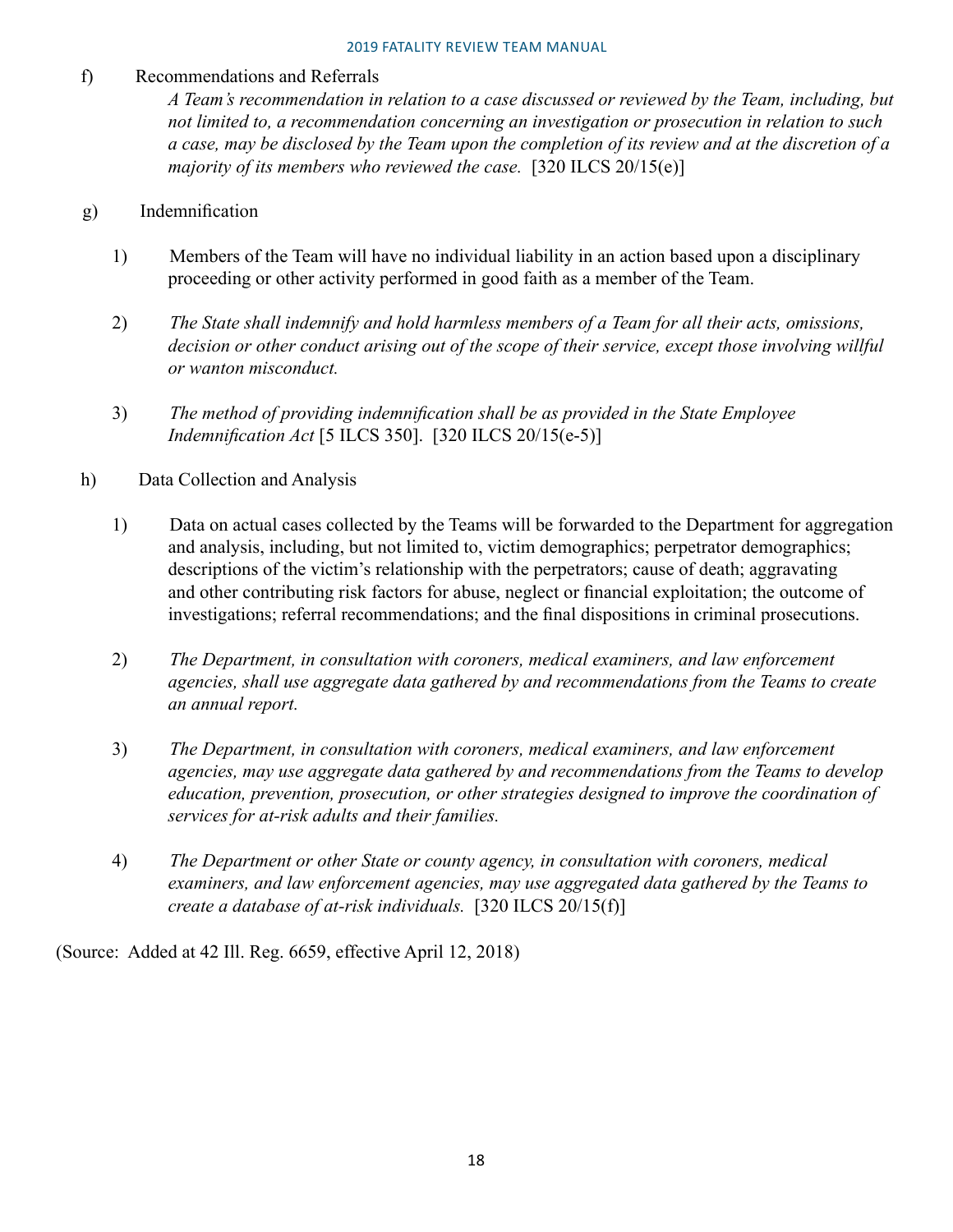#### **Information maintained by the Legislative Reference Bureau**

Updating the database of the Illinois Compiled Statutes (ILCS) is an ongoing process. Recent laws may not yet be included in the ILCS database, but they are found on this site as Public Acts soon after they become law. For information concerning the relationship between statutes and Public Acts, refer to the Guide. Because the statute database is maintained primarily for legislative drafting purposes, statutory changes are sometimes included in the statute database before they take effect. If the source note at the end of a Section of the statutes includes a Public Act that has not yet taken effect, the version of the law that is currently in effect may have already been removed from the database and you should refer to that Public Act to see the changes made to the current law.

#### **AGING**

#### **(320 ILCS 20/) Adult Protective Services Act.**

(320 ILCS 20/1) (from Ch. 23, par. 6601)

Sec. 1. Short title. This Act shall be known and may be cited as the Adult Protective Services Act. (Source: P.A. 98-49, eff. 7-1-13.)

(320 ILCS 20/2) (from Ch. 23, par. 6602)

Sec. 2. Definitions. As used in this Act, unless the context requires otherwise:

(a) "Abuse" means causing any physical, mental or sexual injury to an eligible adult, including exploitation of such adult's financial resources. Nothing in this Act shall be construed to mean that an eligible adult is a victim of abuse, neglect, or self-neglect for the sole reason that he or she is being furnished with or relies upon treatment by spiritual means through prayer alone, in accordance with the tenets and practices of a recognized church or religious denomination.

Nothing in this Act shall be construed to mean that an eligible adult is a victim of abuse because of health care services provided or not provided by licensed health care professionals.

(a-5) "Abuser" means a person who abuses, neglects, or financially exploits an eligible adult.

(a-6) "Adult with disabilities" means a person aged 18 through 59 who resides in a domestic living situation and whose disability as defined in subsection (c-5) impairs his or her ability to seek or obtain protection from abuse, neglect, or exploitation.

(a-7) "Caregiver" means a person who either as a result of a family relationship, voluntarily, or in exchange for compensation has assumed responsibility for all or a portion of the care of an eligible adult who needs assistance with activities of daily living or instrumental activities of daily living.

(b) "Department" means the Department on Aging of the State of Illinois.

(c) "Director" means the Director of the Department.

(c-5) "Disability" means a physical or mental disability, including, but not limited to, a developmental disability, an intellectual disability, a mental illness as defined under the Mental Health and Developmental Disabilities Code, or dementia as defined under the Alzheimer's Disease Assistance Act.

(d) "Domestic living situation" means a residence where the eligible adult at the time of the report lives alone or with his or her family or a caregiver, or others, or other community-based unlicensed facility, but is not:

(1) A licensed facility as defined in Section 1-113 of the Nursing Home Care Act;

(1.5) A facility licensed under the ID/DD Community Care Act;

(1.6) A facility licensed under the MC/DD Act;

(1.7) A facility licensed under the Specialized Mental Health Rehabilitation Act of 2013;

(2) A "life care facility" as defined in the Life Care Facilities Act;

(3) A home, institution, or other place operated by the federal government or agency thereof or by the State of Illinois;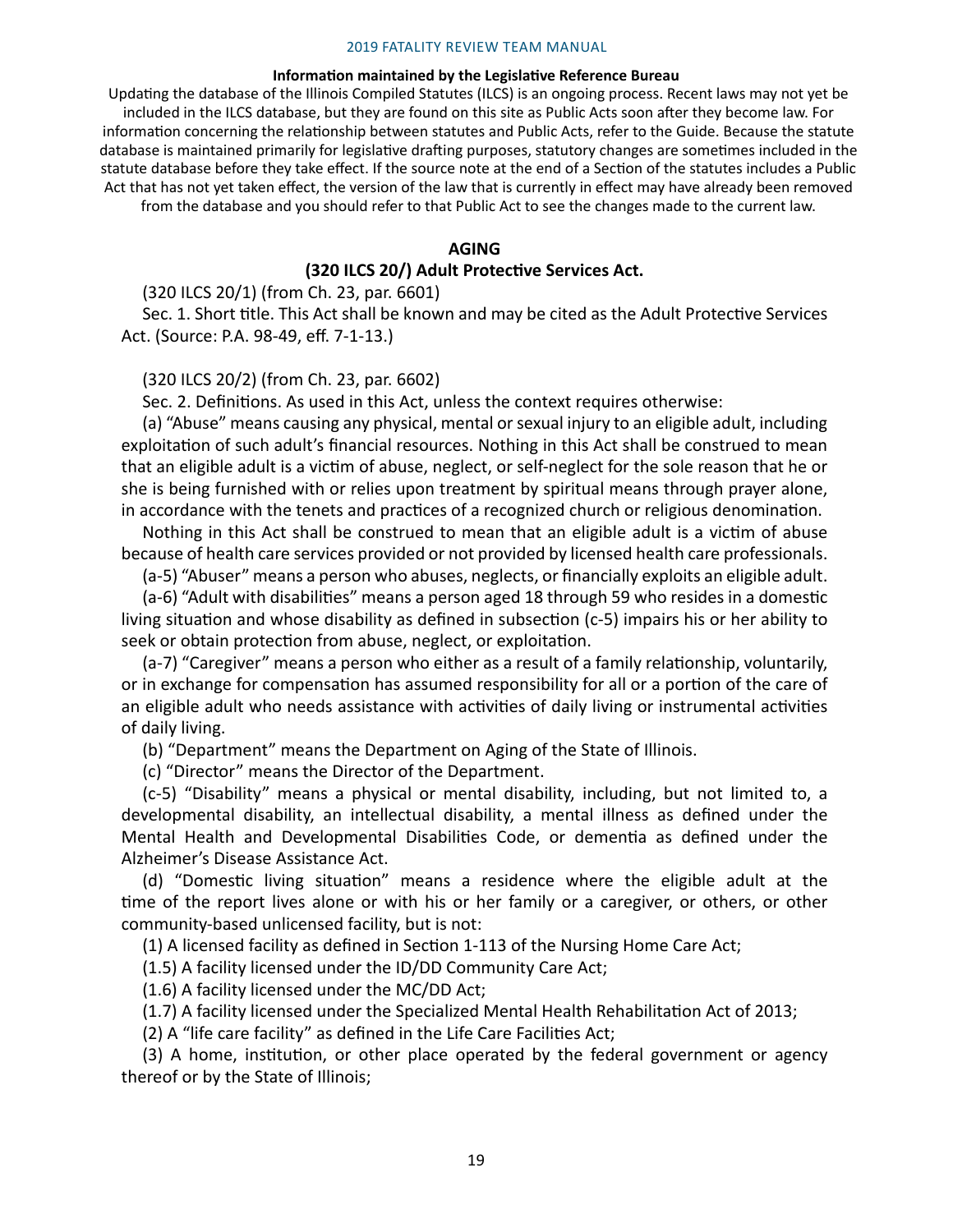(4) A hospital, sanitarium, or other institution, the principal activity or business of which is the diagnosis, care, and treatment of human illness through the maintenance and operation of organized facilities therefor, which is required to be licensed under the Hospital Licensing Act;

(5) A "community living facility" as defined in the Community Living Facilities Licensing Act; (6) (Blank);

(7) A "community-integrated living arrangement" as defined in the Community-Integrated Living Arrangements Licensure and Certification Act or a "community residential alternative" as licensed under that Act;

(8) An assisted living or shared housing establishment as defined in the Assisted Living and Shared Housing Act; or

(9) A supportive living facility as described in Section 5-5.01a of the Illinois Public Aid Code.

(e) "Eligible adult" means either an adult with disabilities aged 18 through 59 or a person aged 60 or older who resides in a domestic living situation and is, or is alleged to be, abused, neglected, or financially exploited by another individual or who neglects himself or herself.

(f) "Emergency" means a situation in which an eligible adult is living in conditions presenting a risk of death or physical, mental or sexual injury and the provider agency has reason to believe the eligible adult is unable to consent to services which would alleviate that risk.

(f-1) "Financial exploitation" means the use of an eligible adult's resources by another to the disadvantage of that adult or the profit or advantage of a person other than that adult.

(f-5) "Mandated reporter" means any of the following persons while engaged in carrying out their professional duties:

(1) a professional or professional's delegate while engaged in: (i) social services, (ii) law enforcement, (iii) education, (iv) the care of an eligible adult or eligible adults, or (v) any of the occupations required to be licensed under the Clinical Psychologist Licensing Act, the Clinical Social Work and Social Work Practice Act, the Illinois Dental Practice Act, the Dietitian Nutritionist Practice Act, the Marriage and Family Therapy Licensing Act, the Medical Practice Act of 1987, the Naprapathic Practice Act, the Nurse Practice Act, the Nursing Home Administrators Licensing and Disciplinary Act, the Illinois Occupational Therapy Practice Act, the Illinois Optometric Practice Act of 1987, the Pharmacy Practice Act, the Illinois Physical Therapy Act, the Physician Assistant Practice Act of 1987, the Podiatric Medical Practice Act of 1987, the Respiratory Care Practice Act, the Professional Counselor and Clinical Professional Counselor Licensing and Practice Act, the Illinois Speech-Language Pathology and Audiology Practice Act, the Veterinary Medicine and Surgery Practice Act of 2004, and the Illinois Public Accounting Act;

(1.5) an employee of an entity providing developmental disabilities services or service coordination funded by the Department of Human Services;

(2) an employee of a vocational rehabilitation facility prescribed or supervised by the Department of Human Services;

(3) an administrator, employee, or person providing services in or through an unlicensed community based facility;

(4) any religious practitioner who provides treatment by prayer or spiritual means alone in accordance with the tenets and practices of a recognized church or religious denomination, except as to information received in any confession or sacred communication enjoined by the discipline of the religious denomination to be held confidential;

(5) field personnel of the Department of Healthcare and Family Services, Department of Public Health, and Department of Human Services, and any county or municipal health department;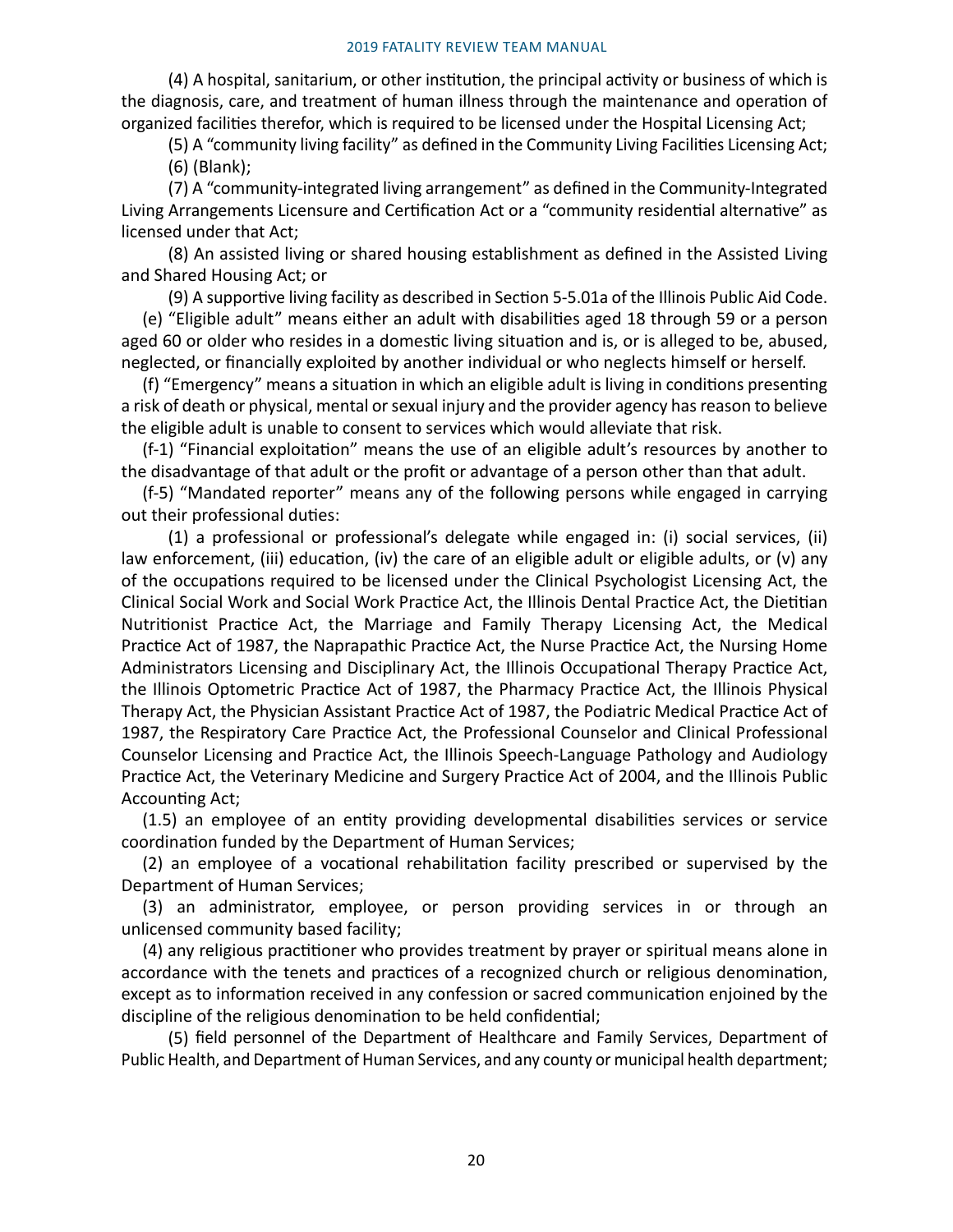(6) personnel of the Department of Human Services, the Guardianship and Advocacy Commission, the State Fire Marshal, local fire departments, the Department on Aging and its subsidiary Area Agencies on Aging and provider agencies, and the Office of State Long-Term Care Ombudsman;

(7) any employee of the State of Illinois not otherwise specified herein who is involved in providing services to eligible adults, including professionals providing medical or rehabilitation services and all other persons having direct contact with eligible adults;

(8) a person who performs the duties of a coroner or medical examiner; or

(9) a person who performs the duties of a paramedic or an emergency medical technician. (g) "Neglect" means another individual's failure to provide an eligible adult with or willful withholding from an eligible adult the necessities of life including, but not limited to, food, clothing, shelter or health care. This subsection does not create any new affirmative duty to provide support to eligible adults. Nothing in this Act shall be construed to mean that an eligible adult is a victim of neglect because of health care services provided or not provided by licensed health care professionals.

(h) "Provider agency" means any public or nonprofit agency in a planning and service area that is selected by the Department or appointed by the regional administrative agency with prior approval by the Department on Aging to receive and assess reports of alleged or suspected abuse, neglect, or financial exploitation. A provider agency is also referenced as a "designated agency" in this Act.

(i) "Regional administrative agency" means any public or nonprofit agency in a planning and service area that provides regional oversight and performs functions as set forth in subsection (b) of Section 3 of this Act. The Department shall designate an Area Agency on Aging as the regional administrative agency or, in the event the Area Agency on Aging in that planning and service area is deemed by the Department to be unwilling or unable to provide those functions, the Department may serve as the regional administrative agency or designate another qualified entity to serve as the regional administrative agency; any such designation shall be subject to terms set forth by the Department.

(i-5) "Self-neglect" means a condition that is the result of an eligible adult's inability, due to physical or mental impairments, or both, or a diminished capacity, to perform essential self-care tasks that substantially threaten his or her own health, including: providing essential food, clothing, shelter, and health care; and obtaining goods and services necessary to maintain physical health, mental health, emotional well-being, and general safety. The term includes compulsive hoarding, which is characterized by the acquisition and retention of large quantities of items and materials that produce an extensively cluttered living space, which significantly impairs the performance of essential self-care tasks or otherwise substantially threatens life or safety.

(j) "Substantiated case" means a reported case of alleged or suspected abuse, neglect, financial exploitation, or self-neglect in which a provider agency, after assessment, determines that there is reason to believe abuse, neglect, or financial exploitation has occurred.

(k) "Verified" means a determination that there is "clear and convincing evidence" that the specific injury or harm alleged was the result of abuse, neglect, or financial exploitation. (Source: P.A. 98-49, eff. 7-1-13; 98-104, eff. 7-22- 13; 98-756, eff. 7-16-14; 98-1039, eff. 8-25-14; 99- 180, eff. 7-29-15.)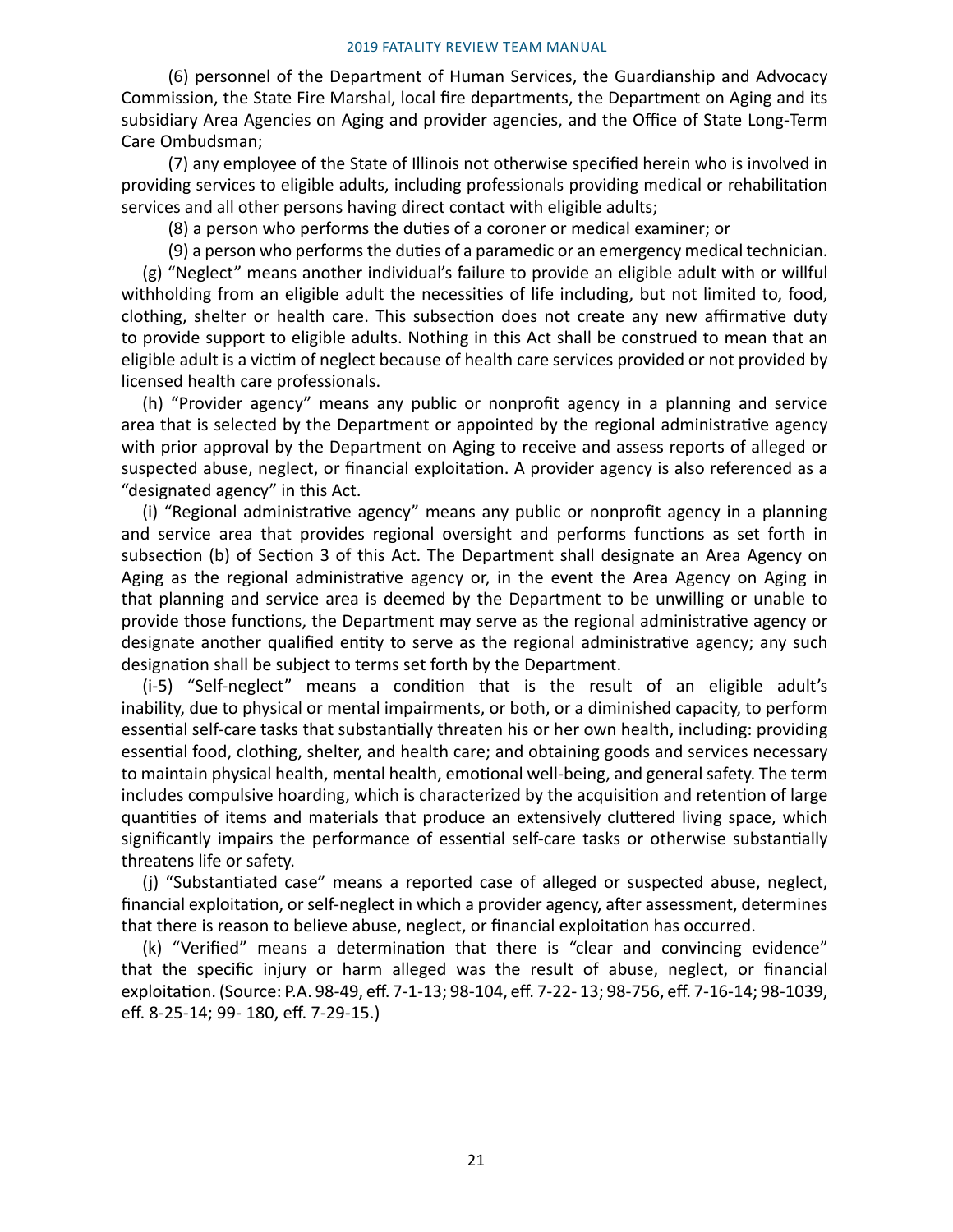(320 ILCS 20/3) (from Ch. 23, par. 6603)

Sec. 3. Responsibilities.

(a) The Department shall establish, design, and manage a protective services program for eligible adults who have been, or are alleged to be, victims of abuse, neglect, financial exploitation, or selfneglect. The Department shall contract with or fund, or contract with and fund, regional administrative agencies, provider agencies, or both, for the provision of those functions, and, contingent on adequate funding, with attorneys or legal services provider agencies for the provision of legal assistance pursuant to this Act. For self-neglect, the program shall include the following services for eligible adults who have been removed from their residences for the purpose of cleanup or repairs: temporary housing; counseling; and caseworker services to try to ensure that the conditions necessitating the removal do not reoccur.

(a-1) The Department shall by rule develop standards for minimum staffing levels and staff qualifications. The Department shall by rule establish mandatory standards for the investigation of abuse, neglect, financial exploitation, or selfneglect of eligible adults and mandatory procedures for linking eligible adults to appropriate services and supports.

(a-5) A provider agency shall, in accordance with rules promulgated by the Department, establish a multi-disciplinary team to act in an advisory role for the purpose of providing professional knowledge and expertise in the handling of complex abuse cases involving eligible adults. Each multi-disciplinary team shall consist of one volunteer representative from the following professions: banking or finance; disability care; health care; law; law enforcement; mental health care; and clergy. A provider agency may also choose to add representatives from the fields of substance abuse, domestic violence, sexual assault, or other related fields. To support multidisciplinary teams in this role, law enforcement agencies and coroners or medical examiners shall supply records as may be requested in particular cases.

(b) Each regional administrative agency shall designate provider agencies within its planning and service area with prior approval by the Department on Aging, monitor the use of services, provide technical assistance to the provider agencies and be involved in program development activities.

(c) Provider agencies shall assist, to the extent possible, eligible adults who need agency services to allow them to continue to function independently. Such assistance shall include, but not be limited to, receiving reports of alleged or suspected abuse, neglect, financial exploitation, or self-neglect, conducting face-to-face assessments of such reported cases, determination of substantiated cases, referral of substantiated cases for necessary support services, referral of criminal conduct to law enforcement in accordance with Department guidelines, and provision of case work and follow-up services on substantiated cases. In the case of a report of alleged or suspected abuse or neglect that places an eligible adult at risk of injury or death, a provider agency shall respond to the report on an emergency basis in accordance with guidelines established by the Department by administrative rule and shall ensure that it is capable of responding to such a report 24 hours per day, 7 days per week. A provider agency may use an on-call system to respond to reports of alleged or suspected abuse or neglect after hours and on weekends.

(c-5) Where a provider agency has reason to believe that the death of an eligible adult may be the result of abuse or neglect, including any reports made after death, the agency shall immediately report the matter to both the appropriate law enforcement agency and the coroner or medical examiner. Between 30 and 45 days after making such a report, the provider agency again shall contact the law enforcement agency and coroner or medical examiner to determine whether any further action was taken. Upon request by a provider agency, a law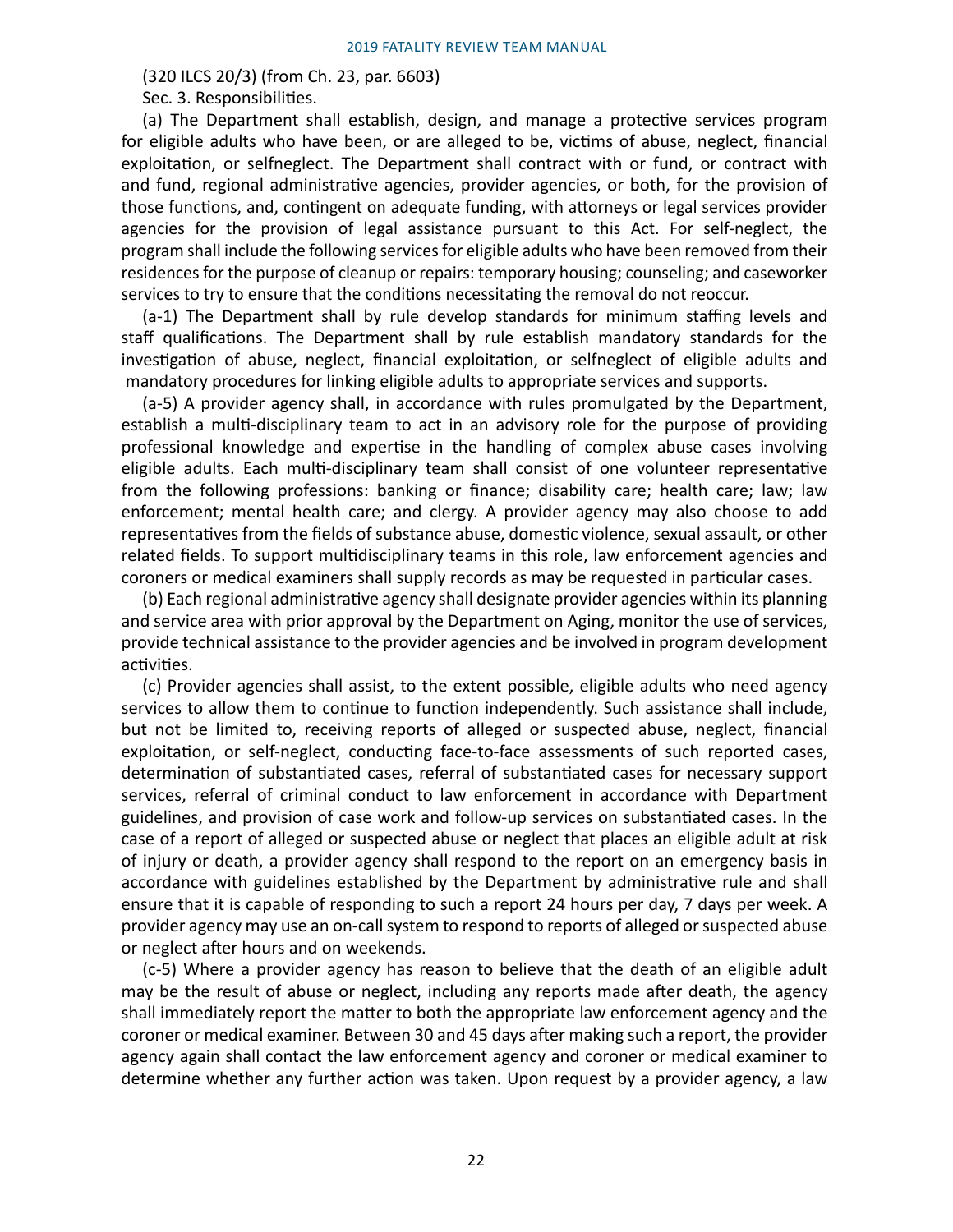enforcement agency and coroner or medical examiner shall supply a summary of its action in response to a reported death of an eligible adult. A copy of the report shall be maintained and all subsequent follow-up with the law enforcement agency and coroner or medical examiner shall be documented in the case record of the eligible adult. If the law enforcement agency, coroner, or medical examiner determines the reported death was caused by abuse or neglect by a caregiver, the law enforcement agency, coroner, or medical examiner shall inform the Department, and the Department shall report the caregiver's identity on the Registry as described in Section 7.5 of this Act.

(d) Upon sufficient appropriations to implement a statewide program, the Department shall implement a program, based on the recommendations of the Self- Neglect Steering Committee, for (i) responding to reports of possible self-neglect, (ii) protecting the autonomy, rights, privacy, and privileges of adults during investigations of possible selfneglect and consequential judicial proceedings regarding competency, (iii) collecting and sharing relevant information and data among the Department, provider agencies, regional administrative agencies, and relevant seniors, (iv) developing working agreements between provider agencies and law enforcement, where practicable, and (v) developing procedures for collecting data regarding incidents of self-neglect. (Source: P.A. 98-49, eff. 7-1-13; 98-1039, eff. 8-25-14.)

### (320 ILCS 20/3.5)

Sec. 3.5. Other responsibilities. The Department shall also be responsible for the following activities, contingent upon adequate funding; implementation shall be expanded to adults with disabilities upon the effective date of this amendatory Act of the 98th General Assembly, except those responsibilities under subsection (a), which shall be undertaken as soon as practicable:

(a) promotion of a wide range of endeavors for the purpose of preventing abuse, neglect, financial exploitation, and self-neglect, including, but not limited to, promotion of public and professional education to increase awareness of abuse, neglect, financial exploitation, and self-neglect; to increase reports; to establish access to and use of the Registry established under Section 7.5; and to improve response by various legal, financial, social, and health systems;

(b) coordination of efforts with other agencies, councils, and like entities, to include but not be limited to, the Administrative Office of the Illinois Courts, the Office of the Attorney General, the State Police, the Illinois Law Enforcement Training Standards Board, the State Triad, the Illinois Criminal Justice Information Authority, the Departments of Public Health, Healthcare and Family Services, and Human Services, the Illinois Guardianship and Advocacy Commission, the Family Violence Coordinating Council, the Illinois Violence Prevention Authority, and other entities which may impact awareness of, and response to, abuse, neglect, financial exploitation, and self-neglect;

(c) collection and analysis of data;

(d) monitoring of the performance of regional administrative agencies and adult protective services agencies;

(e) promotion of prevention activities;

(f) establishing and coordinating an aggressive training program on the unique nature of adult abuse cases with other agencies, councils, and like entities, to include but not be limited to the Office of the Attorney General, the State Police, the Illinois Law Enforcement Training Standards Board, the State Triad, the Illinois Criminal Justice Information Authority, the State Departments of Public Health, Healthcare and Family Services, and Human Services, the Family Violence Coordinating Council, the Illinois Violence Prevention Authority, the agency designated by the Governor under Section 1 of the Protection and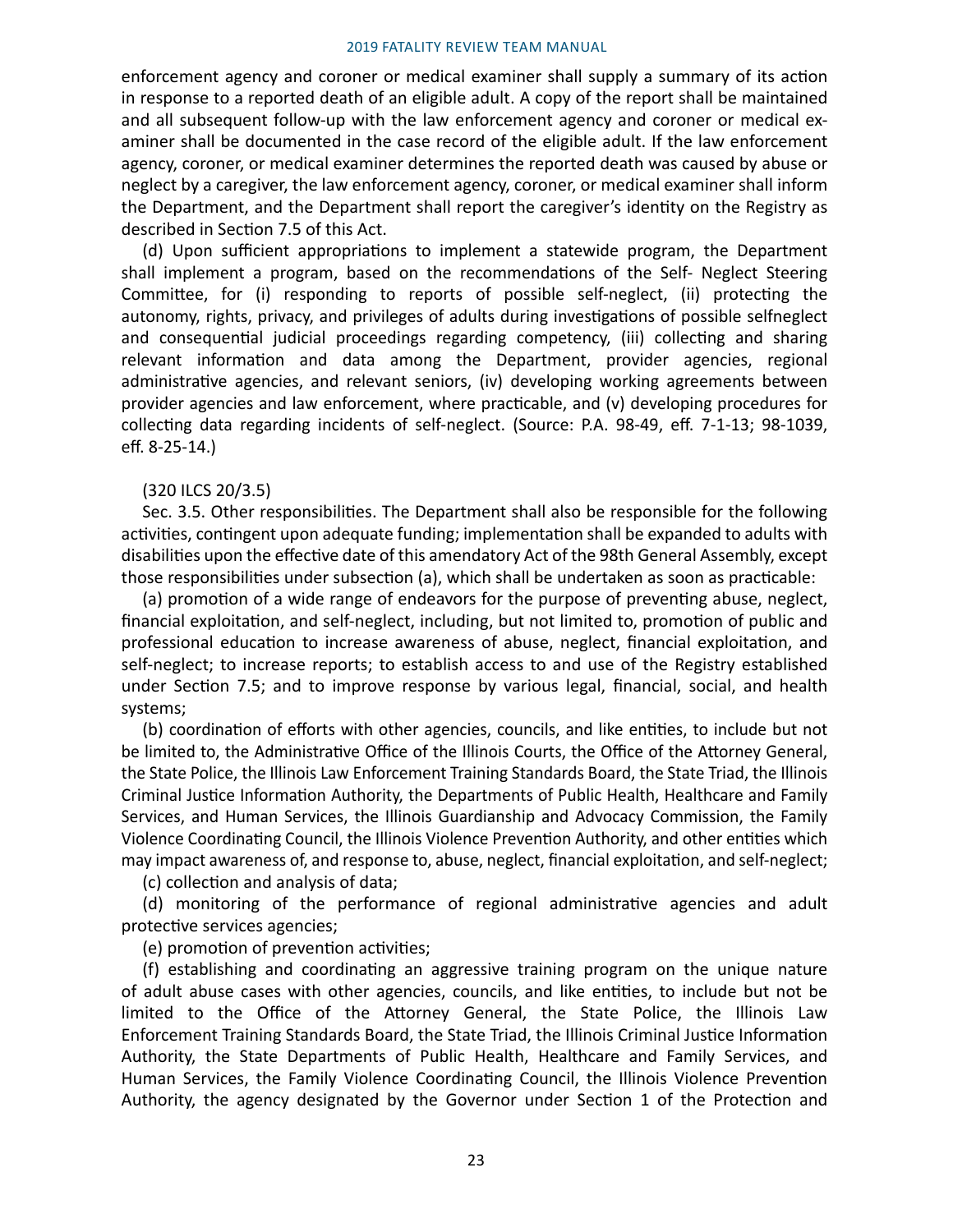Advocacy for Persons with Developmental Disabilities Act, and other entities that may impact awareness of and response to abuse, neglect, financial exploitation, and self-neglect;

(g) solicitation of financial institutions for the purpose of making information available to the general public warning of financial exploitation of adults and related financial fraud or abuse, including such information and warnings available through signage or other written materials provided by the Department on the premises of such financial institutions, provided that the manner of displaying or distributing such information is subject to the sole discretion of each financial institution;  $(g-1)$  developing by joint rulemaking with the Department of Financial and Professional Regulation minimum training standards which shall be used by financial institutions for their current and new employees with direct customer contact; the Department of Financial and Professional Regulation shall retain sole visitation and enforcement authority under this subsection (g-1); the Department of Financial and Professional Regulation shall provide biannual reports to the Department setting forth aggregate statistics on the training programs required under this subsection (g-1); and

(h) coordinating efforts with utility and electric companies to send notices in utility bills to explain to persons 60 years of age or older their rights regarding telemarketing and home repair fraud. (Source: P.A. 98-49, eff. 7-1-13; 98-1039, eff. 8-25-14; 99-143, eff. 7-27-15.)

(320 ILCS 20/4) (from Ch. 23, par. 6604)

Sec. 4. Reports of abuse or neglect.

(a) Any person who suspects the abuse, neglect, financial exploitation, or self-neglect of an eligible adult may report this suspicion to an agency designated to receive such reports under this Act or to the Department.

(a-5) If any mandated reporter has reason to believe that an eligible adult, who because of a disability or other condition or impairment is unable to seek assistance for himself or herself, has, within the previous 12 months, been subjected to abuse, neglect, or financial exploitation, the mandated reporter shall, within 24 hours after developing such belief, report this suspicion to an agency designated to receive such reports under this Act or to the Department. The agency designated to receive such reports under this Act or the Department may establish a manner in which a mandated reporter can make the required report through an Internet reporting tool. Information sent and received through the Internet reporting tool is subject to the same rules in this Act as other types of confidential reporting established by the designated agency or the Department. Whenever a mandated reporter is required to report under this Act in his or her capacity as a member of the staff of a medical or other public or private institution, facility, or agency, he or she shall make a report to an agency designated to receive such reports under this Act or to the Department in accordance with the provisions of this Act and may also notify the person in charge of the institution, facility, or agency or his or her designated agent that the report has been made. Under no circumstances shall any person in charge of such institution, facility, or agency, or his or her designated agent to whom the notification has been made, exercise any control, restraint, modification, or other change in the report or the forwarding of the report to an agency designated to receive such reports under this Act or to the Department. The privileged quality of communication between any professional person required to report and his or her patient or client shall not apply to situations involving abused, neglected, or financially exploited eligible adults and shall not constitute grounds for failure to report as required by this Act.

(a-7) A person making a report under this Act in the belief that it is in the alleged victim's best interest shall be immune from criminal or civil liability or professional disciplinary action on account of making the report, notwithstanding any requirements concerning the confidentiality of information with respect to such eligible adult which might otherwise be applicable.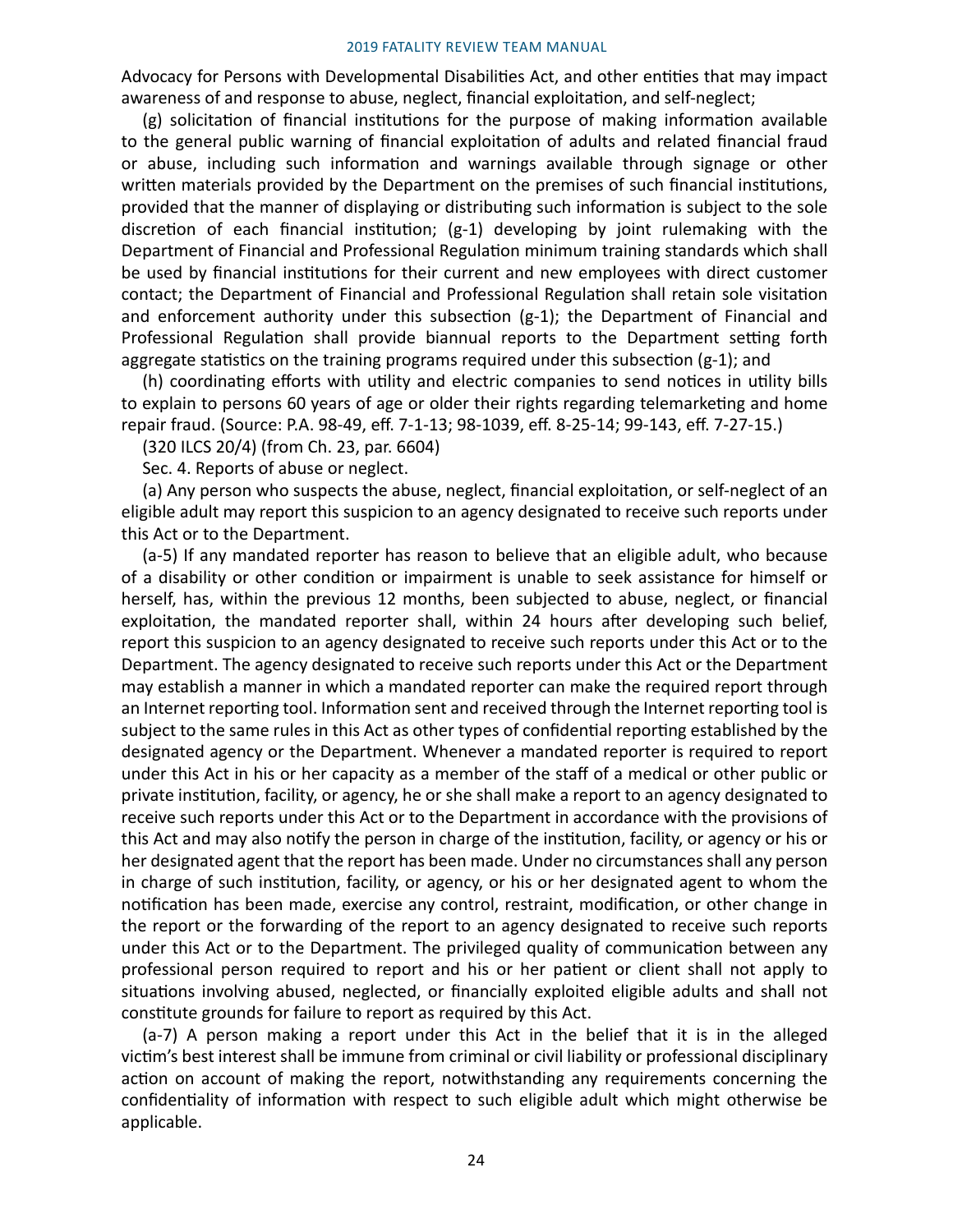(a-9) Law enforcement officers shall continue to report incidents of alleged abuse pursuant to the Illinois Domestic Violence Act of 1986, notwithstanding any requirements under this Act.

(b) Any person, institution or agency participating in the making of a report, providing information or records related to a report, assessment, or services, or participating in the investigation of a report under this Act in good faith, or taking photographs or x-rays as a result of an authorized assessment, shall have immunity from any civil, criminal or other liability in any civil, criminal or other proceeding brought in consequence of making such report or assessment or on account of submitting or otherwise disclosing such photographs or x-rays to any agency designated to receive reports of alleged or suspected abuse or neglect. Any person, institution or agency authorized by the Department to provide assessment, intervention, or administrative services under this Act shall, in the good faith performance of those services, have immunity from any civil, criminal or other liability in any civil, criminal, or other proceeding brought as a consequence of the performance of those services. For the purposes of any civil, criminal, or other proceeding, the good faith of any person required to report, permitted to report, or participating in an investigation of a report of alleged or suspected abuse, neglect, financial exploitation, or self-neglect shall be presumed.

(c) The identity of a person making a report of alleged or suspected abuse, neglect, financial exploitation, or self-neglect under this Act may be disclosed by the Department or other agency provided for in this Act only with such person's written consent or by court order, but is otherwise confidential.

(d) The Department shall by rule establish a system for filing and compiling reports made under this Act.

(e) Any physician who willfully fails to report as required by this Act shall be referred to the Illinois State Medical Disciplinary Board for action in accordance with subdivision (a) (22) of Section 22 of the Medical Practice Act of 1987. Any dentist or dental hygienist who willfully fails to report as required by this Act shall be referred to the Department of Professional Regulation for action in accordance with paragraph 19 of Section 23 of the Illinois Dental Practice Act. Any optometrist who willfully fails to report as required by this Act shall be referred to the Department of Financial and Professional Regulation for action in accordance with paragraph (15) of subsection (a) of Section 24 of the Illinois Optometric Practice Act of 1987. Any other mandated reporter required by this Act to report suspected abuse, neglect, or financial exploitation who willfully fails to report the same is guilty of a Class A misdemeanor. (Source: P.A. 97-860, eff. 7-30-12; 98-49, eff. 7-1- 13; 98-1039, eff. 8-25-14.)

#### (320 ILCS 20/4.1)

Sec. 4.1. Employer discrimination. No employer shall discharge, demote or suspend, or threaten to discharge, demote or suspend, or in any manner discriminate against any employee who makes any good faith oral or written report of suspected abuse, neglect, or financial exploitation or who is or will be a witness or testify in any investigation or proceeding concerning a report of suspected abuse, neglect, or financial exploitation. (Source: P.A. 98-49, eff. 7-1-13.)

### (320 ILCS 20/4.2)

Sec. 4.2. Testimony by mandated reporter and investigator. Any mandated reporter who makes a report or any person who investigates a report under this Act shall testify fully in any judicial proceeding resulting from such report, as to any evidence of abuse, neglect, or financial exploitation or the cause thereof. Any mandated reporter who is required to report a suspected case of abuse, neglect, or financial exploitation under Section 4 of this Act shall testify fully in any administrative hearing resulting from such report, as to any evidence of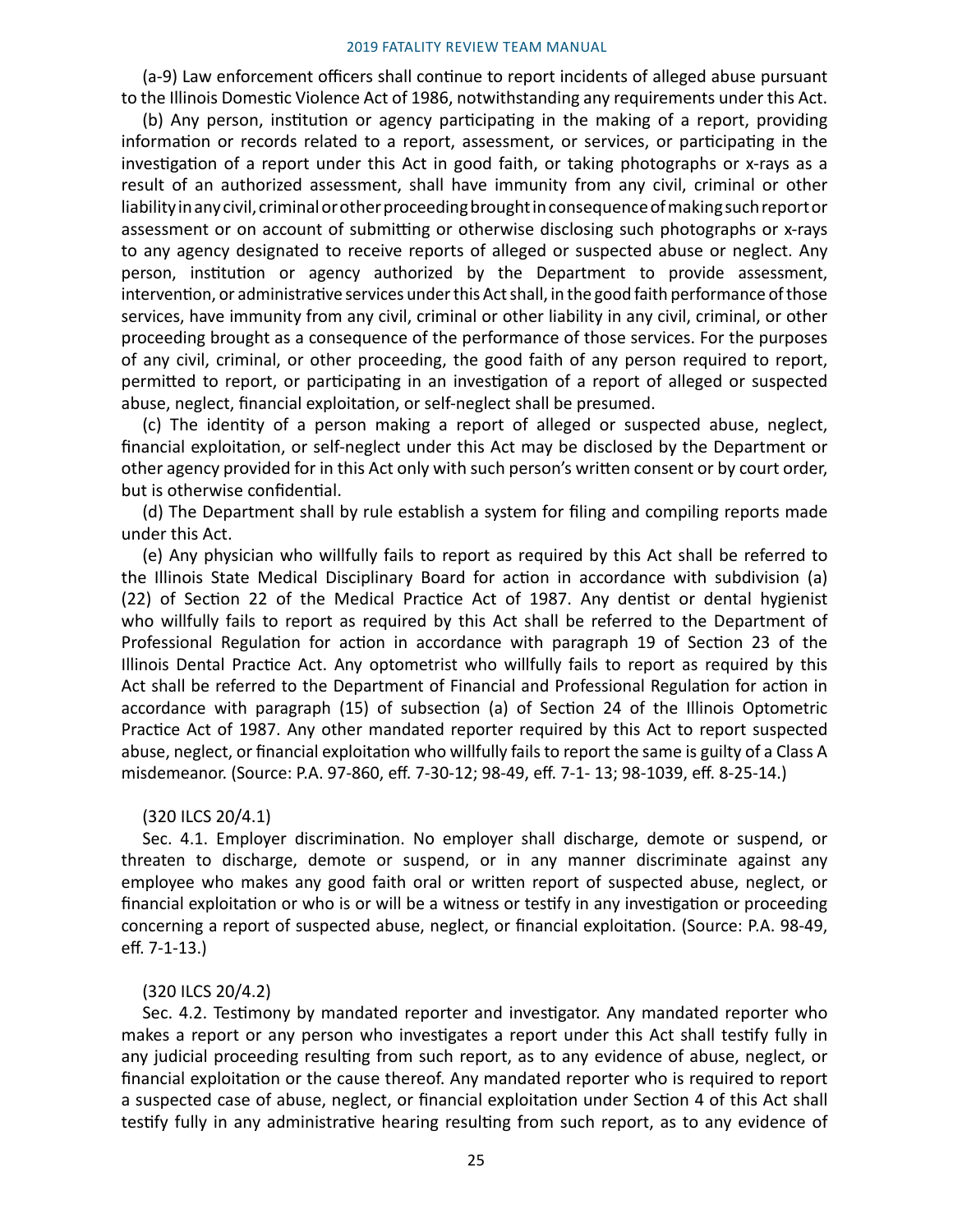abuse, neglect, or financial exploitation or the cause thereof. No evidence shall be excluded by reason of any common law or statutory privilege relating to communications between the alleged abuser or the eligible adult subject of the report under this Act and the person making or investigating the report. (Source: P.A. 90-628, eff. 1-1-99.)

(320 ILCS 20/5) (from Ch. 23, par. 6605)

Sec. 5. Procedure.

(a) A provider agency designated to receive reports of alleged or suspected abuse, neglect, financial exploitation, or self-neglect under this Act shall, upon receiving such a report, conduct a face-to-face assessment with respect to such report, in accord with established law and Department protocols, procedures, and policies. Face-to-face assessments, casework, and follow-up of reports of self-neglect by the provider agencies designated to receive reports of self-neglect shall be subject to sufficient appropriation for statewide implementation of assessments, casework, and followup of reports of self-neglect. In the absence of sufficient appropriation for statewide implementation of assessments, casework, and followup of reports of self-neglect, the designated adult protective services provider agency shall refer all reports of self-neglect to the appropriate agency or agencies as designated by the Department for any follow-up. The assessment shall include, but not be limited to, a visit to the residence of the eligible adult who is the subject of the report and may include interviews or consultations with service agencies or individuals who may have knowledge of the eligible adult's circumstances. If, after the assessment, the provider agency determines that the case is substantiated it shall develop a service care plan for the eligible adult and may report its findings at any time during the case to the appropriate law enforcement agency in accord with established law and Department protocols, procedures, and policies. In developing a case plan, the provider agency may consult with any other appropriate provider of services, and such providers shall be immune from civil or criminal liability on account of such acts. The plan shall include alternative suggested or recommended services which are appropriate to the needs of the eligible adult and which involve the least restriction of the eligible adult's activities commensurate with his or her needs. Only those services to which consent is provided in accordance with Section 9 of this Act shall be provided, contingent upon the availability of such services.

(b) A provider agency shall refer evidence of crimes against an eligible adult to the appropriate law enforcement agency according to Department policies. A referral to law enforcement may be made at intake or any time during the case. Where a provider agency has reason to believe the death of an eligible adult may be the result of abuse or neglect, the agency shall immediately report the matter to the coroner or medical examiner and shall cooperate fully with any subsequent investigation.

(c) If any person other than the alleged victim refuses to allow the provider agency to begin an investigation, interferes with the provider agency's ability to conduct an investigation, or refuses to give access to an eligible adult, the appropriate law enforcement agency must be consulted regarding the investigation. (Source: P.A. 98-49, eff. 7-1-13; 98-1039, eff. 8-25-14.)

### (320 ILCS 20/6) (from Ch. 23, par. 6606)

Sec. 6. Time. The Department shall by rule establish the period of time within which an assessment shall begin and within which a service care plan shall be implemented. Such rules shall provide for an expedited response to emergency situations. (Source: P.A. 85-1184.)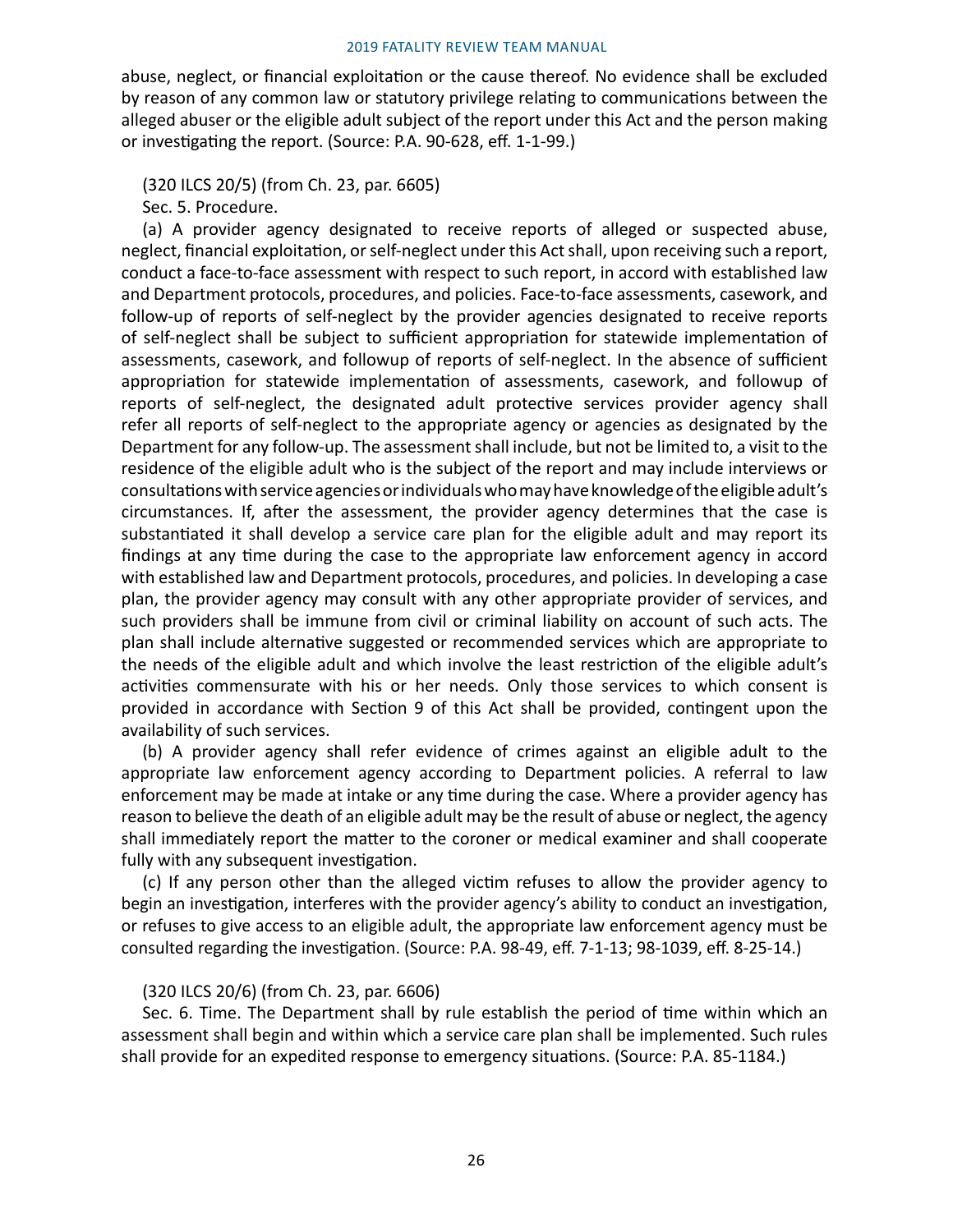#### (320 ILCS 20/7) (from Ch. 23, par. 6607)

Sec. 7. Review. All services provided to an eligible adult shall be reviewed by the provider agency on at least a quarterly basis for up to one year to determine whether the service care plan should be continued or modified, except that, upon review, the Department on Aging may grant a waiver to extend the service care plan for up to one additional year. (Source: P.A. 95-331, eff. 8-21-07.)

#### (320 ILCS 20/7.1)

Sec. 7.1. Final investigative report. A provider agency shall prepare a final investigative report, upon the completion or closure of an investigation, in all cases of reported abuse, neglect, financial exploitation, or self-neglect of an eligible adult, whether or not there is a substantiated finding. (Source: P.A. 98-49, eff. 7-1-13.)

#### (320 ILCS 20/7.5)

### Sec. 7.5. Registry.

(a) To protect individuals receiving in-home and community-based services, the Department on Aging shall establish an Adult Protective Service Registry that will be hosted by the Department of Public Health on its website effective January 1, 2015, and, if practicable, shall propose rules for the Registry by January 1, 2015.

(a-5) The Registry shall identify caregivers against whom a verified and substantiated finding was made under this Act of abuse, neglect, or financial exploitation. The information in the Registry shall be confidential except as specifically authorized in this Act and shall not be deemed a public record.

(a-10) Reporting to the Registry. The Department on Aging shall report to the Registry the identity of the caregiver when a verified and substantiated finding of abuse, neglect, or financial exploitation of an eligible adult under this Act is made against a caregiver, and all appeals, challenges, and reviews, if any, have been completed and a finding for placement on the Registry has been sustained or upheld.

A finding against a caregiver that is placed in the Registry shall preclude that caregiver from providing direct care, as defined in this Section, in a position with or that is regulated by or paid with public funds from the Department on Aging, the Department of Healthcare and Family Services, the Department of Human Services, or the Department of Public Health or with an entity or provider licensed, certified, or regulated by or paid with public funds from any of these State agencies.

(b) Definitions. As used in this Section: "Direct care" includes, but is not limited to, direct access to a person aged 60 or older or to an adult with disabilities aged 18 through 59, his or her living quarters, or his or her personal, financial, or medical records for the purpose of providing nursing care or assistance with feeding, dressing, movement, bathing, toileting, other personal needs and activities of daily living or instrumental activities of daily living, or assistance with financial transactions. "Participant" means an individual who uses the services of an in-home care program funded through the Department on Aging, the Department of Healthcare and Family Services, the Department of Human Services, or the Department of Public Health.

(c) Access to and use of the Registry. Access to the Registry shall be limited to the Department on Aging, the Department of Healthcare and Family Services, the Department of Human Services, and the Department of Public Health and providers of direct care as described in subsection (a-10) of this Section. These State agencies and providers shall not hire, compensate either directly or on behalf of a participant, or utilize the services of any person seeking to provide direct care without first conducting an online check of whether the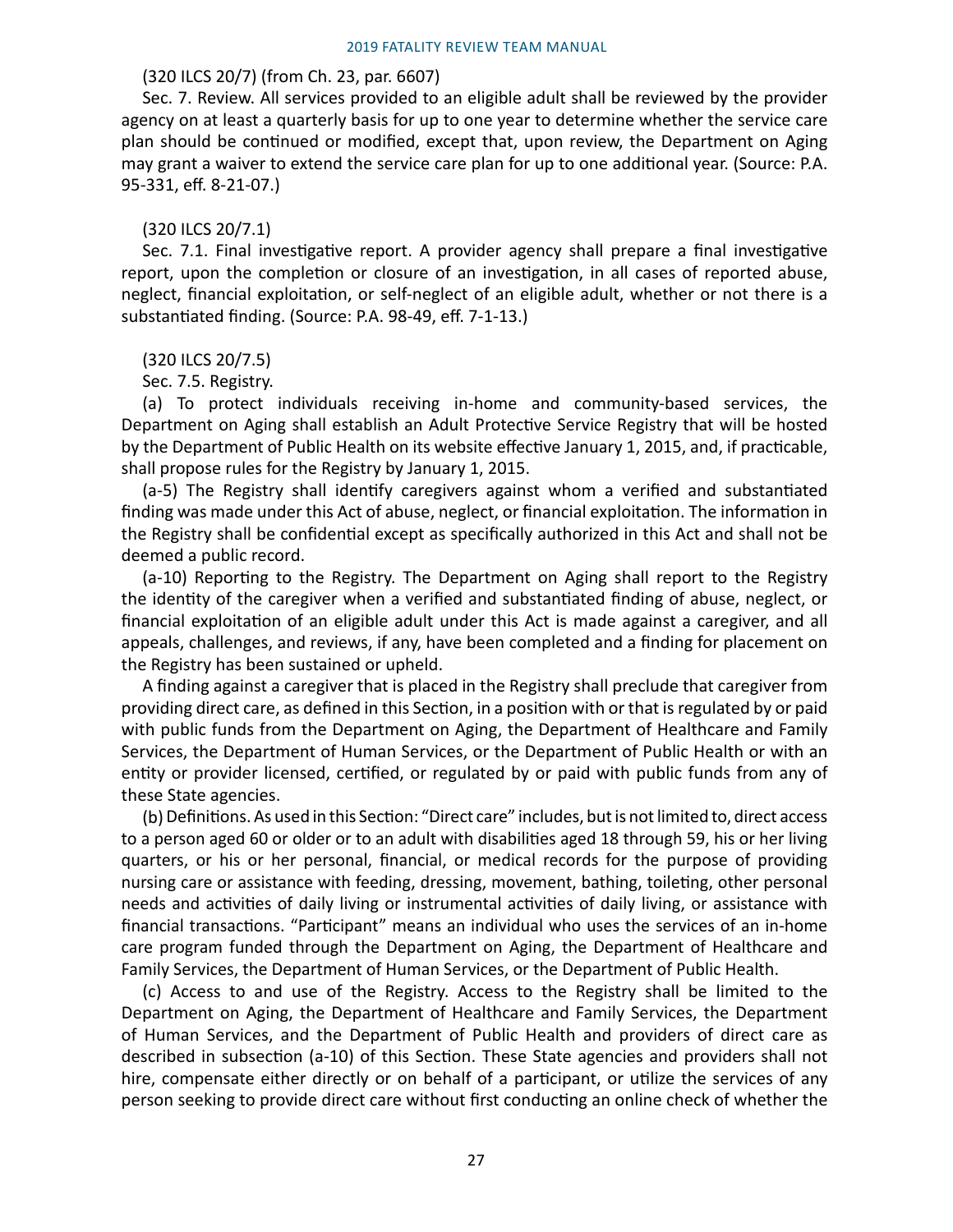person has been placed on the Registry. These State agencies and providers shall maintain a copy of the results of the online check to demonstrate compliance with this requirement. These State agencies and providers are prohibited from retaining, hiring, compensating either directly or on behalf of a participant, or utilizing the services of a person to provide direct care if the online check of the person reveals a verified and substantiated finding of abuse, neglect, or financial exploitation that has been placed on the Registry or when the State agencies or providers otherwise gain knowledge of such placement on the Registry. Failure to comply with this requirement may subject such a provider to corrective action by the appropriate regulatory agency or other lawful remedies provided under the applicable licensure, certification, or regulatory laws and rules.

(d) Notice to caregiver. The Department on Aging shall establish rules concerning notice to the caregiver in cases of a verified and substantiated finding of abuse, neglect, or financial exploitation against him or her that may make him or her eligible for placement on the Registry.

(e) Notification to eligible adults, guardians, or agents. As part of its investigation, the Department on Aging shall notify an eligible adult, or an eligible adult's guardian or agent, that his or her caregiver's name may be placed on the Registry based on a finding as described in subsection (a-10) of this Section.

(f) Notification to employer. The Department on Aging shall notify the appropriate State agency or provider of direct care, as described in subsection (a-10), when there is a verified and substantiated finding of abuse, neglect, or financial exploitation in a case under this Act that is reported on the Registry and that involves one of its caregivers. That State agency or provider is prohibited from retaining or compensating that individual in a position that involves direct care, and if there is an imminent risk of danger to the victim or an imminent risk of misuse of personal, medical, or financial information, that caregiver shall immediately be barred from providing direct care to the victim pending the outcome of any challenge, appeal, criminal prosecution, or other type of collateral action.

(g) Challenges and appeals. The Department on Aging shall establish, by rule, procedures concerning challenges and appeals to placement on the Registry pursuant to legislative intent. The Department shall not make any report to the Registry pending challenges or appeals.

(h) Caregiver's rights to collateral action. The Department on Aging shall not make any report to the Registry if a caregiver notifies the Department in writing that he or she is formally challenging an adverse employment action resulting from a verified and substantiated finding of abuse, neglect, or financial exploitation by complaint filed with the Illinois Civil Service Commission, or by another means which seeks to enforce the caregiver's rights pursuant to any applicable collective bargaining agreement. If an action taken by an employer against a caregiver as a result of such a finding is overturned through an action filed with the Illinois Civil Service Commission or under any applicable collective bargaining agreement after that caregiver's name has already been sent to the Registry, the caregiver's name shall be removed from the Registry.

(i) Removal from Registry. At any time after a report to the Registry, but no more than once in each successive 3-year period thereafter, for a maximum of 3 such requests, a caregiver may request removal of his or her name from the Registry in relationship to a single incident. The caregiver shall bear the burden of establishing, by a preponderance of the evidence, that removal of his or her name from the Registry is in the public interest. Upon receiving such a request, the Department on Aging shall conduct an investigation and consider any evidentiary material provided. The Department shall issue a decision either granting or denying removal to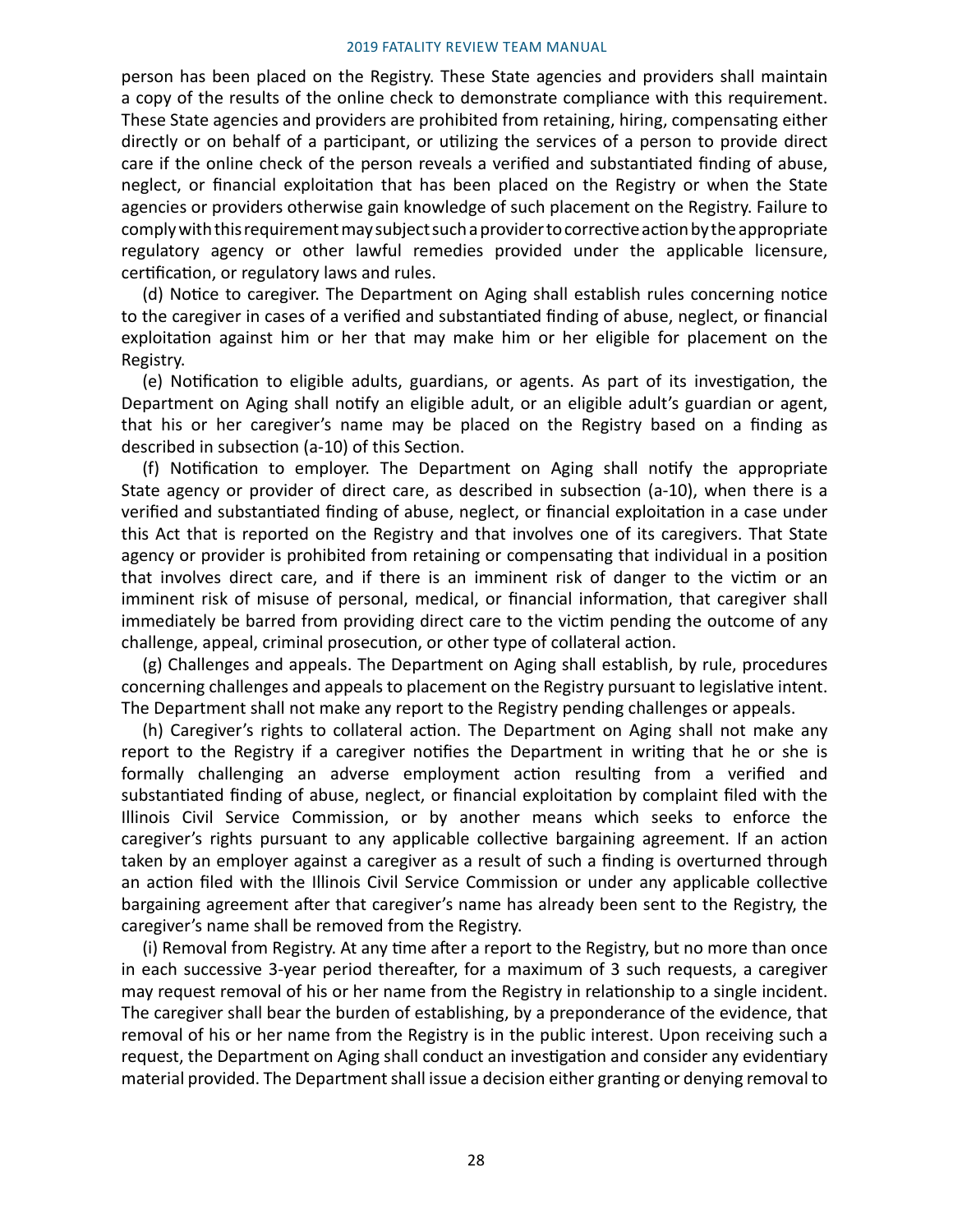the caregiver and report it to the Registry. The Department shall, by rule, establish standards and a process for requesting the removal of a name from the Registry.

(j) Referral of Registry reports to health care facilities. In the event an eligible adult receiving services from a provider agency changes his or her residence from a domestic living situation to that of a health care or long term care facility, the provider agency shall use reasonable efforts to promptly inform the facility and the appropriate Regional Long-Term Care Ombudsman about any Registry reports relating to the eligible adult. For purposes of this Section, a health care or long term care facility includes, but is not limited to, any residential facility licensed, certified, or regulated by the Department of Public Health, Healthcare and Family Services, or Human Services.

(k) The Department on Aging and its employees and agents shall have immunity, except for intentional willful and wanton misconduct, from any liability, civil, criminal, or otherwise, for reporting information to and maintaining the Registry. (Source: P.A. 98-49, eff. 1-1-14; 98-756, eff. 7-16- 14; 98-1039, eff. 8-25-14; 99-78, eff. 7-20-15.)

#### (320 ILCS 20/8) (from Ch. 23, par. 6608)

Sec. 8. Access to records. All records concerning reports of abuse, neglect, financial exploitation, or self-neglect and all records generated as a result of such reports shall be confidential and shall not be disclosed except as specifically authorized by this Act or other applicable law. In accord with established law and Department protocols, procedures, and policies, access to such records, but not access to the identity of the person or persons making a report of alleged abuse, neglect, financial exploitation, or self-neglect as contained in such records, shall be provided, upon request, to the following persons and for the following persons:

(1) Department staff, provider agency staff, other aging network staff, and regional administrative agency staff, including staff of the Chicago Department on Aging while that agency is designated as a regional administrative agency, in the furtherance of their responsibilities under this Act; (1.5) A representative of the public guardian acting in the course of investigating the appropriateness of guardianship for the eligible adult or while pursuing a petition for guardianship of the eligible adult pursuant to the Probate Act of 1975;

(2) A law enforcement agency or State's Attorney's office investigating known or suspected abuse, neglect, financial exploitation, or selfneglect. Where a provider agency has reason to believe that the death of an eligible adult may be the result of abuse or neglect, including any reports made after death, the agency shall immediately provide the appropriate law enforcement agency with all records pertaining to the eligible adult; (2.5) A law enforcement agency, fire department agency, or fire protection district having proper jurisdiction pursuant to a written agreement between a provider agency and the law enforcement agency, fire department agency, or fire protection district under which the provider agency may furnish to the law enforcement agency, fire department agency, or fire protection district a list of all eligible adults who may be at imminent risk of abuse, neglect, financial exploitation, or selfneglect;

(3) A physician who has before him or her or who is involved in the treatment of an eligible adult whom he or she reasonably suspects may be abused, neglected, financially exploited, or self-neglected or who has been referred to the Adult Protective Services Program;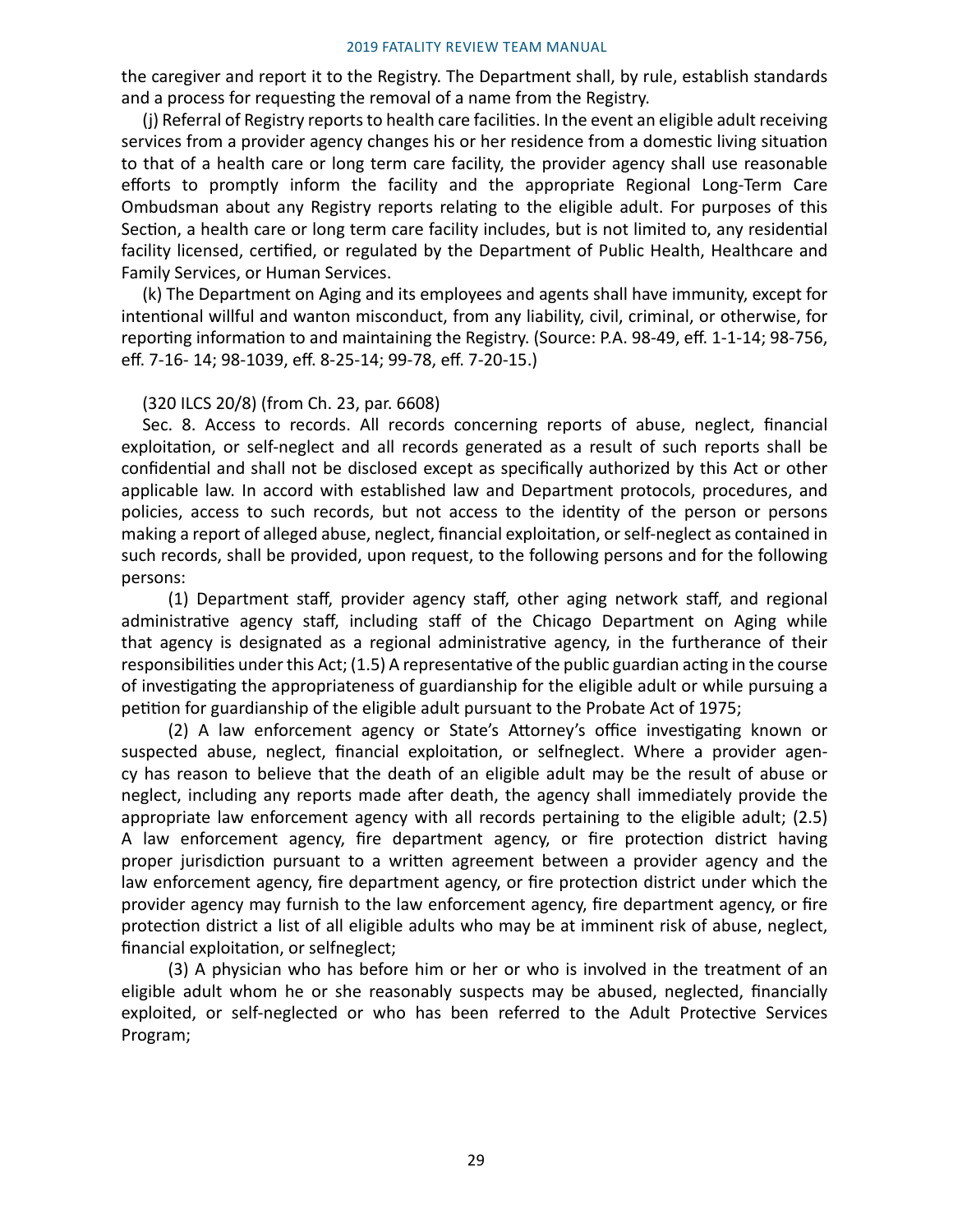(4) An eligible adult reported to be abused, neglected, financially exploited, or selfneglected, or such adult's authorized guardian or agent, unless such guardian or agent is the abuser or the alleged abuser; (4.5) An executor or administrator of the estate of an eligible adult who is deceased;

(5) In cases regarding abuse, neglect, or financial exploitation, a court or a guardian ad litem, upon its or his or her finding that access to such records may be necessary for the determination of an issue before the court. However, such access shall be limited to an in camera inspection of the records, unless the court determines that disclosure of the information contained therein is necessary for the resolution of an issue then pending before it; (5.5) In cases regarding self-neglect, a guardian ad litem;

(6) A grand jury, upon its determination that access to such records is necessary in the conduct of its official business; (

(7) Any person authorized by the Director, in writing, for audit or bona fide research purposes;

(8) A coroner or medical examiner who has reason to believe that an eligible adult has died as the result of abuse, neglect, financial exploitation, or self-neglect. The provider agency shall immediately provide the coroner or medical examiner with all records pertaining to the eligible adult;

(8.5) A coroner or medical examiner having proper jurisdiction, pursuant to a written agreement between a provider agency and the coroner or medical examiner, under which the provider agency may furnish to the office of the coroner or medical examiner a list of all eligible adults who may be at imminent risk of death as a result of abuse, neglect, financial exploitation, or self-neglect;

(9) Department of Financial and Professional Regulation staff and members of the Illinois Medical Disciplinary Board or the Social Work Examining and Disciplinary Board in the course of investigating alleged violations of the Clinical Social Work and Social Work Practice Act by provider agency staff or other licensing bodies at the discretion of the Director of the Department on Aging; (9-a) Department of Healthcare and Family Services staff and provider agency staff when that Department is funding services to the eligible adult, including access to the identity of the eligible adult; (9-b) Department of Human Services staff and provider agency staff when that Department is funding services to the eligible adult or is providing reimbursement for services provided by the abuser or alleged abuser, including access to the identity of the eligible adult;

(10) Hearing officers in the course of conducting an administrative hearing under this Act; parties to such hearing shall be entitled to discovery as established by rule;

(11) A caregiver who challenges placement on the Registry shall be given the statement of allegations in the abuse report and the substantiation decision in the final investigative report; and

(12) The Illinois Guardianship and Advocacy Commission and the agency designated by the Governor under Section 1 of the Protection and Advocacy for Persons with Developmental Disabilities Act shall have access, through the Department, to records, including the findings, pertaining to a completed or closed investigation of a report of suspected abuse, neglect, financial exploitation, or self-neglect of an eligible adult. (Source: P.A. 98-49, eff. 7-1-13; 98- 1039, eff. 8-25-14; 99-143, eff. 7-27-15; 99-287, eff. 1-1-16; 99-547, eff. 7-15-16; 99-642, eff. 7-28-16.)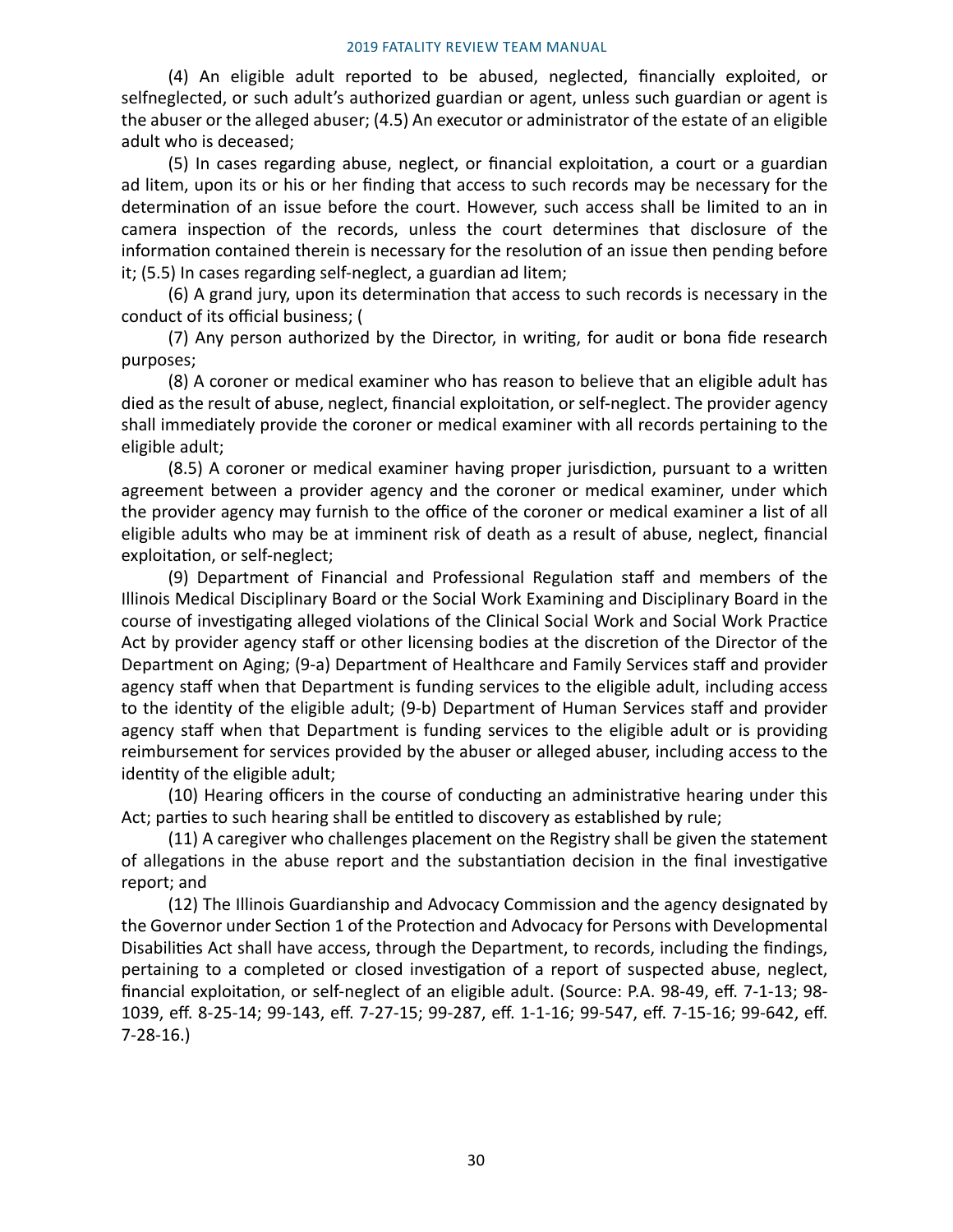#### (320 ILCS 20/9) (from Ch. 23, par. 6609)

Sec. 9. Authority to consent to services.

(a) If an eligible adult consents to an assessment of a reported incident of suspected abuse, neglect, financial exploitation, or selfneglect and, following the assessment of such report, consents to services being provided according to the case plan, such services shall be arranged to meet the adult's needs, based upon the availability of resources to provide such services. If an adult withdraws his or her consent for an assessment of the reported incident or withdraws his or her consent for services and refuses to accept such services, the services shall not be provided.

(b) If it reasonably appears to the Department or other agency designated under this Act that a person is an eligible adult and lacks the capacity to consent to an assessment of a reported incident of suspected abuse, neglect, financial exploitation, or self-neglect or to necessary services, the Department or other agency shall take appropriate action necessary to ameliorate risk to the eligible adult if there is a threat of ongoing harm or another emergency exists. The Department or other agency shall be authorized to seek the appointment of a temporary guardian as provided in Article XIa of the Probate Act of 1975 for the purpose of consenting to an assessment of the reported incident and such services, together with an order for an evaluation of the eligible adult's physical, psychological, and medical condition and decisional capacity.

(c) A guardian of the person of an eligible adult may consent to an assessment of the reported incident and to services being provided according to the case plan. If an eligible adult lacks capacity to consent, an agent having authority under a power of attorney may consent to an assessment of the reported incident and to services. If the guardian or agent is the suspected abuser and he or she withdraws consent for the assessment of the reported incident, or refuses to allow services to be provided to the eligible adult, the Department, an agency designated under this Act, or the office of the Attorney General may request a court order seeking appropriate remedies, and may in addition request removal of the guardian and appointment of a successor guardian or request removal of the agent and appointment of a guardian.

(d) If an emergency exists and the Department or other agency designated under this Act reasonably believes that a person is an eligible adult and lacks the capacity to consent to necessary services, the Department or other agency may request an ex parte order from the circuit court of the county in which the petitioner or respondent resides or in which the alleged abuse, neglect, financial exploitation, or self-neglect occurred, authorizing an assessment of a report of alleged or suspected abuse, neglect, financial exploitation, or selfneglect or the provision of necessary services, or both, including relief available under the Illinois Domestic Violence Act of 1986 in accord with established law and Department protocols, procedures, and policies. Petitions filed under this subsection shall be treated as expedited proceedings. When an eligible adult is at risk of serious injury or death and it reasonably appears that the eligible adult lacks capacity to consent to necessary services, the Department or other agency designated under this Act may take action necessary to ameliorate the risk in accordance with administrative rules promulgated by the Department.

(d-5) For purposes of this Section, an eligible adult "lacks the capacity to consent" if qualified staff of an agency designated under this Act reasonably determine, in accordance with administrative rules promulgated by the Department, that he or she appears either (i) unable to receive and evaluate information related to the assessment or services or (ii) unable to communicate in any manner decisions related to the assessment of the reported incident or services.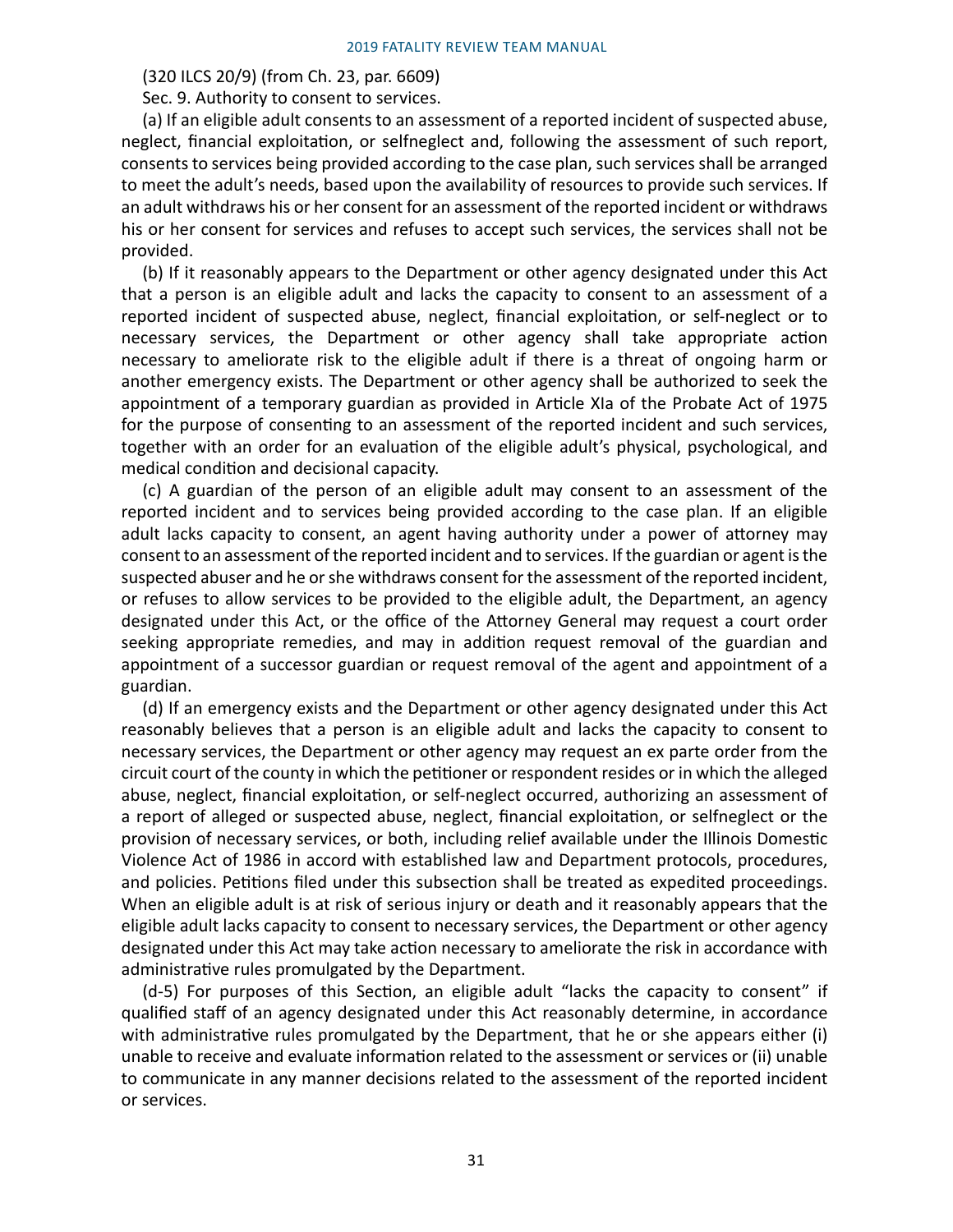(e) Within 15 days after the entry of the ex parte emergency order, the order shall expire, or, if the need for assessment of the reported incident or services continues, the provider agency shall petition for the appointment of a guardian as provided in Article XIa of the Probate Act of 1975 for the purpose of consenting to such assessment or services or to protect the eligible adult from further harm.

(f) If the court enters an ex parte order under subsection (d) for an assessment of a reported incident of alleged or suspected abuse, neglect, financial exploitation, or self-neglect, or for the provision of necessary services in connection with alleged or suspected self-neglect, or for both, the court, as soon as is practicable thereafter, shall appoint a guardian ad litem for the eligible adult who is the subject of the order, for the purpose of reviewing the reasonableness of the order. The guardian ad litem shall review the order and, if the guardian ad litem reasonably believes that the order is unreasonable, the guardian ad litem shall file a petition with the court stating the guardian ad litem's belief and requesting that the order be vacated.

(g) In all cases in which there is a substantiated finding of abuse, neglect, or financial exploitation by a guardian, the Department shall, within 30 days after the finding, notify the Probate Court with jurisdiction over the guardianship. (Source: P.A. 98-49, eff. 7-1-13; 98-1039, eff. 8-25-14.)

#### (320 ILCS 20/9.5)

Sec. 9.5. Commencement of action for ex parte authorization orders; filing fees; process. (a) Actions for ex parte authorization orders are commenced:

(1) independently, by filing a petition for an ex parte authorization order in the circuit court;

(2) in conjunction with other civil proceedings, by filing a petition for an ex parte authorization order under the same case number as a guardianship proceeding under the Probate Act of 1975 where the eligible adult is the alleged adult with a disability.

(b) No fee shall be charged by the clerk for filing petitions or certifying orders. No fee shall be charged by a sheriff for service by the sheriff of a petition, rule, motion, or order in an action commenced under this Section.

(c) Any action for an ex parte authorization order commenced independently is a distinct cause of action and requires that a separate summons be issued and served. Service of summons is not required prior to entry of emergency ex parte authorization orders.

(d) Summons may be served by a private person over 18 years of age and not a party to the action. The return by that private person shall be by affidavit. The summons may be served by a sheriff or other law enforcement officer, and if summons is placed for service by the sheriff, it shall be made at the earliest time practicable and shall take precedence over other summonses except those of a similar emergency nature. (Source: P.A. 99-143, eff. 7-27-15.)

#### (320 ILCS 20/10) (from Ch. 23, par. 6610)

Sec. 10. Rules. The Department shall adopt such rules and regulations as it deems necessary to implement this Act. (Source: P.A. 85-1184.)

#### (320 ILCS 20/11) (from Ch. 23, par. 6611)

Sec. 11. Annual Reports. The Department shall file with the Governor and the General Assembly, within 270 days after the end of each fiscal year, a report concerning its implementation of this Act during such fiscal year, together with any recommendations for future implementation. (Source: P.A. 90-628, eff. 1-1-99.)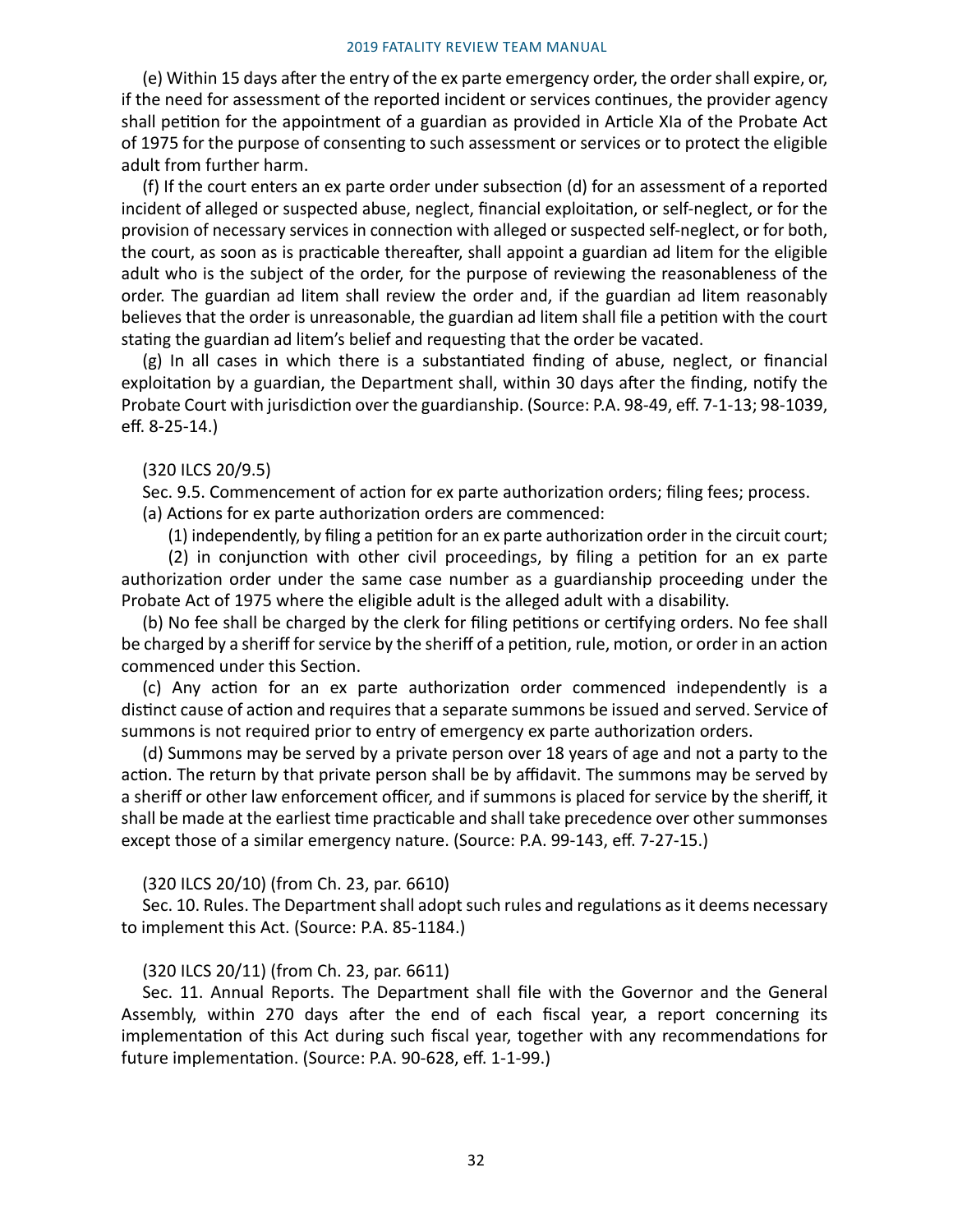(320 ILCS 20/12) (from Ch. 23, par. 6612) Sec. 12. (Repealed). (Source: P.A. 85-1184. Repealed by P.A. 90-628, eff. 1-1-99.)

(320 ILCS 20/13)

Sec. 13. Access.

(a) In accord with established law and Department protocols, procedures, and policies, the designated provider agencies shall have access to eligible adults who have been reported or found to be victims of abuse, neglect, financial exploitation, or self-neglect in order to assess the validity of the report, assess other needs of the eligible adult, and provide services in accordance with this Act. (a-5) A representative of the Department or a designated provider agency that is actively involved in an abuse, neglect, financial exploitation, or self-neglect investigation under this Act shall be allowed access to the financial records, mental and physical health records, and other relevant evaluative records of the eligible adult which are in the possession of any individual, financial institution, health care provider, mental health provider, educational facility, or other facility if necessary to complete the investigation mandated by this Act. The provider or facility shall provide such records to the representative upon receipt of a written request and certification from the Department or designated provider agency that an investigation is being conducted under this Act and the records are pertinent to the investigation. Any records received by such representative, the confidentiality of which is protected by another law or rule, shall be maintained as confidential, except for such use as may be necessary for any administrative or other legal proceeding.

(b) Where access to an eligible adult is denied, including the refusal to provide requested records, the Office of the Attorney General, the Department, or the provider agency may petition the court for an order to require appropriate access where:

(1) a caregiver or third party has interfered with the assessment or service plan, or

(2) the agency has reason to believe that the eligible adult is denying access because of coercion, extortion, or justifiable fear of future abuse, neglect, or financial exploitation.

(c) The petition for an order requiring appropriate access shall be afforded an expedited hearing in the circuit court.

(d) If the provider agency has substantiated financial exploitation against an eligible adult, and has documented a reasonable belief that the eligible adult will be irreparably harmed as a result of the financial exploitation, the Office of the Attorney General, the Department, or the provider agency may petition for an order freezing the assets of the eligible adult. The petition shall be filed in the county or counties in which the assets are located. The court's order shall prohibit the sale, gifting, transfer, or wasting of the assets of the eligible adult, both real and personal, owned by, or vested in, the eligible adult, without the express permission of the court. The petition to freeze the assets of the eligible adult shall be afforded an expedited hearing in the circuit court. (Source: P.A. 98-1039, eff. 8-25-14.)

(320 ILCS 20/13.5)

Sec. 13.5. Commencement of action for access; filing fees; process; notice; duration of orders.

(a) Actions for orders seeking access to an eligible adult or freezing assets of an eligible adult are commenced:

(1) independently, by filing a petition for access to an eligible adult or freezing the assets of an eligible adult in the circuit court;

(2) in conjunction with other civil proceedings, by filing a petition for access to an eligible adult or freezing the assets of an eligible adult under the same case number as another civil proceeding involving the parties, including, but not limited to:

(i) a guardianship proceeding under the Probate Act of 1975;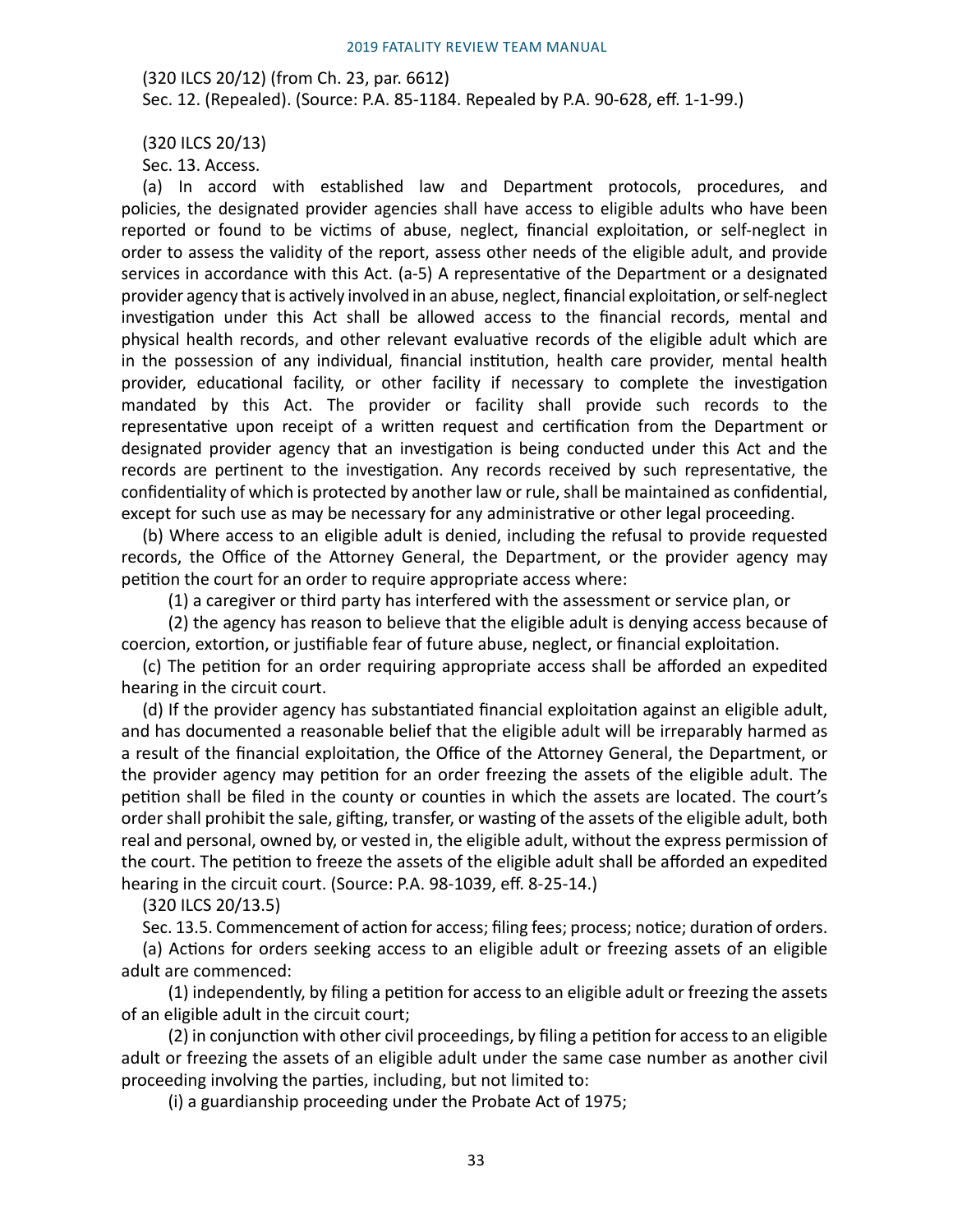(ii) a proceeding for involuntary commitment under the Mental Health and Developmental Disabilities Code;

(iii) any other proceeding, provided that the eligible adult or the respondent is a party to or the subject of that proceeding.

(b) No fee shall be charged by the clerk for filing petitions or certifying orders. No fee shall be charged by a sheriff for service by the sheriff of such a petition, rule, motion, or order in an action commenced under this Section.

(c) Any action for an order for access to an eligible adult or freezing assets of an eligible adult, whether commenced independently or in conjunction with another proceeding, is a distinct cause of action and requires that a separate summons be issued and served, except that in pending cases the following methods may be used:

(1) Delivery of the summons to respondent personally in open court in pending civil or criminal cases.

(2) Mailing to the defendant, or, if represented, to the defendant's attorney of record in the civil cases in which the defendant has filed a general appearance. The summons shall be in the form prescribed by subsection

(d) of Supreme Court Rule 101, except that it shall require the respondent to answer or appear within 7 days. Attachments to the summons or notice shall include the petition for access to an eligible adult or freezing assets of an eligible adult and supporting affidavits, if any, and any emergency order for access to an eligible adult or freezing assets of an eligible adult that has been issued.

(d) Summons may be served by a private person over 18 years of age and not a party to the action. The return by that private person shall be by affidavit. The summons may be served by a sheriff or other law enforcement officer, and if summons is placed for service by the sheriff, it shall be made at the earliest time practicable and shall take precedence over other summonses except those of a similar emergency nature.

(e) Except as otherwise provided in this Section, notice of hearings on petitions or motions shall be served in accordance with Supreme Court Rules 11 and 12 unless notice is excused by the Code of Civil Procedure, Supreme Court Rules, or local rules, as now or hereafter amended.

(f) Original notice of a hearing on a petition for access to an eligible adult or freezing assets of an eligible adult may be given, and the documents served, in accordance with Supreme Court Rules 11 and 12. When, however, an emergency order is sought in such a case on an ex parte application, the notice rules set forth in Section 11-101 of the Code of Civil Procedure shall apply.

(g) An order entered in accordance with Sections 13 and 13.5 shall be valid for a fixed period of time, not to exceed 2 years. (Source: P.A. 91-731, eff. 6-2-00.)

### (320 ILCS 20/14)

Sec. 14. Volunteer corps. Qualified volunteers may be used for the purposes of increasing public awareness and providing companion-type services, as prescribed by rule, to eligible adults. A qualified volunteer must undergo training as prescribed by the Department by rule and must adhere to all confidentiality requirements as required by law. (Source: P.A. 94-431, eff. 8-2-05.)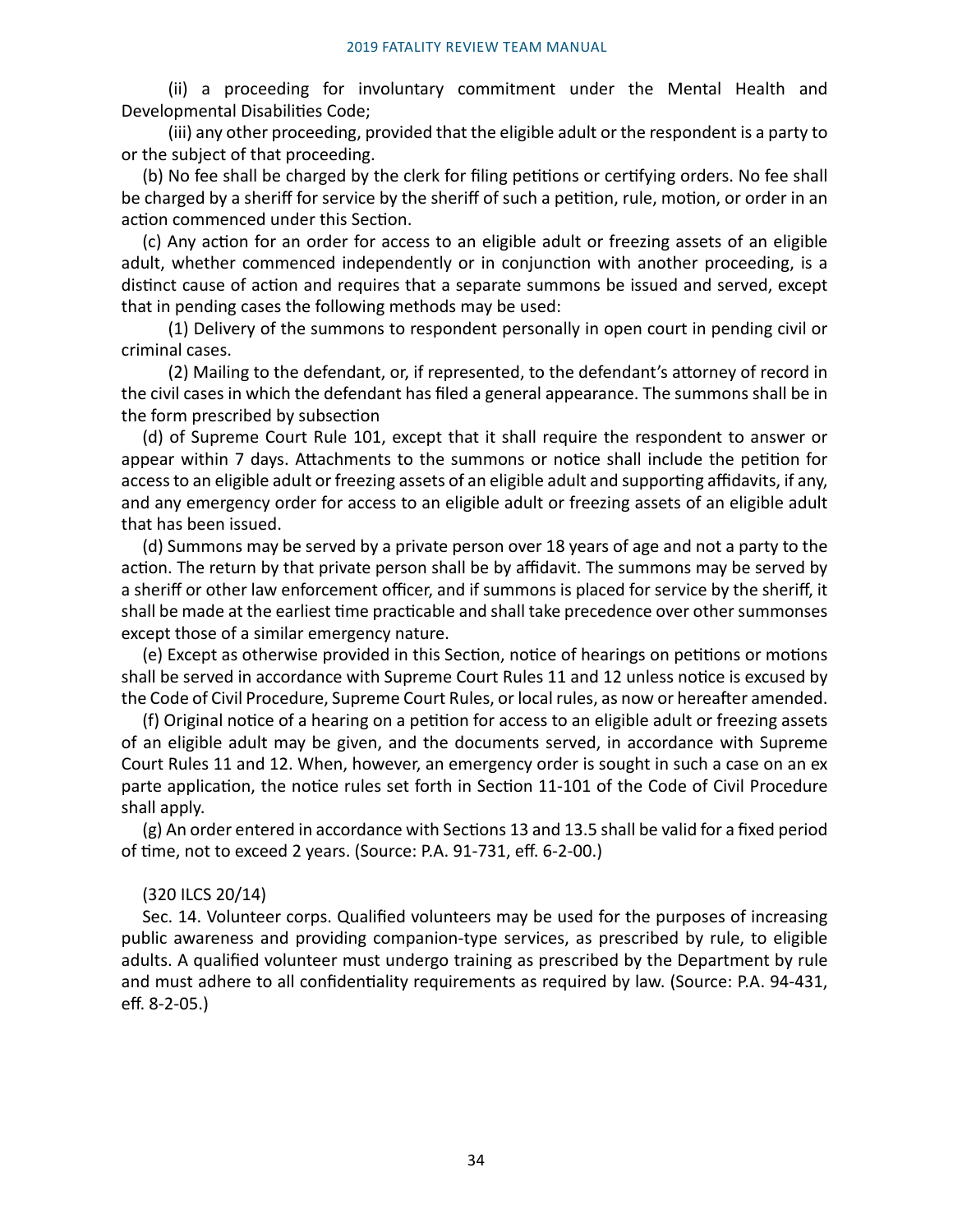(320 ILCS 20/15)

Sec. 15. Fatality review teams.

(a) State policy.

(1) Both the State and the community maintain a commitment to preventing the abuse, neglect, and financial exploitation of at-risk adults. This includes a charge to bring perpetrators of crimes against at-risk adults to justice and prevent untimely deaths in the community.

(2) When an at-risk adult dies, the response to the death by the community, law enforcement, and the State must include an accurate and complete determination of the cause of death, and the development and implementation of measures to prevent future deaths from similar causes.

(3) Multidisciplinary and multi-agency reviews of deaths can assist the State and counties in developing a greater understanding of the incidence and causes of premature deaths and the methods for preventing those deaths, improving methods for investigating deaths, and identifying gaps in services to at-risk adults.

(4) Access to information regarding the deceased person and his or her family by multidisciplinary and multi-agency fatality review teams is necessary in order to fulfill their purposes and duties. (a-5) Definitions. As used in this Section: "Advisory Council" means the Illinois Fatality Review Team Advisory Council. "Review Team" means a regional interagency fatality review team.

(b) The Director, in consultation with the Advisory Council, law enforcement, and other professionals who work in the fields of investigating, treating, or preventing abuse or neglect of at-risk adults, shall appoint members to a minimum of one review team in each of the Department's planning and service areas. Each member of a review team shall be appointed for a 2-year term and shall be eligible for reappointment upon the expiration of the term. A review team's purpose in conducting review of at-risk adult deaths is: (i) to assist local agencies in identifying and reviewing suspicious deaths of adult victims of alleged, suspected, or substantiated abuse or neglect in domestic living situations; (ii) to facilitate communications between officials responsible for autopsies and inquests and persons involved in reporting or investigating alleged or suspected cases of abuse, neglect, or financial exploitation of at-risk adults and persons involved in providing services to at-risk adults; (iii) to evaluate means by which the death might have been prevented; and (iv) to report its findings to the appropriate agencies and the Advisory Council and make recommendations that may help to reduce the number of at-risk adult deaths caused by abuse and neglect and that may help to improve the investigations of deaths of at-risk adults and increase prosecutions, if appropriate.

(b-5) Each such team shall be composed of representatives of entities and individuals including, but not limited to:

(1) the Department on Aging;

(2) coroners or medical examiners (or both);

(3) State's Attorneys;

(4) local police departments;

(5) forensic units;

(6) local health departments;

(7) a social service or health care agency that provides services to persons with mental illness, in a program whose accreditation to provide such services is recognized by the Division of Mental Health within the Department of Human Services;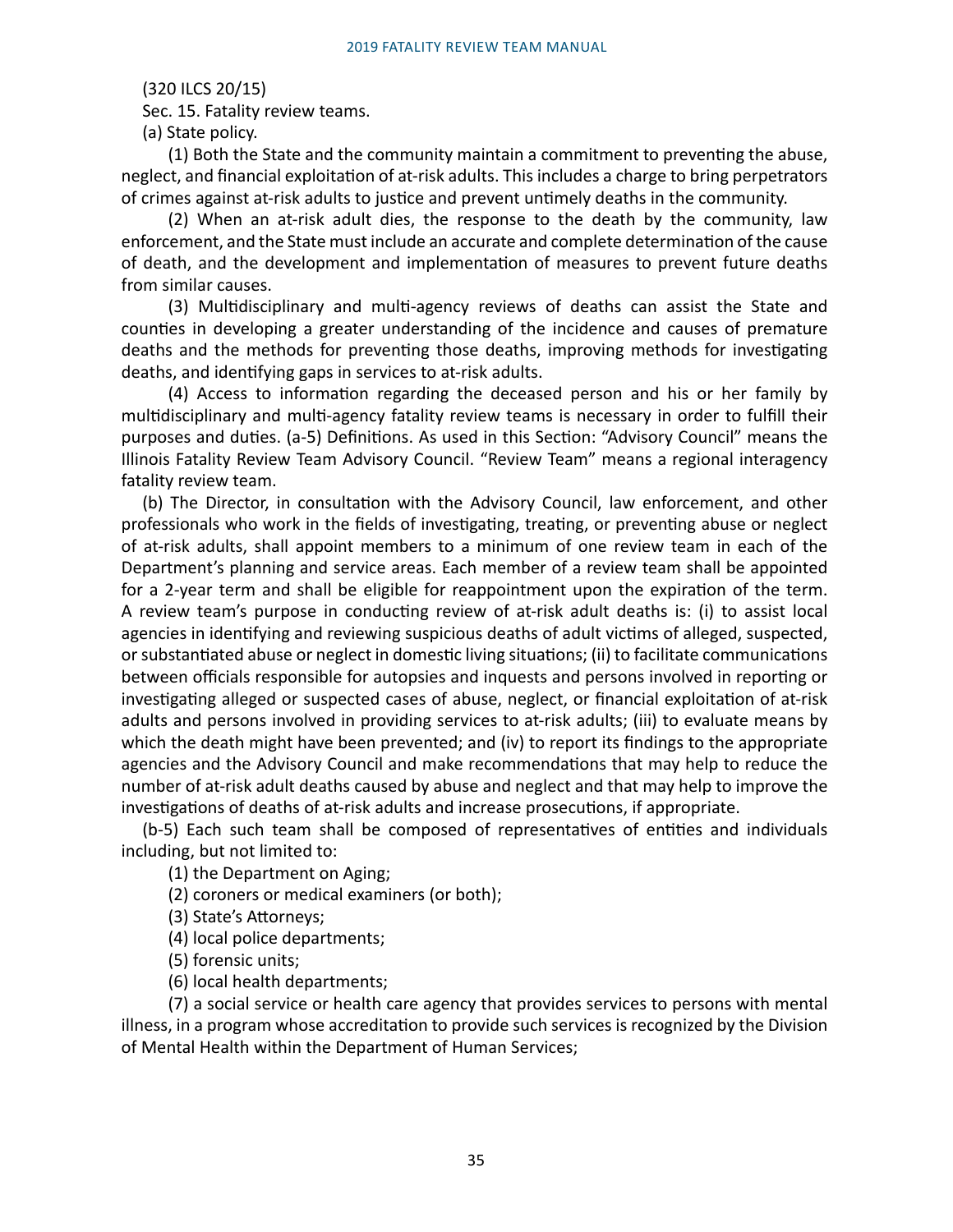(8) a social service or health care agency that provides services to persons with developmental disabilities, in a program whose accreditation to provide such services is recognized by the Division of Developmental Disabilities within the Department of Human Services;

(9) a local hospital, trauma center, or provider of emergency medicine;

(10) providers of services for eligible adults in domestic living situations; and

(11) a physician, psychiatrist, or other health care provider knowledgeable about abuse and neglect of at-risk adults.

(c) A review team shall review cases of deaths of at-risk adults occurring in its planning and service area (i) involving blunt force trauma or an undetermined manner or suspicious cause of death; (ii) if requested by the deceased's attending physician or an emergency room physician; (iii) upon referral by a health care provider; (iv) upon referral by a coroner or medical examiner; (v) constituting an open or closed case from an adult protective services agency, law enforcement agency, State's Attorney's office, or the Department of Human Services' Office of the Inspector General that involves alleged or suspected abuse, neglect, or financial exploitation; or (vi) upon referral by a law enforcement agency or State's Attorney's office. If such a death occurs in a planning and service area where a review team has not yet been established, the Director shall request that the Advisory Council or another review team review that death. A team may also review deaths of at-risk adults if the alleged abuse or neglect occurred while the person was residing in a domestic living situation.

A review team shall meet not less than 4 times a year to discuss cases for its possible review. Each review team, with the advice and consent of the Department, shall establish criteria to be used in discussing cases of alleged, suspected, or substantiated abuse or neglect for review and shall conduct its activities in accordance with any applicable policies and procedures established by the Department.

(c-5) The Illinois Fatality Review Team Advisory Council, consisting of one member from each review team in Illinois, shall be the coordinating and oversight body for review teams and activities in Illinois. The Director may appoint to the Advisory Council any ex-officio members deemed necessary. Persons with expertise needed by the Advisory Council may be invited to meetings. The Advisory Council must select from its members a chairperson and a vice-chairperson, each to serve a 2-year term. The chairperson or vice-chairperson may be selected to serve additional, subsequent terms. The Advisory Council must meet at least 4 times during each calendar year.

The Department may provide or arrange for the staff support necessary for the Advisory Council to carry out its duties. The Director, in cooperation and consultation with the Advisory Council, shall appoint, reappoint, and remove review team members.

The Advisory Council has, but is not limited to, the following duties:

(1) To serve as the voice of review teams in Illinois.

(2) To oversee the review teams in order to ensure that the review teams' work is coordinated and in compliance with State statutes and the operating protocol.

(3) To ensure that the data, results, findings, and recommendations of the review teams are adequately used in a timely manner to make any necessary changes to the policies, procedures, and State statutes in order to protect at-risk adults.

(4) To collaborate with the Department in order to develop any legislation needed to prevent unnecessary deaths of at-risk adults.

(5) To ensure that the review teams' review processes are standardized in order to convey data, findings, and recommendations in a usable format.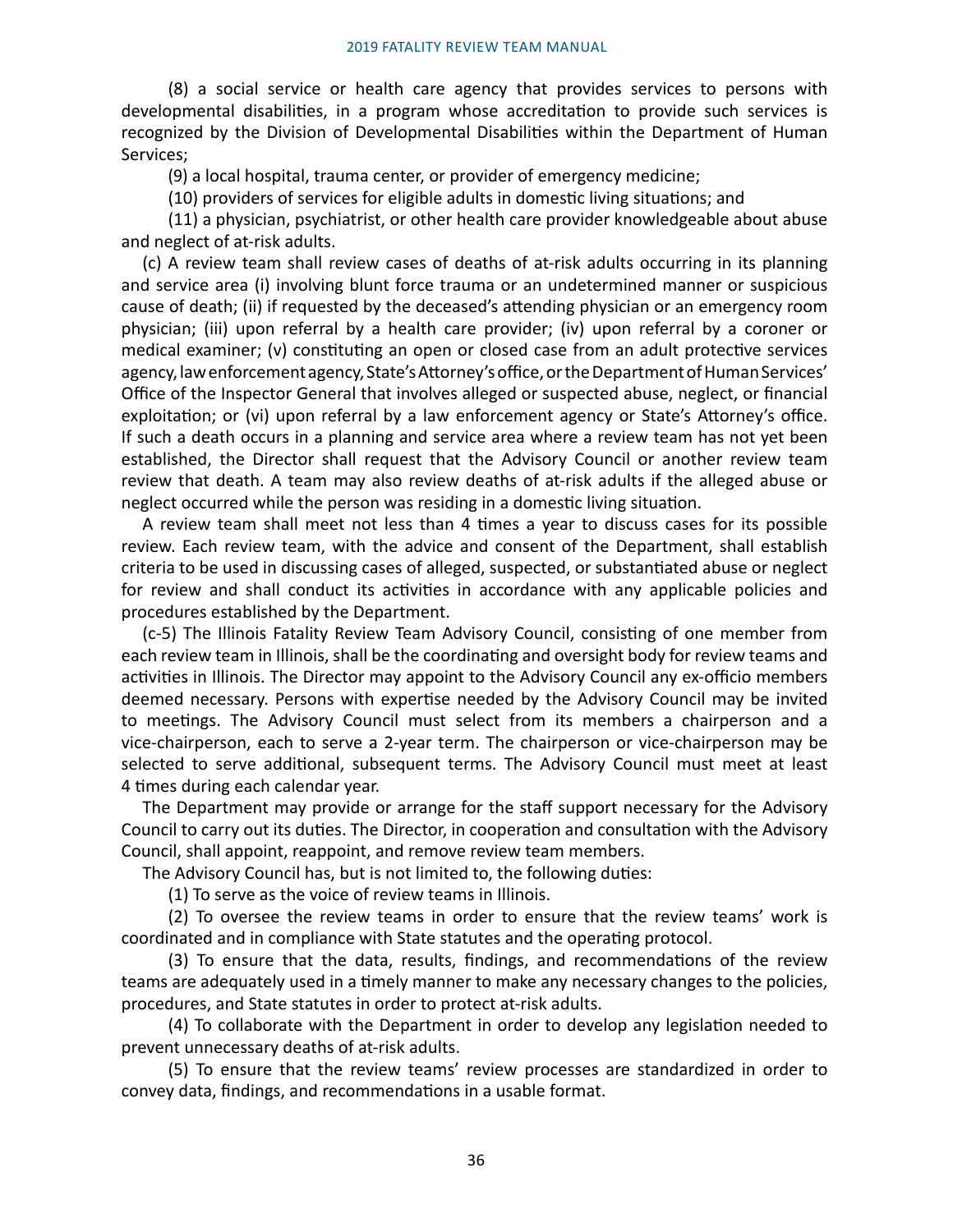(6) To serve as a link with review teams throughout the country and to participate in national review team activities.

(7) To provide the review teams with the most current information and practices concerning at-risk adult death review and related topics.

(8) To perform any other functions necessary to enhance the capability of the review teams to reduce and prevent at-risk adult fatalities. The Advisory Council may prepare an annual report, in consultation with the Department, using aggregate data gathered by review teams and using the review teams' recommendations to develop education, prevention, prosecution, or other strategies designed to improve the coordination of services for at-risk adults and their families.

In any instance where a review team does not operate in accordance with established protocol, the Director, in consultation and cooperation with the Advisory Council, must take any necessary actions to bring the review team into compliance with the protocol.

(d) Any document or oral or written communication shared within or produced by the review team relating to a case discussed or reviewed by the review team is confidential and is not admissible as evidence in any civil or criminal proceeding, except for use by a State's Attorney's office in prosecuting a criminal case against a caregiver. Those records and information are, however, subject to discovery or subpoena, and are admissible as evidence, to the extent they are otherwise available to the public.

Any document or oral or written communication provided to a review team by an individual or entity, and created by that individual or entity solely for the use of the review team, is confidential, is not subject to disclosure to or discoverable by another party, and is not admissible as evidence in any civil or criminal proceeding, except for use by a State's Attorney's office in prosecuting a criminal case against a caregiver. Those records and information are, however, subject to discovery or subpoena, and are admissible as evidence, to the extent they are otherwise available to the public.

Each entity or individual represented on the fatality review team may share with other members of the team information in the entity's or individual's possession concerning the decedent who is the subject of the review or concerning any person who was in contact with the decedent, as well as any other information deemed by the entity or individual to be pertinent to the review. Any such information shared by an entity or individual with other members of the review team is confidential. The intent of this paragraph is to permit the disclosure to members of the review team of any information deemed confidential or privileged or prohibited from disclosure by any other provision of law. Release of confidential communication between domestic violence advocates and a domestic violence victim shall follow subsection (d) of Section 227 of the Illinois Domestic Violence Act of 1986 which allows for the waiver of privilege afforded to guardians, executors, or administrators of the estate of the domestic violence victim. This provision relating to the release of confidential communication between domestic violence advocates and a domestic violence victim shall exclude adult protective service providers.

A coroner's or medical examiner's office may share with the review team medical records that have been made available to the coroner's or medical examiner's office in connection with that office's investigation of a death.

Members of a review team and the Advisory Council are not subject to examination, in any civil or criminal proceeding, concerning information presented to members of the review team or the Advisory Council or opinions formed by members of the review team or the Advisory Council based on that information. A person may, however, be examined concerning information provided to a review team or the Advisory Council.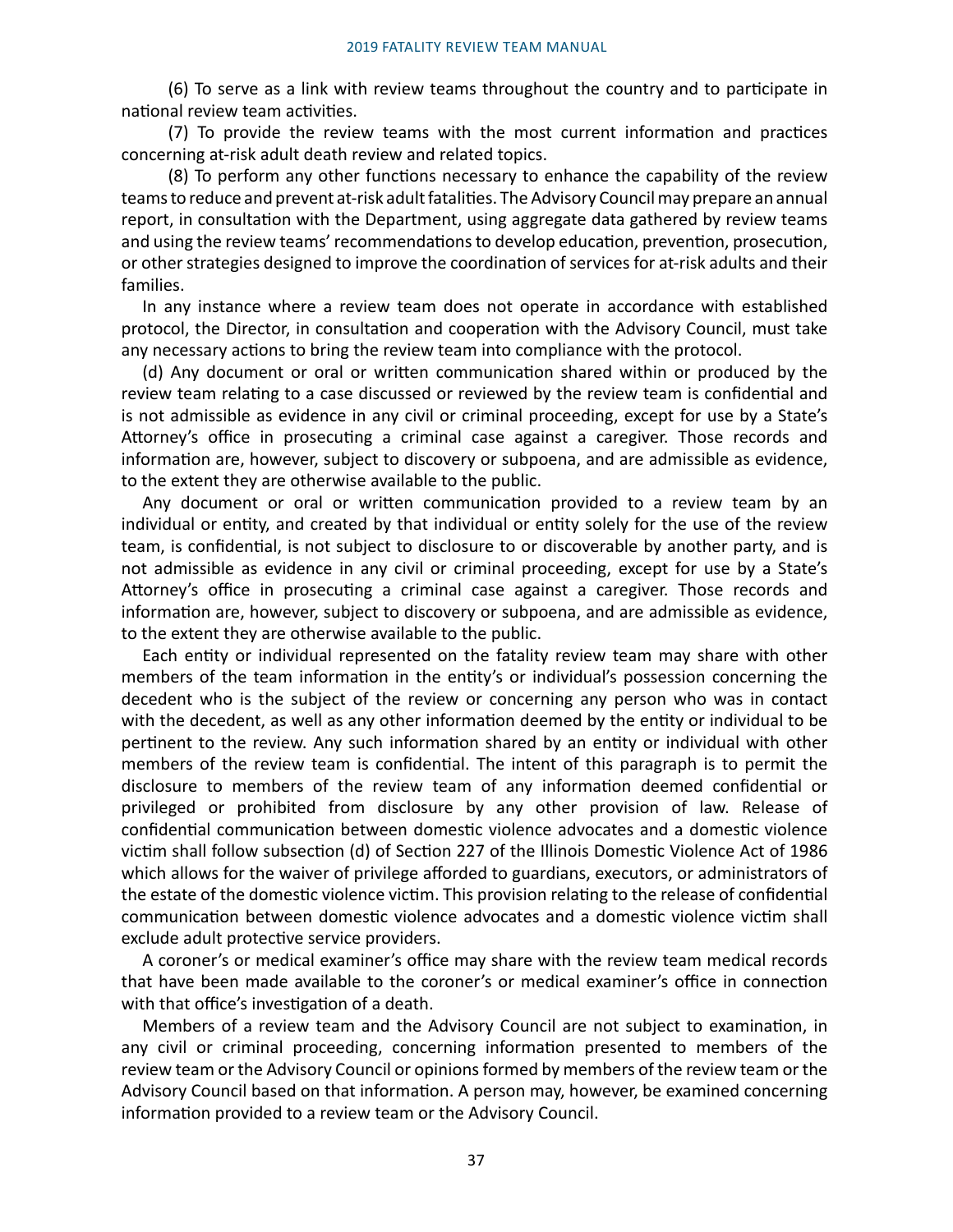(d-5) Meetings of the review teams and the Advisory Council may be closed to the public under the Open Meetings Act. Records and information provided to a review team and the Advisory Council, and records maintained by a team or the Advisory Council, are exempt from release under the Freedom of Information Act.

(e) A review team's recommendation in relation to a case discussed or reviewed by the review team, including, but not limited to, a recommendation concerning an investigation or prosecution, may be disclosed by the review team upon the completion of its review and at the discretion of a majority of its members who reviewed the case.

(e-5) The State shall indemnify and hold harmless members of a review team and the Advisory Council for all their acts, omissions, decisions, or other conduct arising out of the scope of their service on the review team or Advisory Council, except those involving willful or wanton misconduct. The method of providing indemnification shall be as provided in the State Employee Indemnification Act.

(f) The Department, in consultation with coroners, medical examiners, and law enforcement agencies, shall use aggregate data gathered by and recommendations from the Advisory Council and the review teams to create an annual report and may use those data and recommendations to develop education, prevention, prosecution, or other strategies designed to improve the coordination of services for at-risk adults and their families. The Department or other State or county agency, in consultation with coroners, medical examiners, and law enforcement agencies, also may use aggregate data gathered by the review teams to create a database of at-risk individuals.

(g) The Department shall adopt such rules and regulations as it deems necessary to implement this Section. (Source: P.A. 98-49, eff. 7-1-13; 98-1039, eff. 8-25-14; 99-78, eff. 7-20-15; 99-530, eff. 1-1-17.)

#### (320 ILCS 20/15.5)

Sec. 15.5. Independent monitor. Subject to appropriation, to ensure the effectiveness and accountability of the adult protective services system, the agency designated by the Governor under Section 1 of the Protection and Advocacy for Persons with Developmental Disabilities Act shall monitor the system and provide to the Department review and evaluation of the system in accordance with administrative rules promulgated by the Department. (Source: P.A. 98-49, eff. 7-1-13; 99-143, eff. 7-27- 15.)